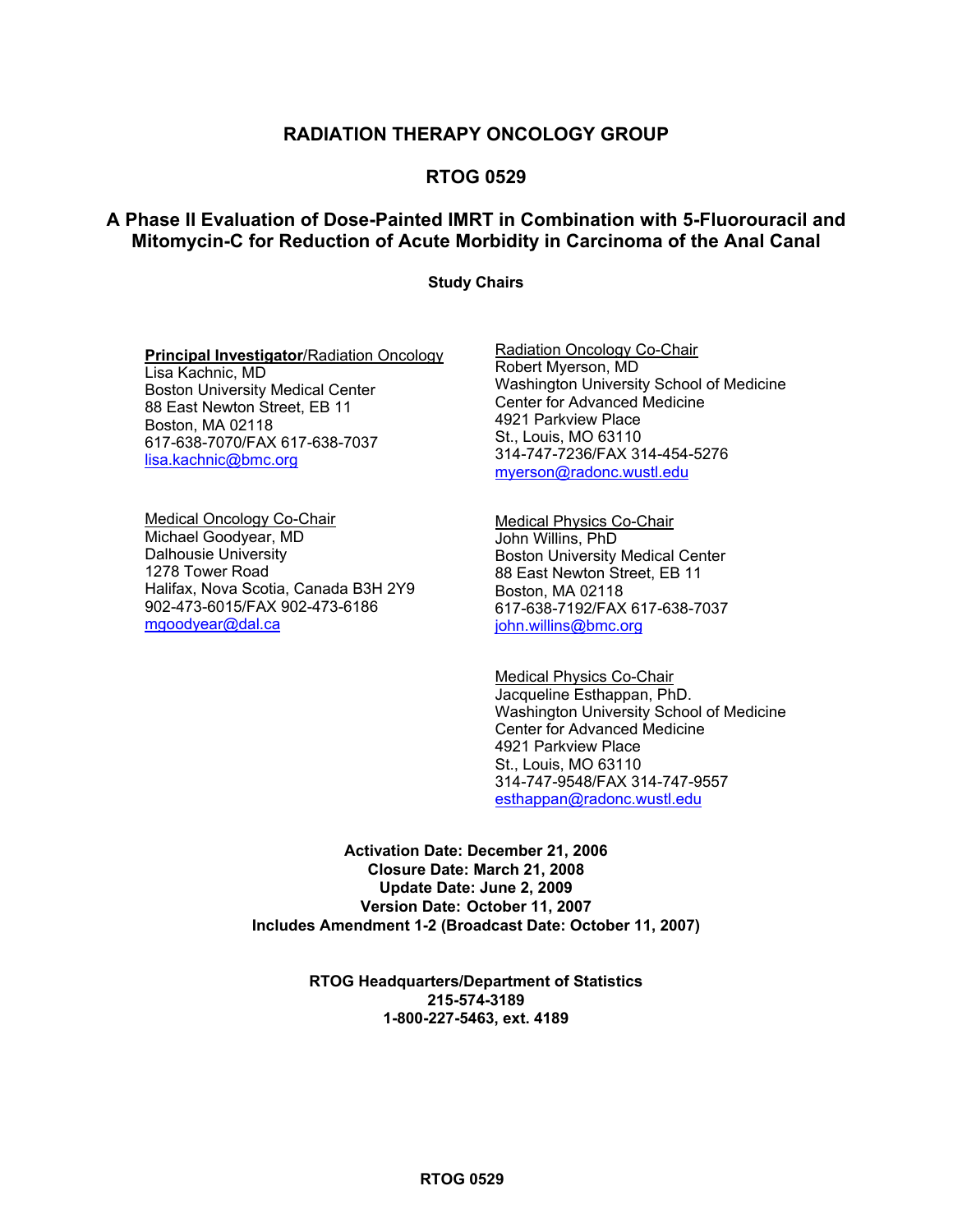**This protocol was designed and developed by the Radiation Therapy Oncology Group (RTOG) of the American College of Radiology (ACR). It is intended to be**  used only in conjunction with institution-specific IRB approval for study entry. **No other use or reproduction is authorized by RTOG nor does RTOG assume any responsibility for unauthorized use of this protocol.**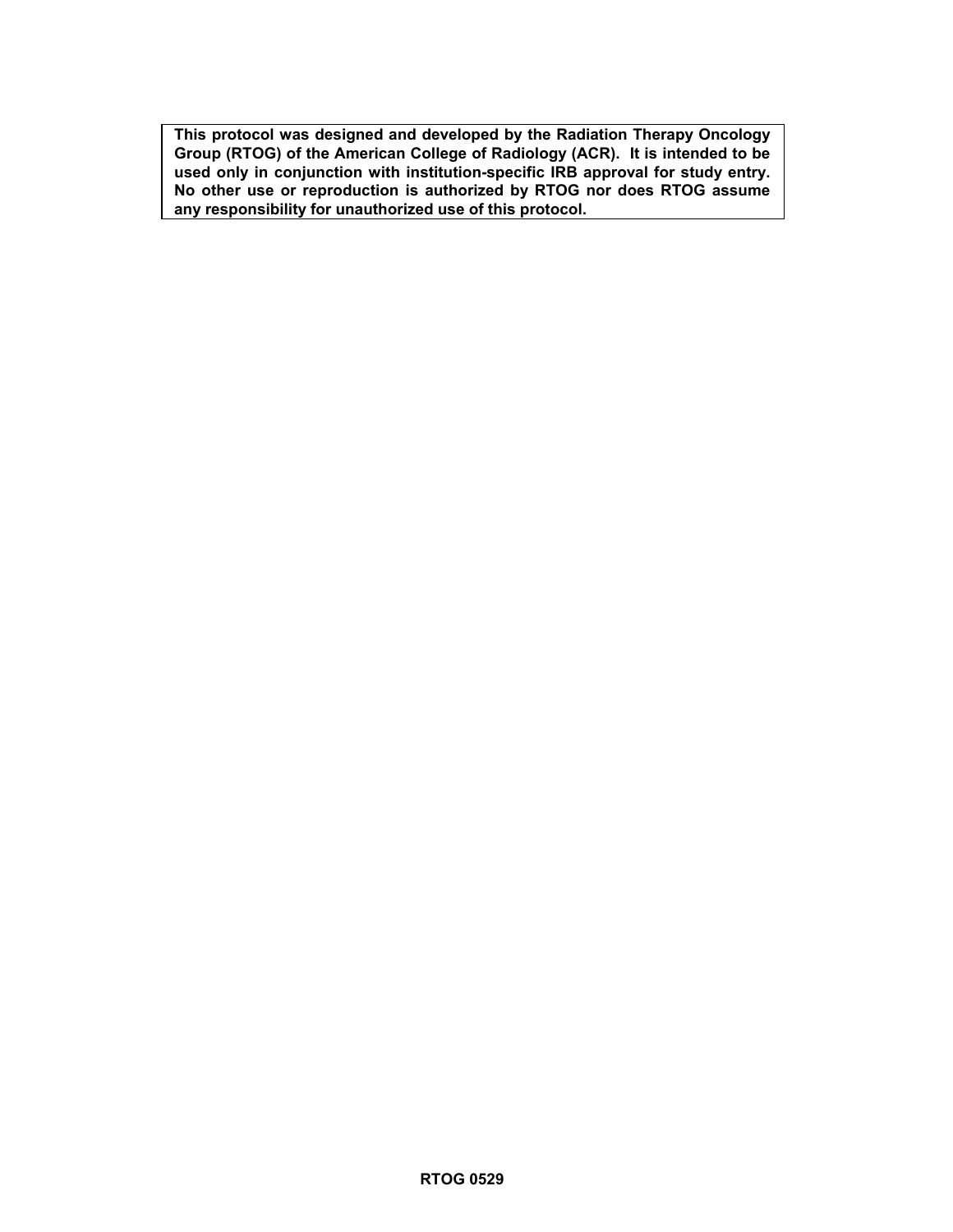## **INDEX**

### Schema

Eligibility Checklist

- 1.0 Introduction
- 2.0 Objectives
- 3.0 Patient Selection
- 4.0 Pretreatment Evaluations/Management
- 5.0 Registration Procedures
- 6.0 Radiation Therapy
- 7.0 Drug Therapy
- 8.0 Surgery
- 9.0 Other Therapy
- 10.0 Tissue/Specimen Submission
- 11.0 Patient Assessments
- 12.0 Data Collection
- 13.0 Statistical Considerations

References

- Appendix I Sample Consent Form
- Appendix II Study Parameters Appendix III - Performance Status Scoring Appendix IV - Staging System Appendix V - Extravasation Procedure for Mitomycin-C
- Appendix VI Specimen Collection Kits and Instructions (5/31/07)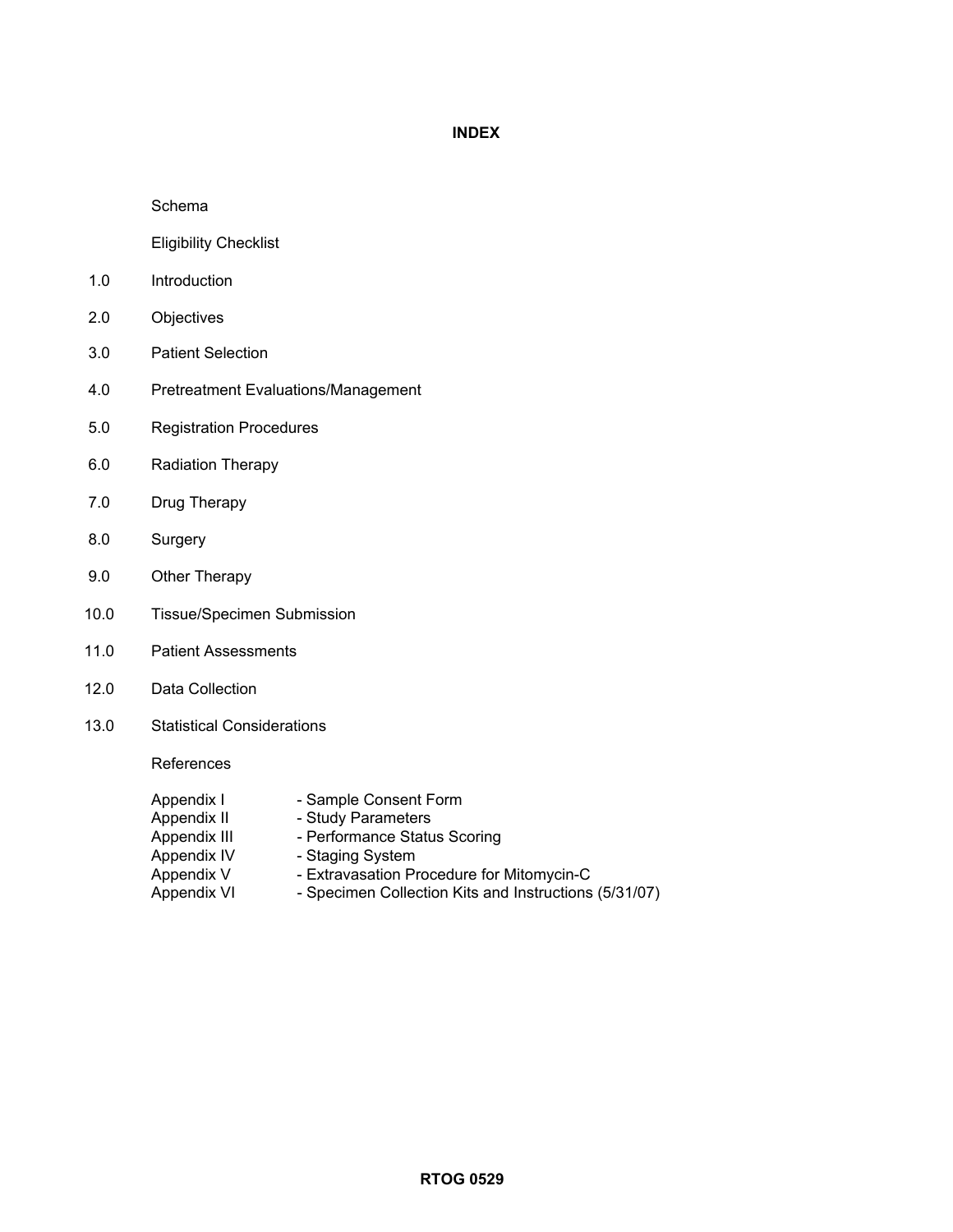### **RADIATION THERAPY ONCOLOGY GROUP**

### **RTOG 0529**

### **A Phase II Evaluation of Dose-Painted IMRT in Combination with 5-Fluorouracil and Mitomycin-C for Reduction of Acute Morbidity in Carcinoma of the Anal Canal**

### **SCHEMA (5/31/07)**

|   | 5-FU + Mitomycin-C and IMRT                       |                                                        |  |  |  |  |  |
|---|---------------------------------------------------|--------------------------------------------------------|--|--|--|--|--|
| R | 5-FU + Mitomycin-C                                | <b>IMRT</b>                                            |  |  |  |  |  |
| Е |                                                   |                                                        |  |  |  |  |  |
| G | Mitomycin-C on days 1 and 29                      | The prescription dose scheme will depend on staging as |  |  |  |  |  |
|   |                                                   | follows: (see Section 6.0 for complete details)        |  |  |  |  |  |
| S | • 5-FU by 96-hour continuous infusion (M-F)       | T2N0: 28 fractions over 5.5 weeks<br>$\bullet$         |  |  |  |  |  |
|   | beginning on day 1 and                            | T3N0 or T4N0: 30 fractions over 6 weeks                |  |  |  |  |  |
| Е | again on day 29                                   | N+: 30 fractions over 6 weeks                          |  |  |  |  |  |
| R | Note: Days 1 and 29 are based on<br>calendar days |                                                        |  |  |  |  |  |
|   |                                                   |                                                        |  |  |  |  |  |

See Section 5.0 for pre-registration requirements.

**Patient Population:** (See Section 3.0 for Eligibility)

Histologically-proven, invasive primary squamous, basaloid, or cloacogenic carcinoma of the anal canal; T stage 2-4 and N0-N3 stage

**Required Sample Size: 59**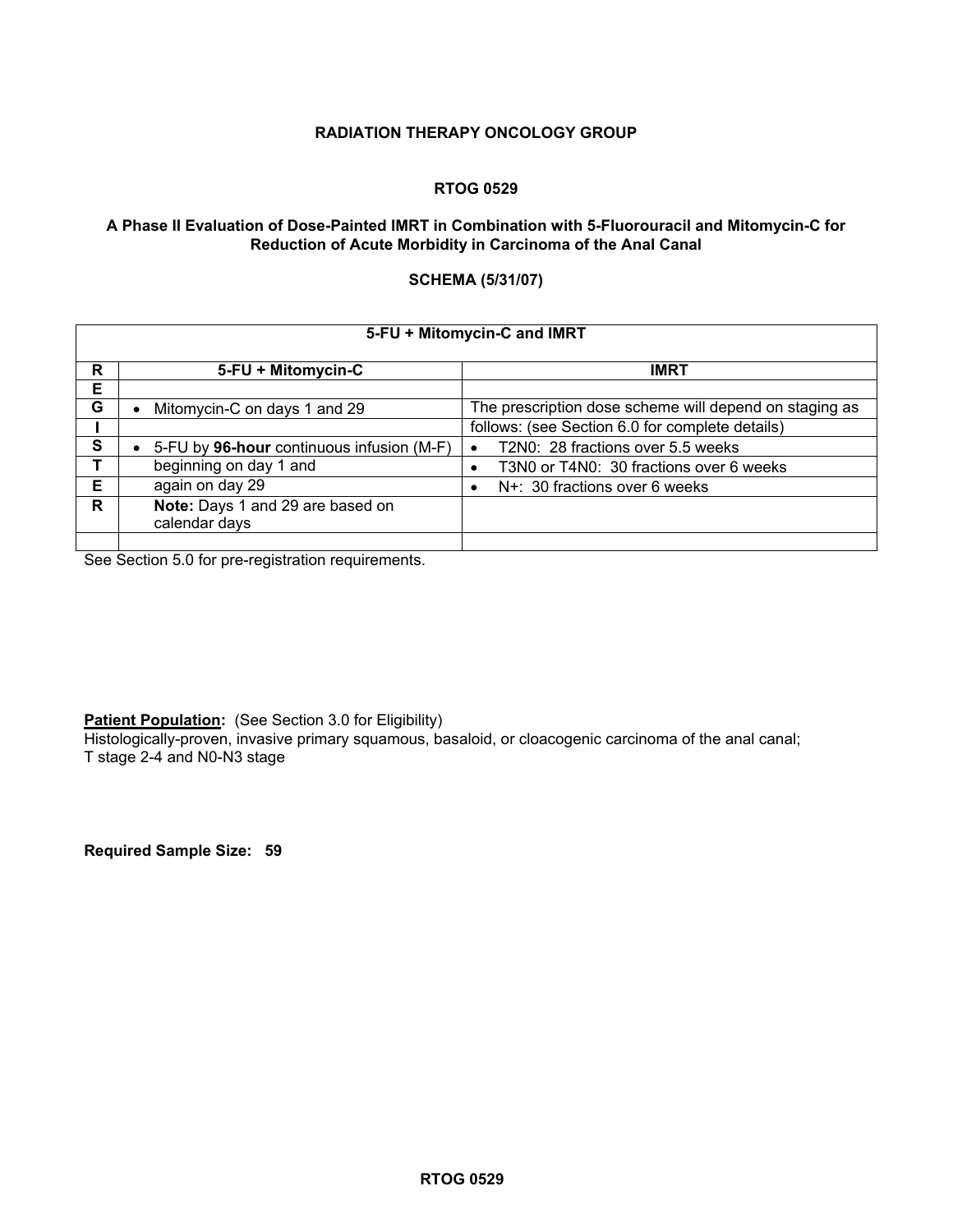| RTOG Institution #            |        |                                                                                                                                                                                                                                                                 |                                                                                                                                                                        |  |  |  |  |  |  |  |  |
|-------------------------------|--------|-----------------------------------------------------------------------------------------------------------------------------------------------------------------------------------------------------------------------------------------------------------------|------------------------------------------------------------------------------------------------------------------------------------------------------------------------|--|--|--|--|--|--|--|--|
| <b>RTOG 0529</b><br>Case $#_$ |        |                                                                                                                                                                                                                                                                 | <b>ELIGIBILITY CHECKLIST (12/21/06, 5/31/07)</b>                                                                                                                       |  |  |  |  |  |  |  |  |
|                               |        |                                                                                                                                                                                                                                                                 | (page 1 of 3)                                                                                                                                                          |  |  |  |  |  |  |  |  |
|                               | (Y)    | Does the patient have histologically-proven, invasive primary squamous, basaloid, or<br>1.<br>cloacogenic carcinoma of the anal canal?                                                                                                                          |                                                                                                                                                                        |  |  |  |  |  |  |  |  |
|                               | (Y)    | 2.                                                                                                                                                                                                                                                              | Is the T stage 2-4, N stage 0-3, and M0 ?                                                                                                                              |  |  |  |  |  |  |  |  |
|                               | (Y/N)  | 3.                                                                                                                                                                                                                                                              | Does the patient have clinically positive perirectal, pelvic, or inguinal nodes?                                                                                       |  |  |  |  |  |  |  |  |
| $\overline{\phantom{a}}$      | (Y/N)  |                                                                                                                                                                                                                                                                 | If yes, does the patient have inguinal nodes $\leq 1$ cm in size that are felt to be clinically<br>positive?                                                           |  |  |  |  |  |  |  |  |
|                               | (Y)    |                                                                                                                                                                                                                                                                 | If yes, did the patient have a fine needle aspiration (FNA) biopsy within 42 days prior to<br>registration?                                                            |  |  |  |  |  |  |  |  |
|                               | (Y)    | Has the patient had an anal examination within 42 days prior to registration, with mandatory<br>4.<br>biopsy and any of the following: colonoscopy, sigmoidoscopy or rigid proctoscopy, along with a<br>digital rectal examination as described in Section 3.1? |                                                                                                                                                                        |  |  |  |  |  |  |  |  |
|                               | (Y/NA) | 5.                                                                                                                                                                                                                                                              | Has the patient had a groin examination within 42 days prior to registration with documentation of<br>any groin adenopathy and lymphadenopathy?                        |  |  |  |  |  |  |  |  |
|                               | (Y)    | 6.                                                                                                                                                                                                                                                              | Has the patient had an X-ray, CT scan, or PET/CT of the chest within 42 days prior to<br>registration?                                                                 |  |  |  |  |  |  |  |  |
|                               | (Y)    | 7.                                                                                                                                                                                                                                                              | Has the patient had a CT scan, MRI, or PET/CT of the abdomen and pelvis within 42 days prior<br>to registration?                                                       |  |  |  |  |  |  |  |  |
|                               | (Y)    | 8.                                                                                                                                                                                                                                                              | Is the patient's Zubrod Performance Status 0-1?                                                                                                                        |  |  |  |  |  |  |  |  |
|                               | (Y)    | 9.                                                                                                                                                                                                                                                              | Is the patient $\geq$ 18 years of age?                                                                                                                                 |  |  |  |  |  |  |  |  |
|                               | (Y)    | 10.                                                                                                                                                                                                                                                             | Has the patient met all the lab requirements as described in Section 3.1.7?                                                                                            |  |  |  |  |  |  |  |  |
|                               | (Y/NA) | 11.                                                                                                                                                                                                                                                             | If a woman of child bearing potential or a male participant, did the patient agree to practice<br>effective birth control throughout the treatment phase of the study? |  |  |  |  |  |  |  |  |
|                               | (Y/N)  | 12.                                                                                                                                                                                                                                                             | Is there clinical suspicion of AIDS?                                                                                                                                   |  |  |  |  |  |  |  |  |
|                               | (Y)    |                                                                                                                                                                                                                                                                 | If yes, has the patient had an HIV test within 42 days prior to registration?                                                                                          |  |  |  |  |  |  |  |  |
|                               | (Y/N)  | 13.                                                                                                                                                                                                                                                             | Did the patient have a prior invasive malignancy (with the exception of non-melanomatous skin<br>cancer)?                                                              |  |  |  |  |  |  |  |  |
|                               | (Y)    |                                                                                                                                                                                                                                                                 | If yes, has the patient been disease free for greater than three years?                                                                                                |  |  |  |  |  |  |  |  |
|                               | (N)    | 14.                                                                                                                                                                                                                                                             | Has the patient had prior systemic chemotherapy for anal cancer?                                                                                                       |  |  |  |  |  |  |  |  |

**(Continued on next page)**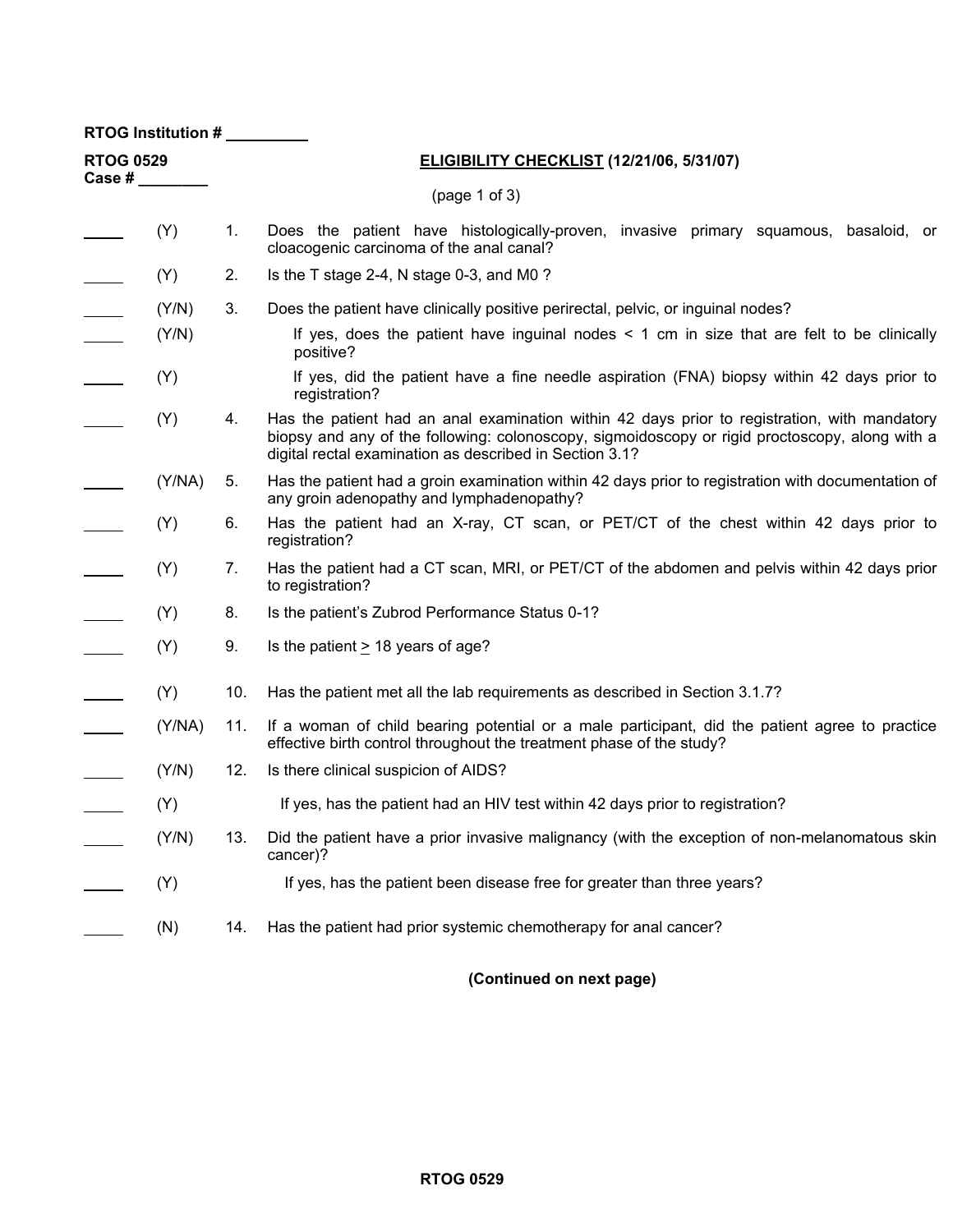| RTOG Institution #                       |       |                                           |                                                                                                                                                                                                  |  |  |  |  |
|------------------------------------------|-------|-------------------------------------------|--------------------------------------------------------------------------------------------------------------------------------------------------------------------------------------------------|--|--|--|--|
| <b>RTOG 0529</b><br>Case # $\frac{1}{2}$ |       | ELIGIBILITY CHECKLIST (12/21/06, 5/31/07) |                                                                                                                                                                                                  |  |  |  |  |
|                                          |       |                                           | (page 2 of 3)                                                                                                                                                                                    |  |  |  |  |
|                                          | (N)   | 15.                                       | Has the patient had prior radiation therapy to the pelvis that would result in overlap of<br>radiation therapy fields?                                                                           |  |  |  |  |
|                                          | (Y/N) | 16.                                       | Has the patient had prior surgery for cancer of the anus?                                                                                                                                        |  |  |  |  |
|                                          | (N)   |                                           | If yes, was all macroscopic anal cancer removed?                                                                                                                                                 |  |  |  |  |
| $\overline{\phantom{a}}$                 | (N)   | 17.                                       | Has the patient had unstable angina and/or congestive heart failure requiring<br>hospitalization within the last 6 months?                                                                       |  |  |  |  |
| $\mathcal{L}^{\text{max}}$               | (N)   | 18.                                       | Has the patient had a transmural myocardial infarction within the last 6 months?                                                                                                                 |  |  |  |  |
|                                          | (N)   | 19.                                       | Does the patient have an acute bacterial or fungal infection requiring intravenous<br>antibiotics at the time of registration?                                                                   |  |  |  |  |
|                                          | (N)   | 20.                                       | Does the patient have a Chronic Obstructive Pulmonary Disease exacerbation or other<br>respiratory illness requiring hospitalization or precluding study therapy at the time of<br>registration? |  |  |  |  |
|                                          | (N)   | 21.                                       | Does the patient have hepatic insufficiency resulting in clinical jaundice and/or<br>coagulation defects?                                                                                        |  |  |  |  |
|                                          | (N)   | 22.                                       | Does the patient have uncontrolled diabetes?                                                                                                                                                     |  |  |  |  |
|                                          | (N)   | 23.                                       | Does the patient have uncompensated heart disease or uncontrolled blood pressure per<br>Section 3.2.6.7?                                                                                         |  |  |  |  |
|                                          | (N)   | 24.                                       | Does the patient have any other immunocompromised status (e.g., organ transplant or<br>chronic glucocorticoid use)?                                                                              |  |  |  |  |
|                                          | (N)   | 25.                                       | If female, is the patient pregnant or lactating?                                                                                                                                                 |  |  |  |  |
|                                          | (Y)   | 26.                                       | Did the patient sign a study specific informed consent prior to study entry?                                                                                                                     |  |  |  |  |

## **The following questions will be asked at Study Registration:**

### **IMRT CREDENTIALING IS REQUIRED BEFORE REGISTRATION**

- 1. Name of institutional person registering the case?
- (Y) 2. Has the Eligibility Checklist (above) been completed?

## **(Continued on next page)**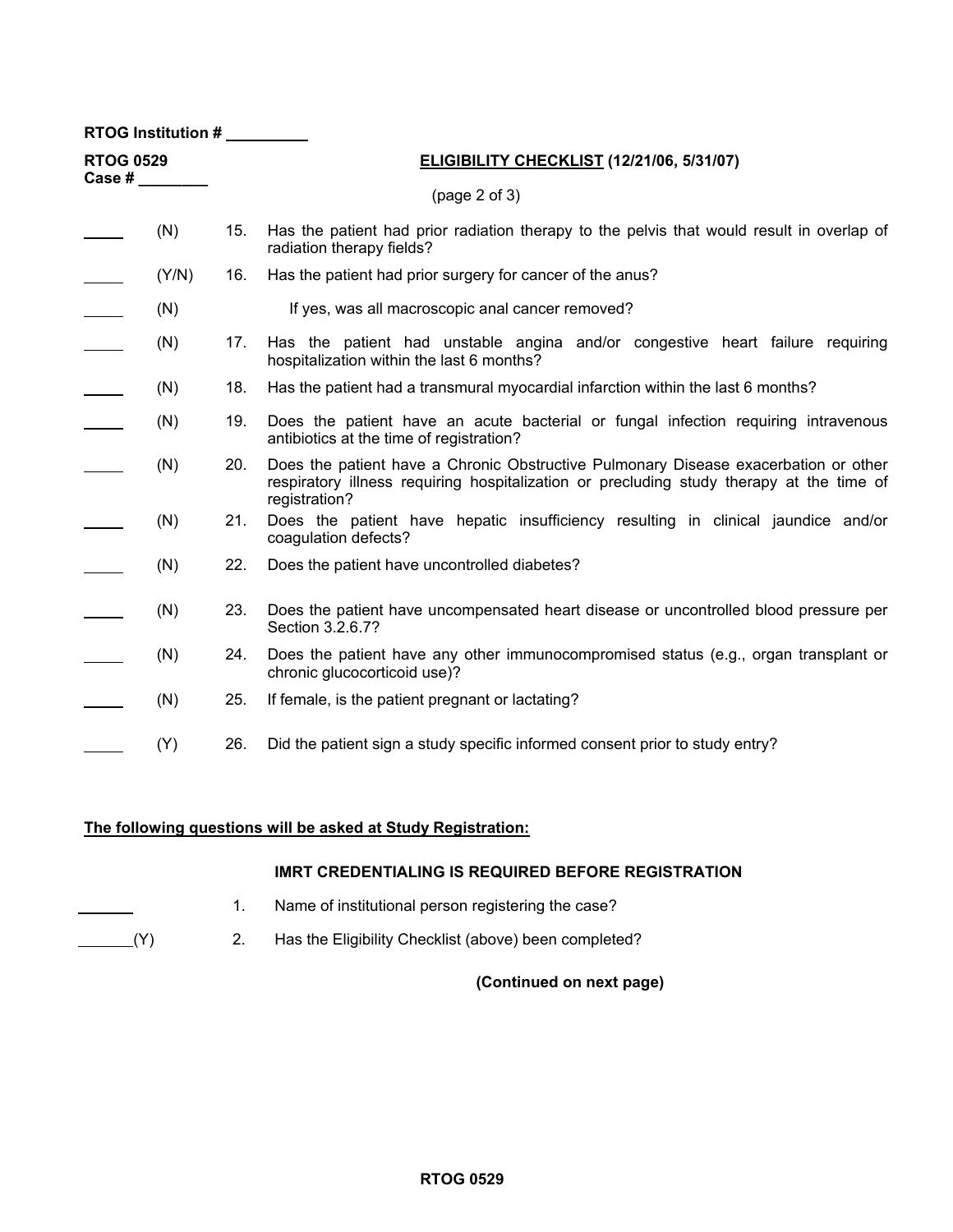| RTOG Institution #                                                 |     |                                                                                     |  |  |  |  |  |
|--------------------------------------------------------------------|-----|-------------------------------------------------------------------------------------|--|--|--|--|--|
| <b>RTOG 0529</b>                                                   |     | ELIGIBILITY CHECKLIST (12/21/06, 5/31/07, 6/14/07)                                  |  |  |  |  |  |
| Case # $\_\_$                                                      |     | (page 3 of 3)                                                                       |  |  |  |  |  |
|                                                                    |     |                                                                                     |  |  |  |  |  |
| (Y)                                                                | 3.  | Is the patient eligible for this study?                                             |  |  |  |  |  |
| <u>and the state</u>                                               | 4.  | Date the study-specific Consent Form was signed? (must be prior to study entry)     |  |  |  |  |  |
| $\mathcal{L}^{\text{max}}$ . The set of $\mathcal{L}^{\text{max}}$ | 5.  | Patient's Initials (First Middle Last) [May 2003; If no middle initial, use hyphen] |  |  |  |  |  |
| <u> 1999 - Johann Barnett, f</u>                                   | 6.  | Verifying Physician                                                                 |  |  |  |  |  |
|                                                                    | 7.  | Patient's ID Number                                                                 |  |  |  |  |  |
|                                                                    | 8.  | Date of Birth                                                                       |  |  |  |  |  |
|                                                                    | 9.  | Race                                                                                |  |  |  |  |  |
|                                                                    | 10. | Ethnic Category (Hispanic or Latino; Not Hispanic or Latino; Unknown)               |  |  |  |  |  |
|                                                                    | 11. | Gender                                                                              |  |  |  |  |  |
|                                                                    | 12. | Patient's Country of Residence                                                      |  |  |  |  |  |
|                                                                    | 13. | Zip Code (U.S. Residents)                                                           |  |  |  |  |  |
|                                                                    | 14. | Patient's Insurance Status                                                          |  |  |  |  |  |
|                                                                    | 15. | Will any component of the patient's care be given at a military or VA facility?     |  |  |  |  |  |
|                                                                    | 16. | Calendar Base Date                                                                  |  |  |  |  |  |
|                                                                    | 17. | Registration date: This will be populated automatically                             |  |  |  |  |  |
| (T/N)                                                              | 18. | Tissue/blood/urine kept for cancer research?                                        |  |  |  |  |  |
| $\sqrt{(Y/N)}$                                                     | 19. | Tissue/blood/urine kept for medical research?                                       |  |  |  |  |  |
| (Y/N)                                                              | 20. | Allow contact for future research?                                                  |  |  |  |  |  |
|                                                                    | 21. | Medical Oncologist's Name                                                           |  |  |  |  |  |
|                                                                    | 22. | Nodal Status (N0, $\leq$ 3 cm, $>$ 3 cm, unevaulable)                               |  |  |  |  |  |

The Eligibility Checklist must be completed in its entirety prior to web registration. The completed, signed, and dated checklist used at study entry must be retained in the patient's study file and will be evaluated during an institutional NCI/RTOG audit.

| Completed by | Date |  |
|--------------|------|--|
|              |      |  |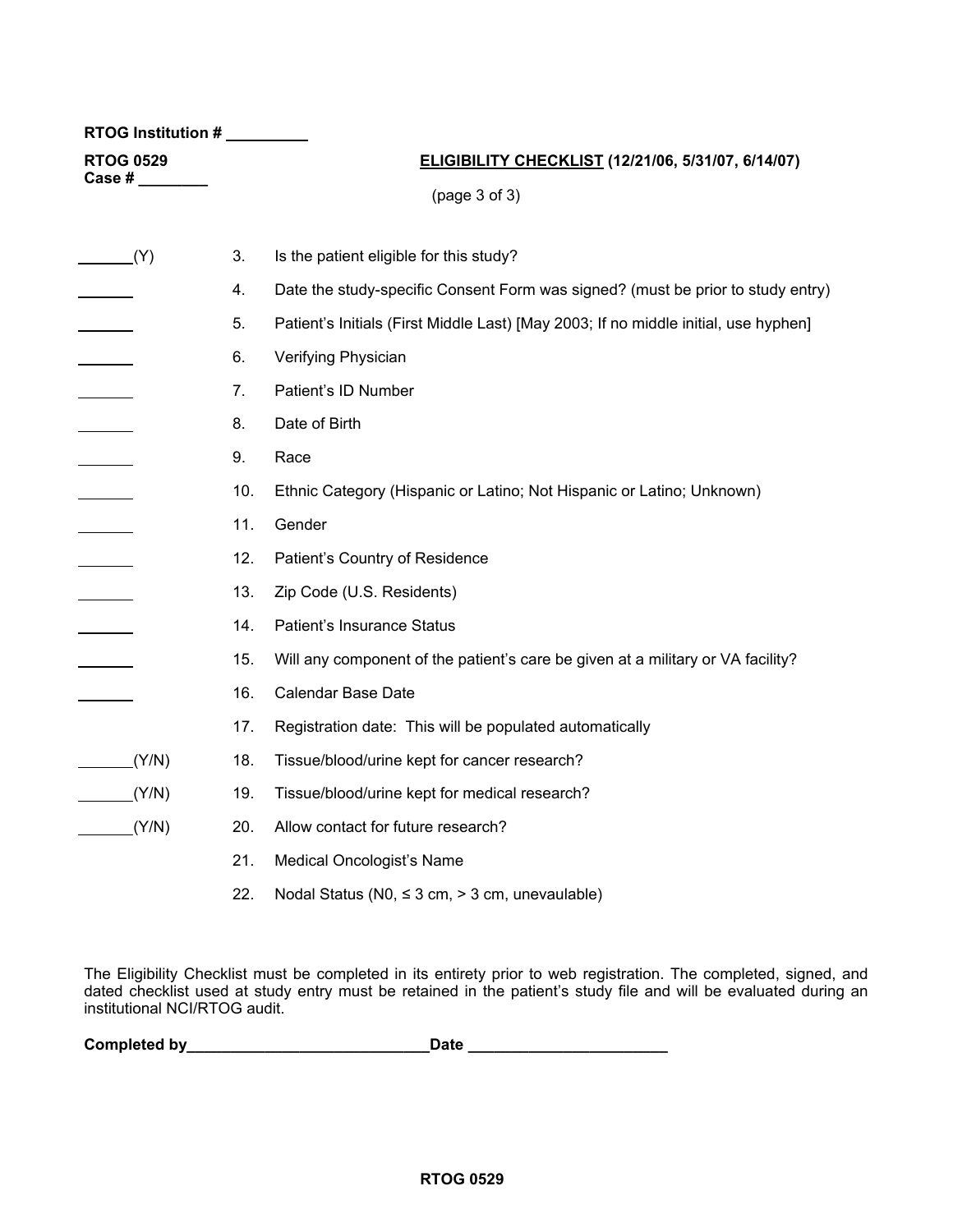### **1.0 INTRODUCTION**

### **1.1 Background of Anal Cancer**

Anal cancer accounts for about 4% of all cancers of the lower alimentary tract and 1.6% of all digestive system malignancies. The American Cancer Society estimates that there will be 3,990 new cases of anal margin, anal canal, and anorectal cancer diagnosed in 2005, with 620 deaths from the disease.<sup>1</sup> Greater than 90% of patients present with loco-regional disease and squamous cell carcinoma (SCC) represents over 80% of all cases. Anal canal cancer was once thought to be the result of chronic perianal inflammation, however, studies have since revealed a higher incidence in certain patient populations: those with a history of tobacco use, greater than 10 sexual partners; a history of sexually transmitted diseases to include human papillomavirus virus (HPV serotypes 16, 18, 31 and 33), or human immunodeficiency virus (HIV); and those with a history of vaginal, vulvar, or cervical cancers.<sup>24</sup> People with chronic immunosuppression, such as those who have undergone renal transplant and those that require chronic glucocorticoid therapy, are also at increased risk of HPV and anal cancer. Historically, the standard treatment for anal canal cancer was abdominalperineal resection (APR) resulting in a permanent colostomy, with an estimated 5-year survival of 40 to 70%. However, combined modality therapy with radiation and concurrent chemotherapy, has revolutionized the care of squamous cell carcinoma of the anal canal allowing for organ preservation in approximately 75% of patients, and reserving APR as salvage surgery for patients with persistent or recurrent disease.

### **1.2 Sphincter-preserving Chemoradiation for Anal Canal Cancer**

Nigro et al. and colleagues at Wayne State University first described this chemoradiation approach over three decades ago using a pre-operative regimen of 30 Gy external beam radiation therapy delivered concurrently with two cycles of 5-fluorouracil (5-FU) and one dose of mitomycin-C (MMC). The first three patients demonstrated complete pathologic responses at APR, which led to strategies directed at preservation of the anal sphincter.<sup>5</sup> In a follow-up series, patients with anal canal cancer were initially treated with chemoradiation therapy (same regimen), and subjected to subsequent APR only if there was residual tumor in a post-chemoradiation biopsy.<sup>6</sup> The majority of patients treated with chemoradiation were cured without an APR with 5-year overall survival reported at 67% and colostomy-free survival, 59%.

These findings were subsequently confirmed by multiple investigations using a variety of chemoradiation regimens with radiation therapy (RT) doses of 30-60 Gy. In totality, the data demonstrate that the use of combined chemoradiotherapy results in local failure rates of 14% to 37%, 5-year overall survival rates of 72% to 89%, and 5-year colostomy-free survival rates of 70% to 86%.<sup>7-15</sup> As a result, the use of concurrent radiation and chemotherapy with infusional 5-FU and MMC has become the standard of care for patients with SCC of the anal canal.

### **1.3 Efficacy and Associated Toxicity of RT/5-FU/MMC**

The high colostomy-free survival rate associated with radiation with concurrent 5-FU and MMC has been tempered by significant acute toxicity in the form of painful moist skin desquamation, diarrhea and hematologic decline. Given the toxicity profile of mitomycin-C, a randomized trial was performed by the Radiation Therapy Oncology Group (RTOG)/Eastern Cooperative Oncology Group (ECOG) to determine whether effective organ sparing can be achieved without this agent.<sup>15</sup> A total of 310 patients were accrued to this study. 5-FU was administered at 1000 mg/m<sup>2</sup>/day as a continuous infusion for 4 days beginning days 1 and 28 of radiotherapy. Mitomycin-C was administered at 10mg/m<sup>2</sup> i.v. bolus on day 1 of each 5-FU course. Radiotherapy was given at 1.8 Gy daily, 5 fractions daily per week for 5 weeks, to a total dose of 45 Gy (field reduction at 30.6 Gy and optional boost to 50.4 Gy if palpable residual was found at 45 Gy). Salvage therapy for patients in either arm included 9 Gy/5 fractions radiotherapy boost administered concurrently with 5-FU and cisplatin if a positive biopsy was demonstrated 4-6 weeks after completion of chemoradiotherapy. Toxicities included neutropenia, as well as dermatologic and gastrointestinal. The acute toxicity rates for the two arms are summarized in Table 1. NCI Common Toxicity Criteria was used to score acute chemotherapy toxicity, while the RTOG grading system was used for radiation-associated morbidity. Seventy-nine percent of patients in the 5-FU alone arm received chemotherapy per protocol; 67% of patients in the 5-FU + mitomycin-C arm received chemotherapy per protocol.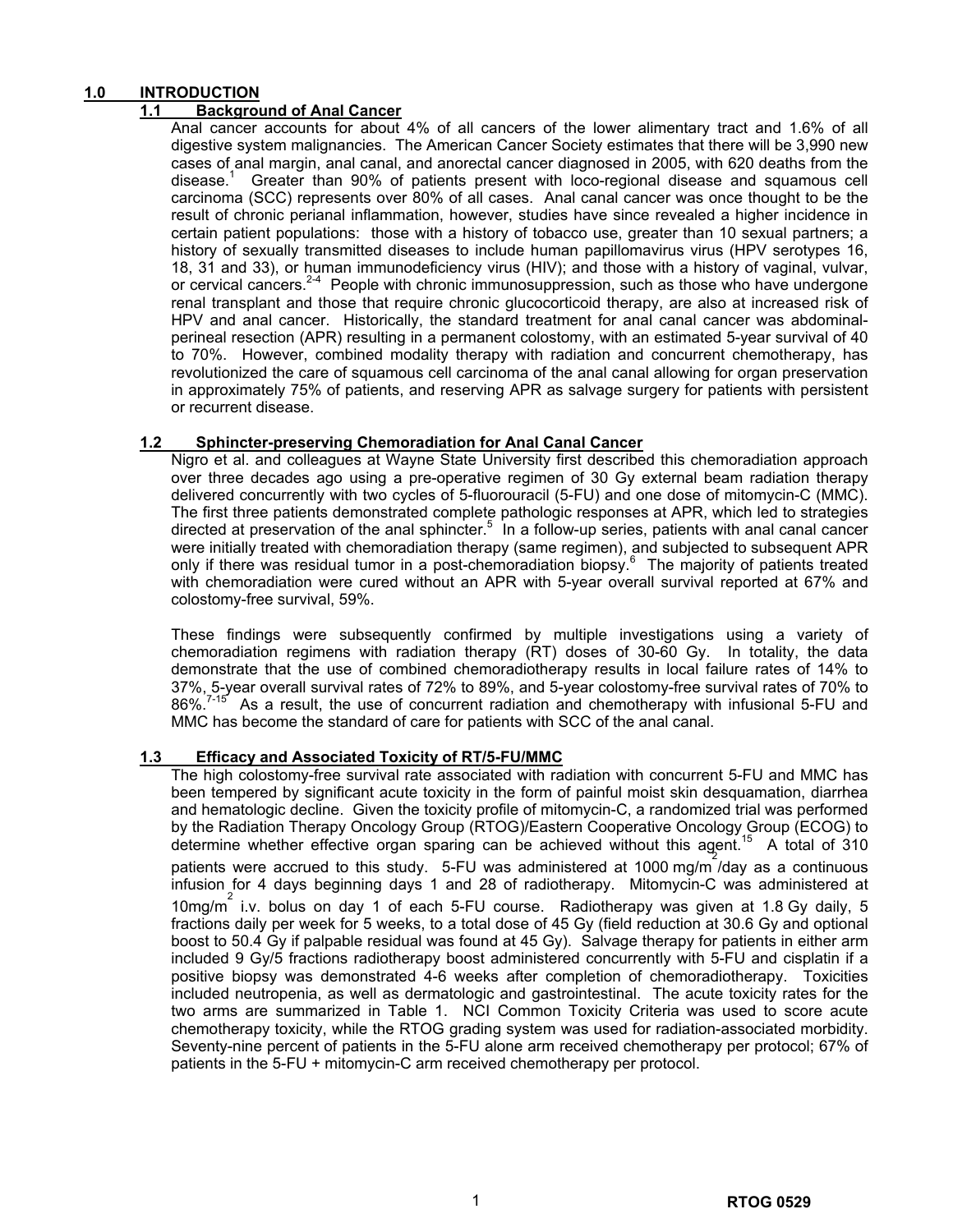| Table 1. RTOG 87-04/ECOG1289 Overall Acute Toxicity |         |         |         |  |  |  |  |
|-----------------------------------------------------|---------|---------|---------|--|--|--|--|
| Treatment                                           | Grade 3 | Grade 4 | Grade 5 |  |  |  |  |
| RT + 5-FU                                           | 54%     | 7%      | $0.7\%$ |  |  |  |  |
| $RT + 5-FU + MMC$                                   | 55%     | 23%     | 3%      |  |  |  |  |

Disease free survival (67% vs. 50%, p < 0.003), colostomy free survival (64% vs. 58%, p = 0.09), and local-regional recurrence (17% vs. 36%,  $p < 0.001$ ) were improved at 5 years with the addition of mitomycin-C. This randomized trial concluded that MMC, despite significantly increasing the rate of grade 4 toxicities, improved local outcome.

The significant toxicity of this combined modality regimen of RT/5-FU/MMC was also demonstrated in the Anal Cancer Trial Working Party of the United Kingdom Coordination Committee on Cancer Research (UKCCCR) trial, which randomly assigned 585 patients with anal SCC to receive either radiotherapy alone (45 Gy external beam in 20 or 25 fractions over four to five weeks plus a 15 Gy external beam or 25 Gy brachytherapy boost), or radiotherapy plus concurrent 5-FU (1000 mg/m<sup>2</sup> for four days or 750 mg/m<sup>2</sup> for five days by continuous infusion during the first and the final weeks of radiotherapy) and MMC (12 mg/m<sup>2</sup> on day one only).<sup>13</sup> The addition of chemotherapy was associated with significant reductions in local failure at 3 years (61 vs. 39%, p < 0.0001) and in 3 year cause-related mortality (28 vs. 39%,  $p = 0.02$ ). Three year overall survival was 65% in the chemoradiation arm and 58% in the radiation alone arm, but this difference did not reach statistical significance. More notably, increased acute morbidity, including six deaths, occurred with combined modality therapy. The rates of acute toxicity (reported as number of patients) from the UKCCCR trial are summarized in Table 2.

| <b>Table 2. UKCCCR Trial</b>         | <b>Radiation Alone</b> | RT/5-FU/MMC      |
|--------------------------------------|------------------------|------------------|
| <b>Acute Toxicity</b>                | 110/285 patients       | 140/292 patients |
| Hematologic (WBCx10 <sup>9</sup> /L) |                        |                  |
| 2.0                                  | ŋ                      | 13               |
| 1.0                                  |                        | 6                |
| Plateletsx10 <sup>9</sup> /L         |                        |                  |
| $50$                                 | 0                      | 7                |
| $25$                                 | ი                      |                  |
| <b>Skin</b>                          |                        |                  |
| Overall                              | 76                     | 93               |
| Severe                               | 39                     | 50               |
| Gastrointestinal                     |                        |                  |
| Overall                              | 39                     | 46               |
| Severe                               | 5                      | 14               |
| Genitourinary                        |                        |                  |
| Overall                              | 13                     | 20               |
| Severe                               |                        | 3                |

Subsequently, the RTOG conducted a pilot study (RTOG 92-08) to examine radiation dose escalation with the 5-FU/MMC regimen.<sup>16</sup> Forty-six patients received 5-FU 1000 mg/m<sup>2</sup>/day for 4 days during weeks 1 and 7 of radiation and MMC 10  $mg/m^2$  iv bolus on day1 of each course of 5-FU. The radiation dose used was 59.4 Gy in 1.8 Gy fractions over 9 weeks with a 2-week mandatory rest. The results were compared to the RTOG 87-04 trial in which patients were treated with 45 Gy in a continuous schedule plus the same chemotherapy regimen.<sup>15</sup> Forty percent of patients suffered Grade 3 toxicity, 23% had Grade 4 toxicity, and one patient died from infection, as shown in Table 3. Although these toxicity profiles were similar to RTOG 87-04, the two-year colostomy rate with 59.4 Gy and a two week break was much higher than expected (30% vs. 9%). Because of this, an additional 20 patients were treated to 59.4 Gy, but without a break. There were no treatment-related deaths, however morbidity was significant. The main Grade 3 and 4 toxicities were dermatologic (78%), hematologic (78%), infectious (17%), and gastrointestinal (28%). The authors concluded that, for higher doses to improve local control, radiation therapy might have to be given in a continuous fashion with 5-FU and MMC, with a resultant further increase in acute toxicity.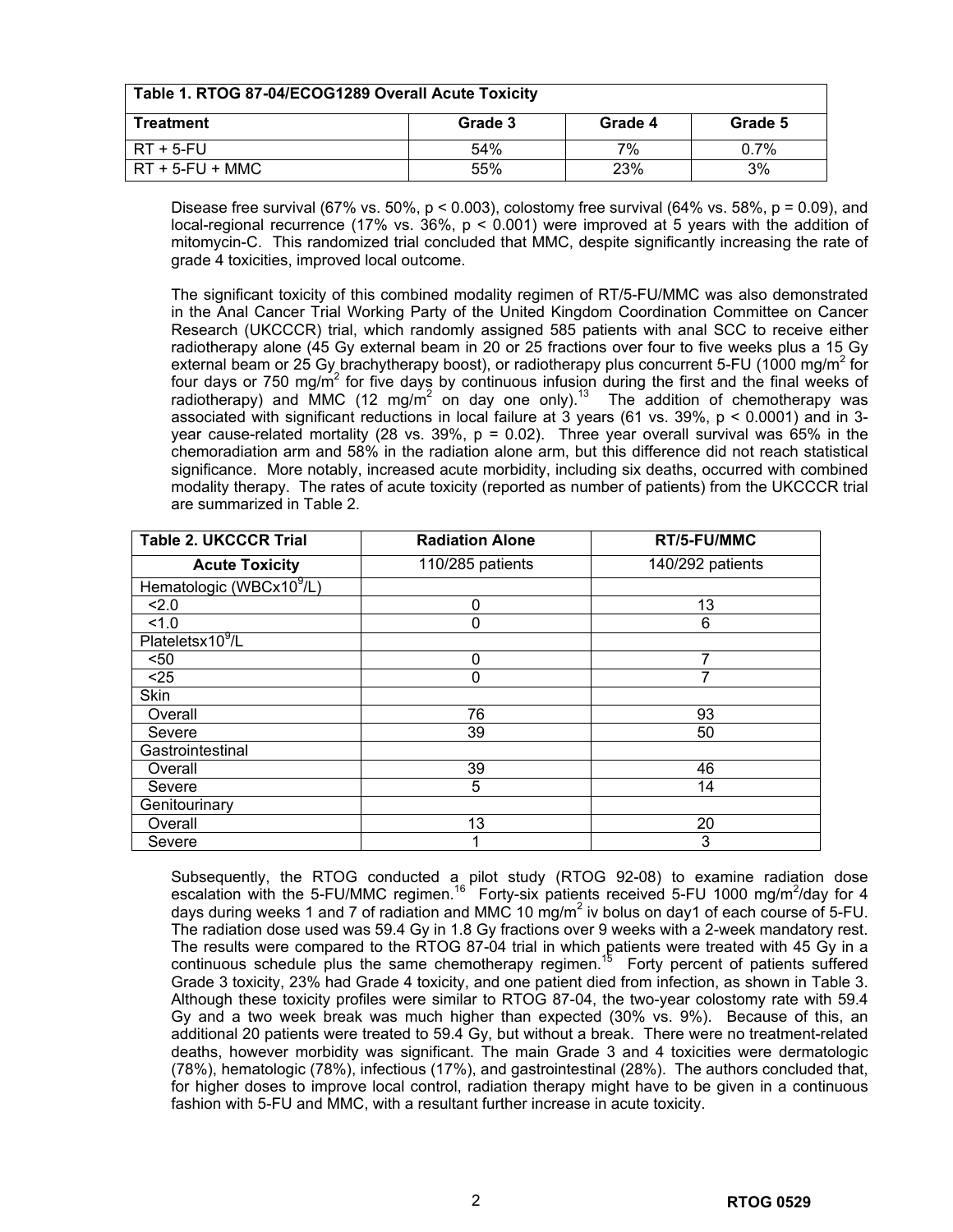| Table 3. RTOG 92-08 Acute Toxicity |         |         |             |  |  |  |  |  |
|------------------------------------|---------|---------|-------------|--|--|--|--|--|
| Treatment                          | Grade 3 | Grade 4 | Grade 5     |  |  |  |  |  |
| 59.4 Gy RT + 5-FU + MMC            | 40%     | 23%     | One patient |  |  |  |  |  |

## **1.4 Cisplatin-based Chemoradiation Strategies to Reduce Toxicity**

Alternative chemoradiation regimens have been tested in a continuing effort to avoid the significant toxicity associated with mitomycin-C. The combination of 5-FU and cisplatin (CDDP) has been the most promising. The Eastern Cooperative Oncology Group performed a Phase II trial of 19 patients investigating this approach.<sup>17</sup> A split course radiation technique was used; a two-week break was given after delivery of 36 Gy. The total dose to the primary and any involved nodes was 59.4 Gy. The inguinal nodes were treated electively to 30.6 Gy. 5-FU was delivered on days 1-4 by continuous infusion at a dose of 1000mg/m<sup>2</sup>. Cisplatin was administered on day 1 at a dose of  $75$ mg/m<sup>2</sup>. This regimen was repeated starting on day 43 with the resumption of radiation after a scheduled two-week break. Fifteen of 19 patients achieved a complete response. With a maximum follow-up of 33 months, 68% had local disease control. Grade 4 or 5 toxicity remained significant as it was reported in 37% of the patients and was primarily due to neutropenia. One patient died of sepsis.

The most recent intergroup study led by the RTOG for anal cancer, RTOG 98-11, also addressed the use of cisplatin in place of MMC as part of combined modality therapy. This was a two-arm phase III randomized trial comparing external beam radiation (using continuous radiation doses of up to 59 Gy, depending on the burden of primary and nodal disease) plus concurrent standard 5-FU/MMC (5-FU, 1,000 mg/m<sup>2</sup>, days 1-4 and 29-32 and MMC, 10 mg/m<sup>2</sup>, days 1 and 29) vs. two courses of induction 5-FU and cisplatin followed by concurrent RT plus 5-FU + cisplatin (5-FU, 1,000 mg/m<sup>2</sup>, days 1-4, 29-32, 57-60, and 85-88 and cisplatin, 75 mg/m<sup>2</sup>, days 1, 19, 57, and 85). Accrual goals have been met and the trial has closed. Preliminary toxicity and survival results were presented at the American Society of Clinical Oncology 2006 annual meeting.<sup>18</sup> Of the 682 patients accrued, 598 were analyzable. Preliminary five-year estimated disease-free survival (DFS) was 56% for the 5-FU/MMC group and 48% for the 5-FU/cisplatin arm (p=0.28), with fiveyear estimated overall survival rates of 69% for both arms (p=0.24). Male gender (p=0.04), clinically node positive cancers ( $p$ <0.0001), and tumor diameter > 5 cm ( $p$ =0.005) were all independent predictors of DFS in a multivariate analysis. The five-year colostomy rate was 10% with 5-FU/MMC and 20% for 5-FU/cisplatin (p=0.12). Acute toxicities were graded using CTC v. 2.0 criteria and are reported in Table 4. Overall, there were no significant differences in the grade 3-4 hematologic acute toxicity profile between the two arms in this preliminary analysis; however, the grade 3-4 non-hematologic toxicity profile favored the 5-FU/cisplatin arm.

| Table 4. RTOG 98-11 Acute Toxicity |     |        |     |      |                                    |     |     |     |
|------------------------------------|-----|--------|-----|------|------------------------------------|-----|-----|-----|
| RT/5-FU/MMC<br>(n=322)<br>Grade    |     |        |     |      | RT/5-FU/CDDP<br>$(n=312)$<br>Grade |     |     |     |
| <b>Toxicity</b>                    | 1   | 2      | 3   | 4    | 1                                  | 2   | 3   | 4   |
| Blood/bone marrow                  | 10% | $21\%$ | 34% | 26%  | 19%                                | 29% | 26% | 16% |
| Dermatologic/skin                  | 9%  | 34%    | 43% | 5%   | 10%                                | 39% | 38% | 2%  |
| Gastrointestinal                   | 17% | 38%    | 31% | 3%   | 12%                                | 37% | 41% | 3%  |
| Infection/febrile<br>neutropenia   | 2%  | 12%    | 16% | 2%   | 1%                                 | 15% | 9%  | 1%  |
| Genitourinary                      | 17% | 19%    | 3%  | 0.3% | 16%                                | 20% | 3%  | 0%  |
| Worst non-hematologic              | 2%  | 21%    | 61% | 12%  | 2%                                 | 23% | 64% | 8%  |
| Worst overall                      | 2%  | 10%    | 52% | 34%  | 1%                                 | 16% | 60% | 21% |

## **1.5 Intensity Modulated Radiation Therapy to Reduce Toxicities**

The external beam radiotherapy used in these aforementioned large trials have all been planned and delivered using conventional 2-dimensional (2D) or 3-dimensional (3D) techniques.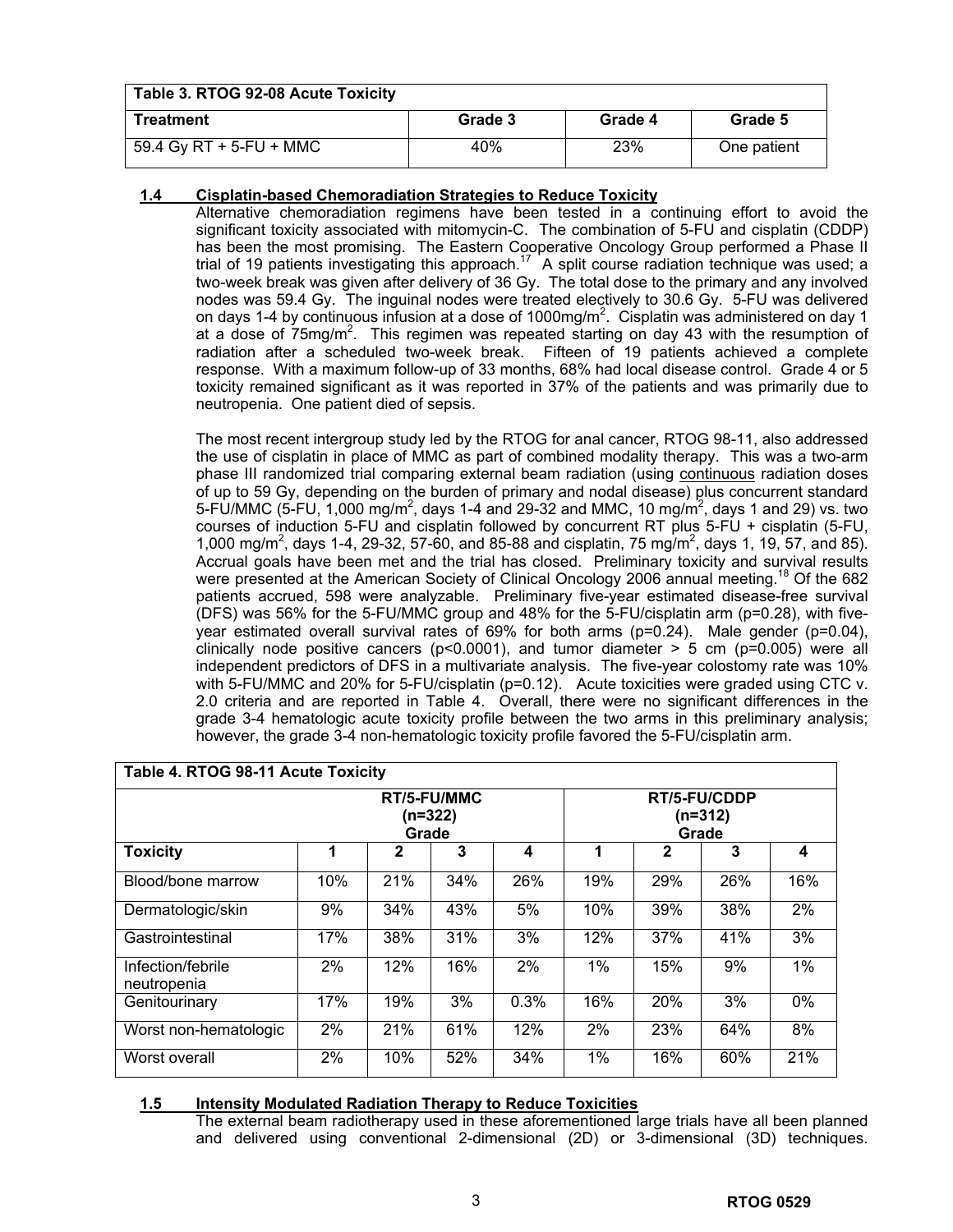Intensity-modulated radiation therapy (IMRT) is an emerging technology that allows delivery of radiation dose in a more conformal manner than conventional 2D or 3D radiation therapy by varying the radiation beams spatially or temporally.<sup>19</sup> The implementation of IMRT or "dose painting" allows the radiation oncologist to effectively target the tumor while sparing normal surrounding structures. IMRT has been extensively investigated and widely practiced in the treatment of head-and-neck cancers<sup>20-23</sup> and prostate cancer.<sup>24</sup>

Anal cancer is well suited for IMRT because avoidance structures such as small bowel, bladder, external genitalia, skin, femoral head and neck, and bone marrow can potentially be spared from the higher radiation doses that are used to treat the primary and gross nodal disease. Normal tissue tolerance doses form the basis for IMRT dose–volume constraints, though concurrent chemotherapy likely lowers the threshold doses. Use of IMRT may also help patients complete their treatment course in a timely fashion, without long treatment breaks that may negatively influence outcome, as demonstrated in RTOG 92-08.

Chen et al. published their dosimetric comparison of IMRT and conventional plans for coverage of the pelvic and inguinal/femoral lymph nodes in two patients with anal cancer.<sup>25</sup> Each patient was immobilized and underwent planning CT scans with 0.5 cm slices (AcQSim CT, Philips Medical Systems, Eindhoven, The Netherlands) in the supine position with a Vac-Lock immobilization bag (Med Tec Inc., Chicago, IL). For dosimetric comparison, a conventional isodose plan to a total dose of 36 Gy in 20 fractions was generated using 6-MV AP, 10-MV PA pelvic fields, and 16-MeV electron boost fields prescribed to isocenter and depth of inguinal nodal region. The treatment plan was designed to deliver a homogeneous dose of 36 Gy to the pelvis. A step-and-shoot inverse IMRT planning was subsequently generated with XiO Radiation Therapy Planning System 4.2.0 by CMS (St. Louis, MO). IMRT dose constraints were defined as: less than half of prescription dose (18 Gy) to femoral head and neck and external genitalia. The primary IMRT beam geometry comprised seven coplanar fields with gantry angles of  $0^\circ$ , 40 $^\circ$ , 100°, 170°, 190°, 260°, and 320°, respectively. An isodose plan with prescription dose of 36 Gy in 20 fractions covering at least 95% of target volume was generated. The coverage of the tumor volume was comparable among the conventional and IMRT treatment techniques. The mean doses to the femoral head and neck were 58.3% and 59.5% of the prescription dose by conformal avoidance IMRT for Patients 1 and 2, respectively, which were moderately reduced as compared with the conventional technique using photons with enface electrons (71.2% and 72.6%). The median doses to the external genitalia were 55.9% and 63.6% of the prescription dose with IMRT for Patients 1 and 2, respectively, which also was significantly reduced as compared to conventional planning (78.4% and 97.7%).

Milano et al. published their series of 17 patients with stage II-III squamous cell cancer of the anal canal treated with IMRT in a two phase technique (large field and boost).<sup>26</sup> CT planning was performed in the supine position with 4 mm slices and immobilization. The gross tumor volume (GTV) and clinical target volume (CTV) were contoured on axial CT scan slices. The CTV included clinical and suspected subclinical involvement, and encompassed the perirectal, internal iliac, external iliac, and inguinal lymphatics. For the boost dose, the CTV was defined as the GTV. The radiation dose was prescribed to a planning target volume (PTV), which was generated by expanding the CTV by 1 cm and incorporating set-up uncertainty and organ motion. IMRT plans were generated using commercial inverse planning software (CORVUS, versions 3.0 –5.0, NOMOS Corp., Sewickley, PA). Dynamic multileaf collimators were used to shape the fields. Nine-field coplanar plans were used, with fields evenly separated around a 360° arc. The dose–volume constraints of the target and normal tissues were defined as follows: 10–20% of bowel to receive 20–30 Gy with a dose maximum of 50 Gy, 10–20% of bladder to receive 30 Gy with a dose maximum of 45 Gy, and 50–60% of genitalia and perineum to receive 40 Gy with a dose maximum of 50 Gy. The IMRT plans were optimized to minimize the volume of PTV receiving 95% of the prescribed dose and the volume receiving 115% of the prescribed dose. The initial PTV for the AP/PA plan for patients who received concurrent chemotherapy was prescribed 45.0 Gy, followed by a 9.0 Gy boost to the GTV. Toxicity was graded using RTOG morbidity scoring criteria. Seven patients were planned with three-dimensional anteroposterior/posterior-anterior (AP/PA) fields for dosimetric comparison to IMRT. IMRT significantly reduced the mean doses to the bladder and genitalia/perineum. IMRT also significantly reduced the mean dose to the bowel as compared with AP/PA without a field reduction. Thirteen of 17 patients received their planned course of treatment without breaks in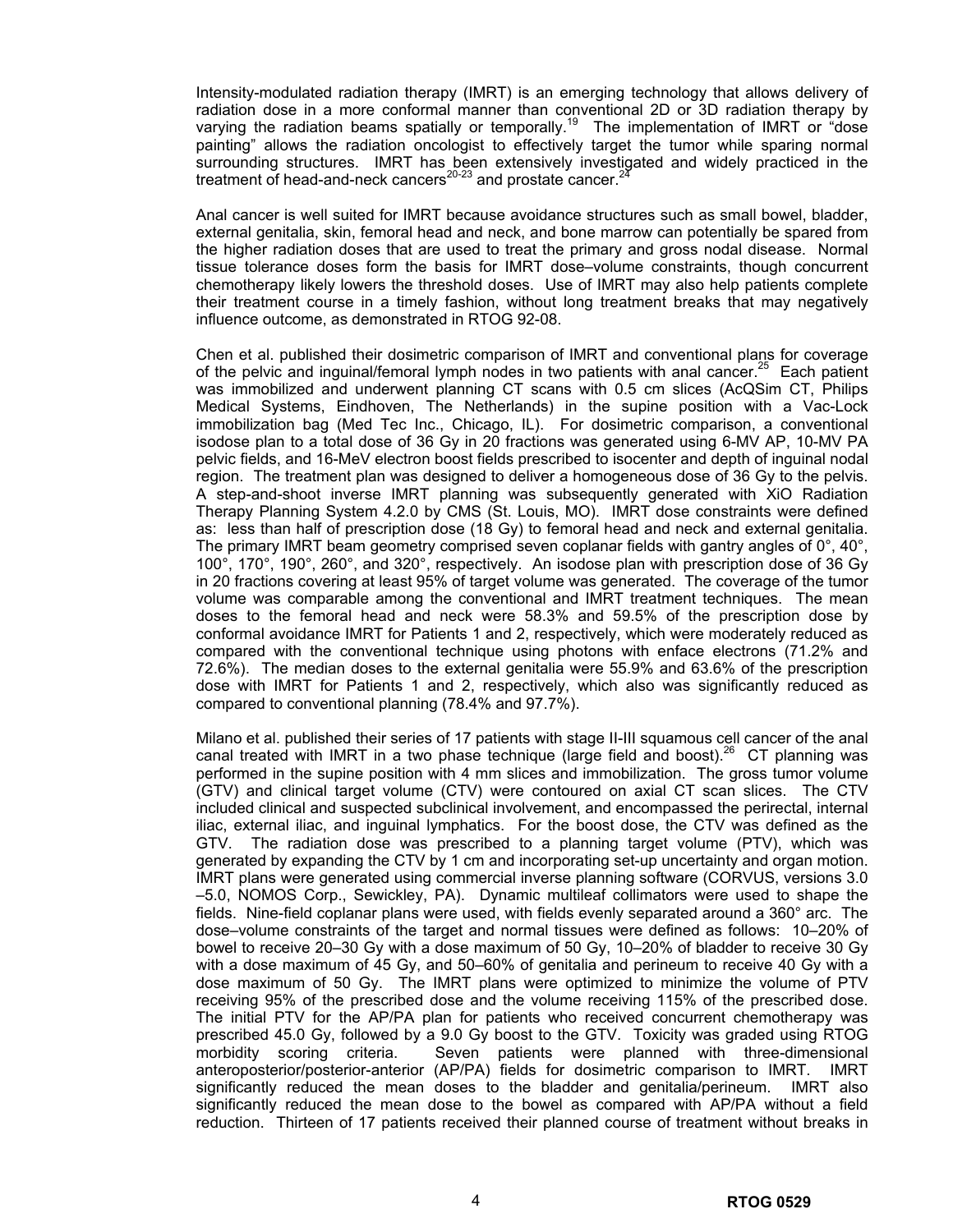radiation or chemotherapy. No treatment breaks were attributable to gastrointestinal or skin toxicity. Acute toxicity is described in Table 5. No patients experienced acute Grade 3 nonhematologic toxicity. All patients experienced acute Grade 2 dermatitis, namely moist desquamation in the perianal and intergluteal areas. Three of 17 patients, who did not achieve a complete response, proceeded to an abdominoperineal resection and colostomy. At a median follow-up of 20.3 months, there were no other local failures. Two-year overall survival, diseasefree survival, and colostomy-free survival were: 91%, 65%, and 82% respectively, comparable to historical controls.

| <b>Table 5. IMRT Acute Toxicity</b> | Grade 0 | Grade 1 | Grade 2 | Grade 3 | Grade 4 |
|-------------------------------------|---------|---------|---------|---------|---------|
| Blood/bone marrow                   | 0%      | 12%     | 12%     | 24%     | 29%     |
| Dermatologic/skin                   | 0%      | 100%    | 0%      | 0%      | 0%      |
| Gastrointestinal                    | 12%     | 35%     | 53%     | 0%      | 0%      |
| Genitourinary                       | 65%     | 35%     | 0%      | $0\%$   | 0%      |

Boston Medical Center and Massachusetts General Hospital developed a method of delivering a single-phase IMRT plan using a dose-painting (DP-IMRT) technique. Six patients with squamous cell carcinoma (stage T2N0 and above) of the anal canal were treated with DP-IMRT and concurrent chemotherapy.<sup>27</sup> The DP-IMRT dose prescriptions were 50.4 Gy at 1.8 Gy/fraction to the primary tumor and 42 Gy at 1.5 Gy/fx to the elective nodes for T2 N0 disease, or 54 Gy at 1.8 Gy/fx to the tumor and 45 Gy at 1.5 Gy/fx to the elective nodes for T3-4/N+ disease. Involved nodes were prescribed 54 Gy at 1.8 Gy/fx if > 3 cm in size or 50.4 Gy at 1.68 Gy/fx if < 3 cm. For the dosimetric analysis, the DP-IMRT plans were compared with optimal, 3-D CT-based conformal therapy (CRT) per RTOG 98-11 design and doses. For the early clinical analysis, acute toxicity was assessed using the RTOG scoring system. The mean percentage of the primary clinical target volume receiving the prescription dose was 97% for both the DP-IMRT and CRT plans. DP-IMRT provided better tissue sparing of most normal structures as shown in Table 6. The acute toxicity experienced by the six patients treated with DP-IMRT was generally well-tolerated. All patients completed therapy as prescribed, and no patient required a treatment break of over one week. Four patients experienced grade  $>$  3 skin toxicity; three had grade  $>$  3 hematologic toxicity, and no patients had grade > 3 GI toxicity. No patient experienced inguinal skin desquamation; however since perianal tissue is target, moist desquamation in the anus was observed. One patient with T2N3 disease did experience unexpected diarrhea and perianal desquamation on day 4 of RT, indicating a possible defect in 5-FU metabolism.<sup>28</sup> All patients achieved a complete tumor response based on clinical and radiographic assessment. Sample TLD (thermoluminescent dosimeters) measurements at the anal canal showed the daily delivered dose to be 190 cGy (range, 179-199 cGy).

| ------<br><b>Dose Levels</b> |                 |                   |                |                     |                |  |
|------------------------------|-----------------|-------------------|----------------|---------------------|----------------|--|
| $T2N0 (n = 3)$               |                 | $T3-4/N+ (n = 3)$ |                |                     |                |  |
| Tissue Structure             | Dose Level (Gy) | ∥3-D CRT          | <b>DP-IMRT</b> | $\parallel$ 3-D CRT | <b>DP-IMRT</b> |  |
| Small Bowel                  | 30              | ٠4                | 25             | 59                  | <u>  29</u>    |  |
|                              | 40              | 25                | 12             | 118                 |                |  |
| Femoral Heads                | 45              | 3                 |                | 7                   |                |  |
| Genitalia                    | 35              | 89                | 56             | 91                  | 140            |  |
|                              | 45              | 78                | 137            | 87                  | ll23           |  |
| Bladder                      | 30              | 100               | 68             | 100                 | 85             |  |
|                              | 40              | 100               | 22             | 1100                | 50             |  |
| Perianal Skin                | 50              | 36                | 34             | $\overline{23}$     | 22             |  |

# **Table 6. DP-IMRT vs. 3-D CRT Comparison: Mean Percentages of Normal Structures Receiving Various**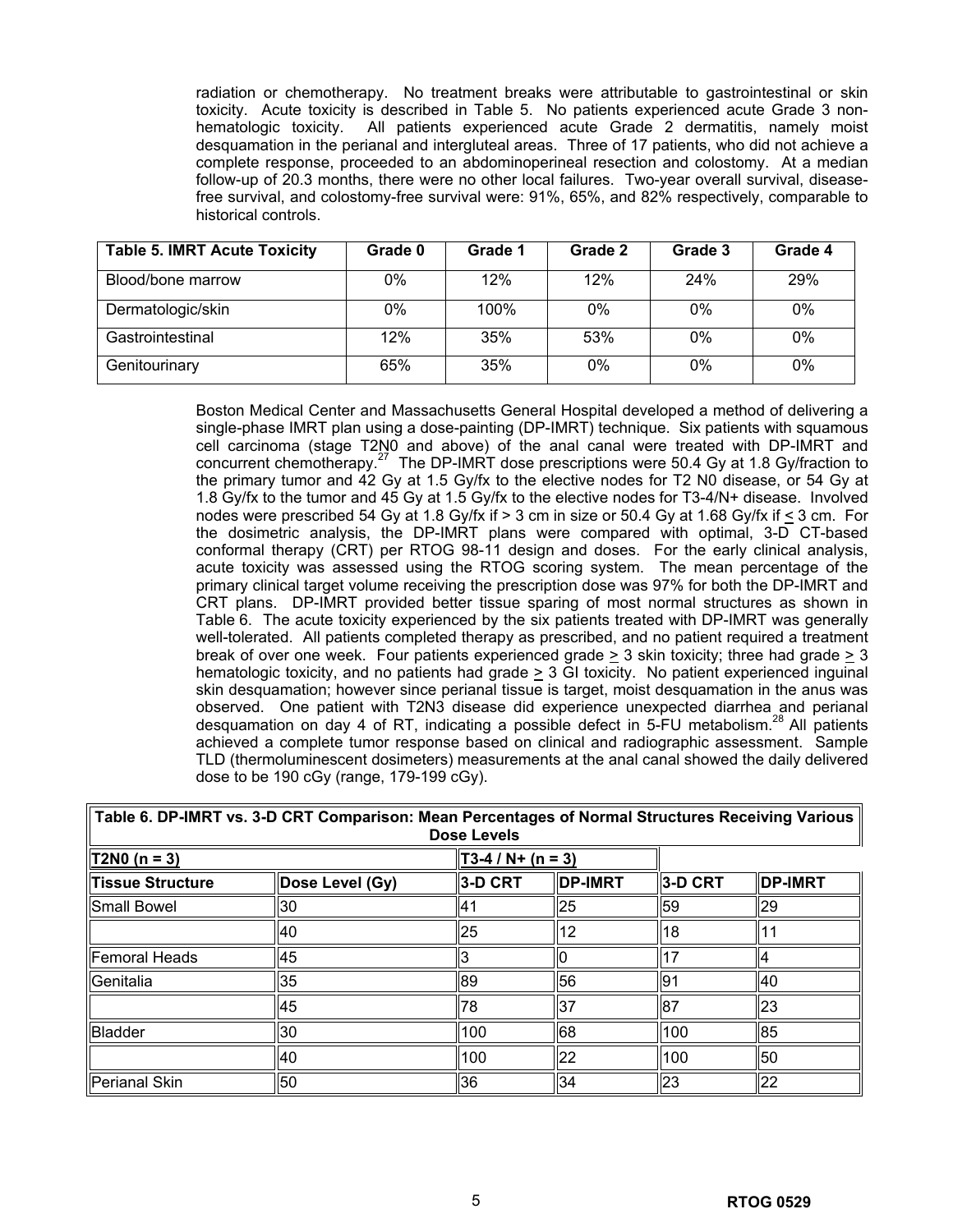## **1.6 Rationale for the Proposed Study**

Several recent studies, including the closed RTOG 98-11, support the administration of higher radiation doses in the treatment of anal cancer.<sup>13-18,26-27</sup> The current standard dose recommendations range from 45 Gy for early lesions to 59.4 Gy for T2–T4 disease. The combination of these increased radiation doses with 5-FU and MMC therapy have resulted in encouraging local control rates, but have been tempered by significant acute morbidity, most notably grade 2+ hematologic, dermatologic and gastrointestinal, Table 4 RTOG 98-11. IMRT in the treatment of anal canal cancer has tremendous potential for reducing this toxicity, while allowing for these higher radiation doses to the gross tumor volume. Radiation dose to normal structures is reduced compared to conventional 2D and 3D treatment planning.<sup>25-27</sup> IMRT in these three aforementioned pilot studies appear well tolerated, with most patients experiencing only mild to moderate acute symptoms, and few patients experiencing treatment breaks. Locoregional control also appears acceptable, albeit in one small series with limited follow-up.<sup>21</sup>

One of the significant hurdles facing implementation of IMRT for pelvic malignancies, however, involves the complexity of target and elective lymphatic definition, as well as conformal avoidance dose volume constraints for normal organ structures. Precise contouring of primary tumors in the pelvic area is often difficult. Accurate, reproducible, and time-efficient delineation of subclinical volumes, including elective nodal regions at risk, represents an even greater challenge. Methods that simplify and increase uniformity of this process will be valuable to facilitate the implementation of IMRT for pelvic malignancies, and in this case – anal canal cancer - in routine practice. The primary objective of this study, therefore, is to investigate the feasibility of treating patients with anal cancer using IMRT as part of combined modality therapy with standard 5-FU and MMC chemotherapy as per RTOG 98-11 in a multi-institutional setting. The rationale is that with standardized anal IMRT, we may be able to reduce grade 2+ and grade 3+ morbidity, without compromising locoregional control.

### **2.0 OBJECTIVES**

# **2.1 Primary**<br>**2.1.1** To dete

**2.1.1** To determine if the combined rate of ≥ grade 2 GI and GU adverse events from IMRT+ 5-FU & Mitomycin-C is decreased by at least 15% in the first 90 days following the start of treatment, as compared to the RT+ 5-FU & Mitomycin-C arm from RTOG 9811

## **2.2 Secondary**

- **2.2.1** To determine the feasibility of performing IMRT in a cooperative group setting for the treatment of anal carcinoma;
- **2.2.2** To evaluate adverse events associated with this treatment regimen and to decrease the grade 2 and higher and grade 3 and higher overall adverse event rates by 15% or 20% as compared to the RT and Mitomycin-C arm of RTOG 9811;
- **2.2.3** To estimate clinical complete response at 8 weeks following treatment completion;
- **2.2.4** To evaluate total duration of radiotherapy treatment time;
- **2.2.5** To estimate the following efficacy endpoints: local-regional failure, disease-free survival, time to colostomy, colostomy-free survival and overall survival.

## **3.0 PATIENT SELECTION**

## **NOTE: PER NCI GUIDELINES, EXCEPTIONS TO ELIGIBILITY ARE NOT PERMITTED**

## **3.1 Conditions for Patient Eligibility (5/31/07)**

- **3.1.1** Histologically-proven, invasive primary squamous, basaloid, or cloacogenic carcinoma of the anal canal;
- **3.1.2** T stage 2-4 and N0-N3 stage (see Appendix IV), based upon the following minimum diagnostic workup:
- **3.1.2.1** History/physical examination within 14 days prior to registration;
- **3.1.2.2** Within 42 days prior to registration, the patient must have an anal examination with mandatory biopsy and any of the following: colonoscopy, sigmoidoscopy, or rigid proctoscopy. Digital rectal examination with documentation of primary anal lesion size, distance from anal verge, and anal tone (excellent–fair) is also required.
- **3.1.2.3** Groin examination within 42 days prior to registration with documentation of any groin adenopathy and lymphadenopathy (location: right vs. left; medial vs. lateral; mobile vs. fixed; and size);
- **3.1.2.4** Clinically positive nodes: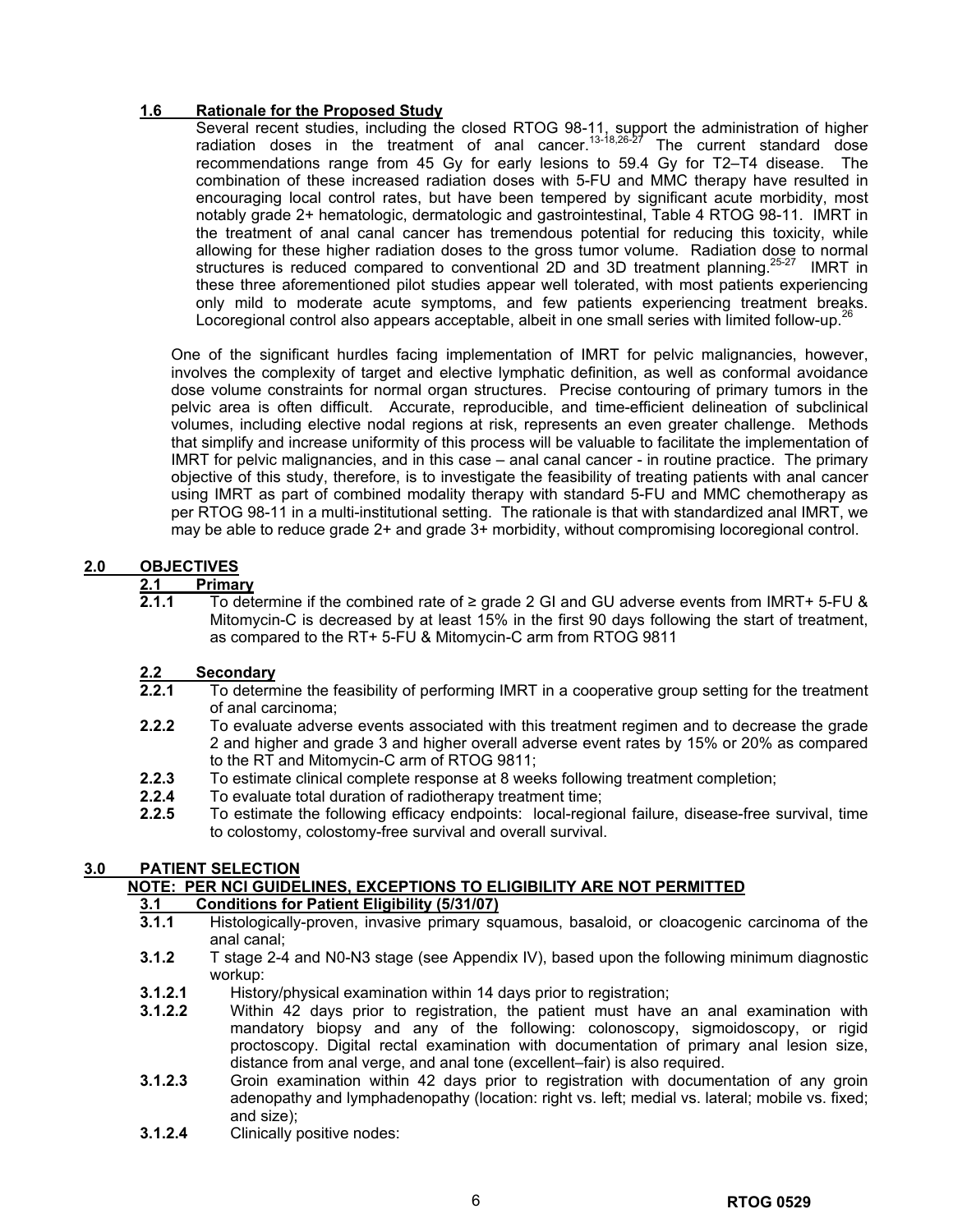- Small inguinal nodes < 1 cm in size that are felt to be clinically positive must be confirmed by biopsy (fine needle aspirate preferred) within 42 days prior to study registration;
- A biopsy is not needed for enlarged inguinal, perirectal, or pelvic nodes on exam or CT scan,  $\geq$  1.0 cm, considered to be clinically positive.
- **3.1.3** X-ray (PA and lateral), CT scan, or PET/CT scan of the chest within 42 days prior to registration:
- **3.1.4** CT scan, MRI, or PET/CT of the abdomen and pelvis within 42 days prior to registration;
- **3.1.5** Zubrod Performance Status 0-1;
- **3.1.6** Age ≥ 18;
- **3.1.7** Laboratory data obtained ≤ 14 days prior to registration on study, with adequate bone marrow, hepatic and renal function defined as follows:
	- Absolute neutrophil count (ANC)  $\geq 1,800$  cells/mm<sup>3</sup>;
	- Platelets  $\geq 100,000$  cells/mm<sup>3</sup>;
	- Hemoglobin ≥ 8.0 g/dl (Note: The use of transfusion or other intervention to achieve Hgb  $\geq$  8.0 g/dl is acceptable.);
	- Serum creatinine  $\leq 1.5$  mg/dl;
	- Bilirubin < 1.4mg/dl;
	- $WBC ≥ 3,000/µl;$
	- ALT/AST  $<$  3 x ULN:
	- $INR \leq 1.5$
	- Negative serum pregnancy test for women of child-bearing potential;
- **3.1.8** Women of childbearing potential and male participants must agree to use a medically effective means of birth control throughout their participation in the treatment phase of the study.
- **3.1.9** If there is clinical suspicion of AIDS, an HIV test must be done within 42 days prior to registration. **Note:** HIV positive patients without AIDS are eligible for this trial.
- **3.1.10** Patients must sign a study-specific informed consent prior to study entry.

### **3.2 Conditions for Patient Ineligibility (5/31/07)**

- **3.2.1** Prior invasive malignancy (except non-melanomatous skin cancer), unless disease free for a minimum of 3 years;
- **3.2.2** Prior systemic chemotherapy for anal cancer;
- **3.2.3** Prior radiotherapy to the pelvis that would result in overlap of radiation therapy fields;<br>**3.2.4** T1 tumors (2 cm) or evidence of distant metastases (M1):
- **3.2.4** T1 tumors (2 cm) or evidence of distant metastases (M1);
- **3.2.5** Prior surgery for cancer of the anus that removed all macroscopic anal cancer;
- **3.2.6** Severe, active co-morbidity, defined as follows:<br>**3.2.6.1** Unstable angina and/or congestive heart fa
- **3.2.6.1** Unstable angina and/or congestive heart failure requiring hospitalization within the past 6 months;
- **3.2.6.2** Transmural myocardial infarction within the last 6 months;
- **3.2.6.3** Acute bacterial or fungal infection requiring intravenous antibiotics at the time of registration;
- **3.2.6.4** Chronic Obstructive Pulmonary Disease exacerbation or other respiratory illness requiring hospitalization or precluding study therapy at the time of registration;
- **3.2.6.5** Hepatic insufficiency resulting in clinical jaundice and/or coagulation defects;
- **3.2.6.6** Uncontrolled diabetes, defined as diabetes mellitus, which in the opinion of any of the patient's physicians requires an immediate change in management; a patient may be considered eligible for the study if the physician managing the patient's diabetes considers that the appropriate changes in management have resulted in adequate control.
- **3.2.6.7** Uncompensated heart disease or uncontrolled high blood pressure, which in the opinion of any of patient's physicians, requires immediate change in management; a patient may be considered eligible for the study if the physician managing the patient's heart disease or blood pressure considers that the appropriate changes in management have resulted in adequate control. (also see Appendix II for New York Heart Association Class definitions);
- **3.2.6.8** Acquired Immune Deficiency Syndrome (AIDS) based upon current CDC definition; patients with known AIDS will be ineligible for this protocol because the treatments involved may be significantly immunosuppressive. Patients with clinical suspicion of AIDS and who are unwilling to have an HIV test are not eligible for this trial.
- **3.2.6.9** Other immunocompromised status (e.g., organ transplant or chronic glucocorticoid use).
- **3.2.7** Women who are pregnant or lactating are ineligible because the treatment involved in this study may be significantly teratogenic.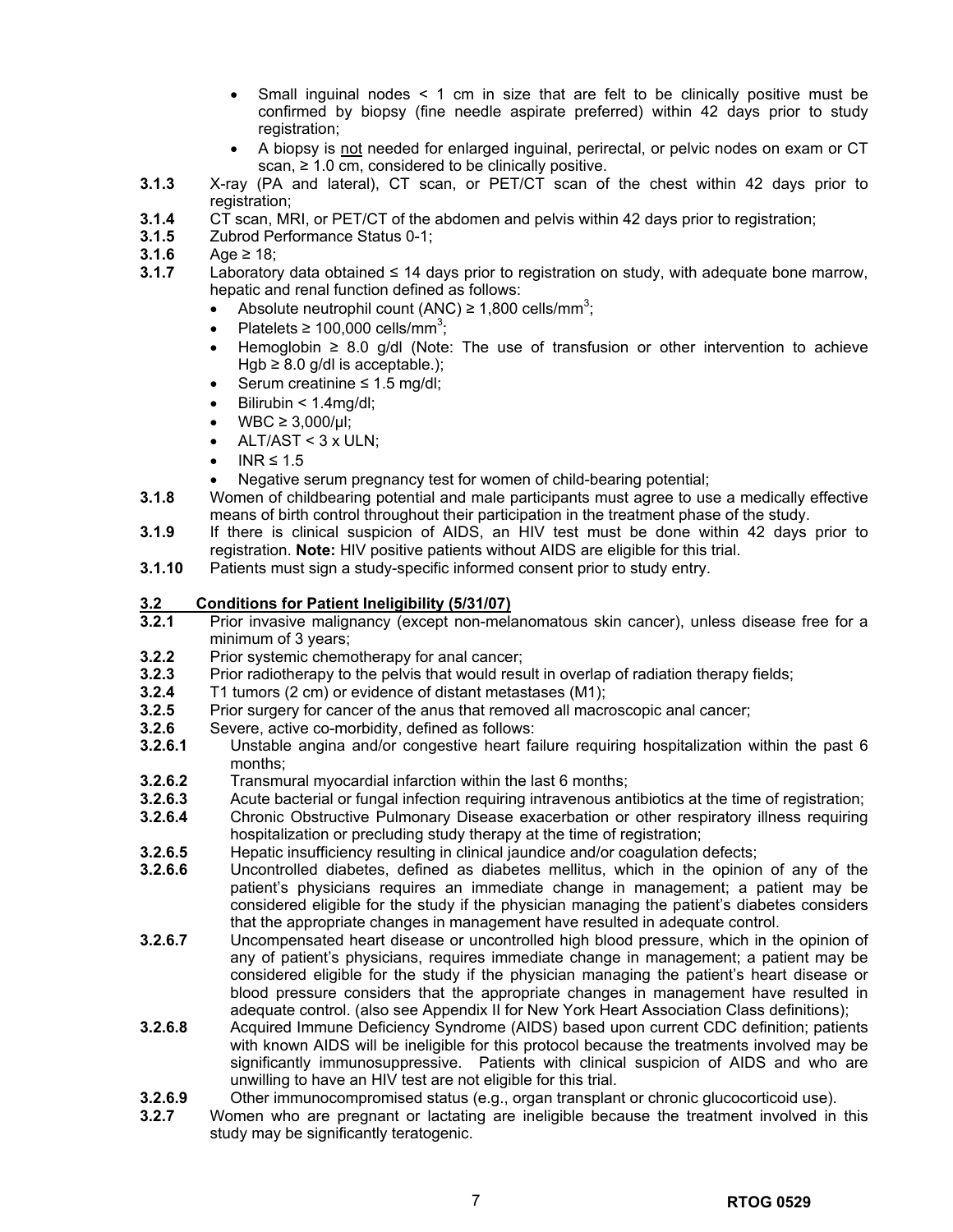## **4.0 PRETREATMENT EVALUATIONS/MANAGEMENT**

# **Note: This section lists baseline evaluations needed before the initiation of protocol treatment that do not affect eligibility.**

### **4.1 Additional Mandatory Pre-treatment Evaluations/Interventions**

- **4.1.1** Assessment of weight and general nutritional status within 14 days prior to study entry;<br>**4.1.2** Assessment of smoking and alcohol history (past and current) within 14 days prior
- **4.1.2** Assessment of smoking and alcohol history (past and current) within 14 days prior to study entry.

### **4.2 Additional Highly Recommended Pre-treatment Evaluations/Interventions**

### **Note that these evaluations/interventions are highly recommended as part of good clinical care of patients on this trial but are not mandatory.**

**4.2.1** Human Papilloma Virus (HPV) determination (specifically sub-types 16, 18, 31 and 33) from anal biopsy

### **5.0 REGISTRATION PROCEDURES**

### **5.1 Pre-Registration Requirements**

- **5.1.1** *Pre-Registration Requirements for IMRT Treatment Approach*
	- In order to use IMRT on this study, the institution must have met specific technology requirements and have provided baseline physics information. Instructions for completing these requirements, or determining if they have already been met, are available at the Radiological Physics Center (RPC) web site,<http://rpc.mdanderson.org/rpc/>by selecting "Credentialing" and "RTOG".
	- **5.1.2** Each institution must contact the Washington University Image-Guided Center (ITC) at [itc@castor.wustl.edu](https://mail.bmc.org/exchange/Lisa.Kachnic/Inbox/RTOG%200529%203rd%20Draft.EML/jkopaczynski/Local%20Settings/jkopaczynski/Local%20Settings/jkopaczynski/Local%20Settings/Temporary%20Internet%20Files/OLK27/itc@castor.wustl.edu) and request an FTP account for digital data submission.
	- **5.1.3** Each institution must submit and successfully complete a protocol-specific Dry-Run Test (the treatment plan for the first patient to be treated at the site on this protocol), and a Rapid Review will be performed PRIOR TO DELIVERING ANY PROTOCOL TREATMENT. The Dry-Run Test will be reviewed by the ITC. The Rapid Review will be conducted by the RPC and suggestions regarding protocol compliance will be forwarded to the participating institution.

 The treatment plans for subsequent patients enrolled at a site will not be required to be reviewed prior to treatment, but a review will be performed for protocol compliance at a later date. Instructions for submitting the dry run can be found on Advanced Technology Consortium (ATC) web site, [http://atc.wustl.edu](http://atc.wustl.edu/).

# **5.2 Registration**

#### **5.2.1** Online Registration

Patients can be registered only after eligibility criteria are met.

Institutions must have an RTOG user name and password to register patients on the RTOG web site. To obtain a user name and password:

- The Investigator must have completed Human Subjects Training and been issued a certificate (See [http://cme.cancer.gov/clinicaltrials/learning/humanparticipant](http://cme.cancer.gov/clinicaltrials/learning/humanparticipant-protections.asp)[protections.asp](http://cme.cancer.gov/clinicaltrials/learning/humanparticipant-protections.asp) for details on training).
- The institution must complete the Password Authorization Form at [www.rtog.org/members/webreg.html](http://www.rtog.org/members/webreg.html) (bottom right corner of the screen), and fax it to 215-923-1737. RTOG Headquarters requires 3-4 days to process requests and issue user names/passwords to institutions.

An institution can register the patient by logging onto the RTOG web site [\(www.rtog.org](http://www.rtog.org/)), going to "Data Center Login" and selecting the link for new patient registrations. The system triggers a program to verify that all regulatory requirements (OHRP assurance, IRB approval) have been met by the institution. The registration screens begin by asking for the date on which the eligibility checklist was completed, the identification of the person who completed the checklist, whether the patient was found to be eligible on the basis of the checklist, and the date the study-specific informed consent form was signed.

Once the system has verified that the patient is eligible and that the institution has met regulatory requirements, it assigns a patient-specific case number. The system then moves to a screen that confirms that the patient has been successfully enrolled. This screen can be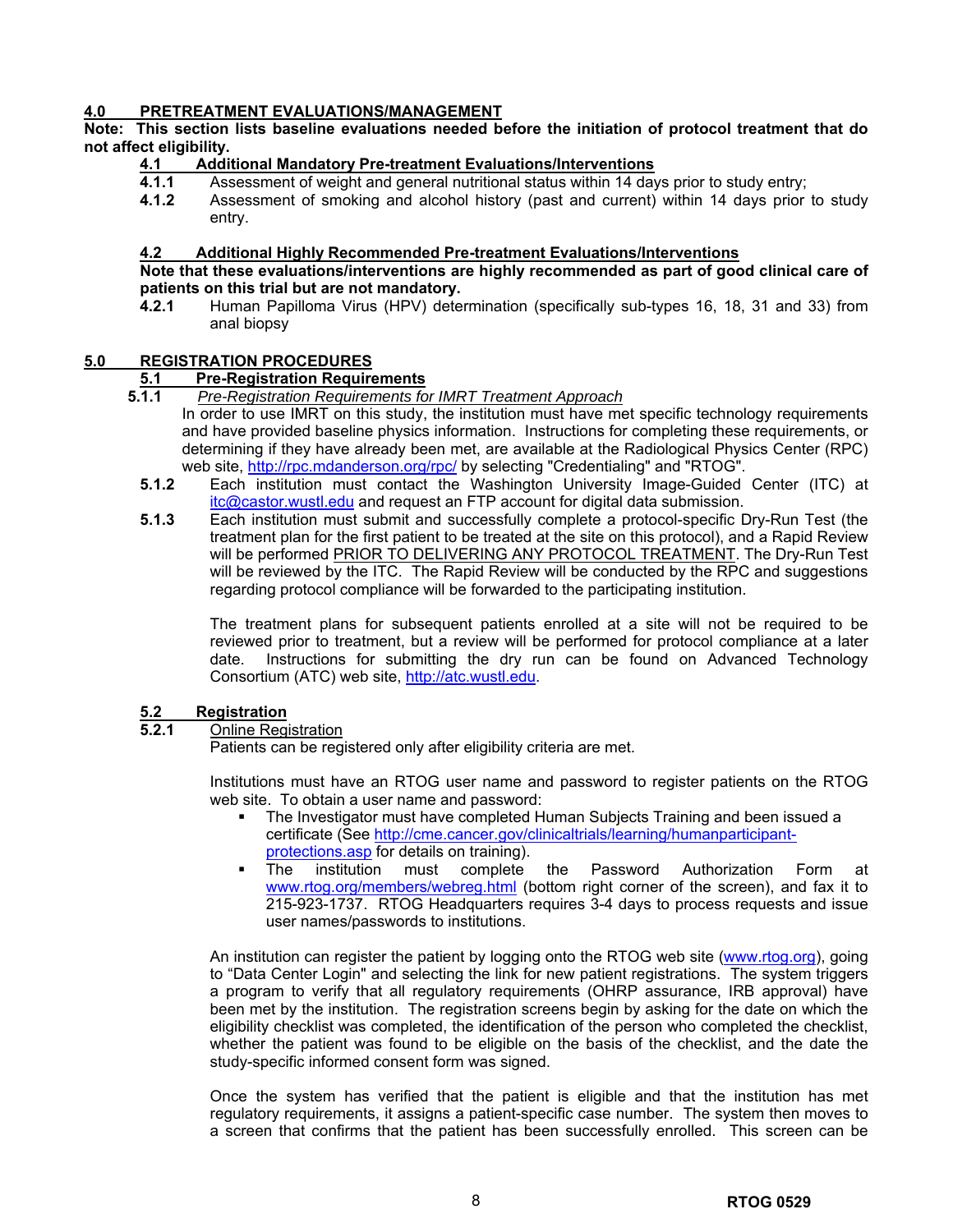printed so that the registering site will have a copy of the registration for the patient's record. Two e-mails are generated and sent to the registering site: the Confirmation of Eligibility and the patient-specific calendar. The system creates a case file in the study's database at the DMC (Data Management Center) and generates a data submission calendar listing all data forms, images, and reports and the dates on which they are due.

 If the patient is ineligible or the institution has not met regulatory requirements, the system switches to a screen that includes a brief explanation for the failure to register the patient. This screen can be printed.

Institutions can contact RTOG web support for assistance with web registration: [websupport@phila.acr.org](mailto:websupport@phila.acr.org).

In the event that the RTOG web registration site is not accessible, participating sites can register a patient by calling RTOG Headquarters, at (215) 574-3191, Monday through Friday, 8:30 a.m. to 5:00 p.m. ET. The registrar will ask for the site's user name and password. This information is required to assure that mechanisms usually triggered by web registration (e.g., drug shipment, confirmation of registration, and patient-specific calendar) will occur.

#### **6.0 RADIATION THERAPY (5/31/07)**

**Note: Intensity Modulated RT (IMRT) Is Mandatory. Tomotherapy Is Allowed.** 

**(For specific questions or concerns regarding this section please contact Dr. Lisa Kachnic at Boston University Medical Center by email: [lisa.kachnic@bmc.org](mailto:lisa.kachnic@bmc.org) or telephone: 617-638-7070; or contact Dr. Robert Myerson at Washington University School of Medicine by email: [Myerson@radonc.wustl.edu](mailto:Myerson@radonc.wustl.edu) or telephone: 314-747-7236.)** 

**Protocol treatment must begin within 21 days after protocol registration.** 

# **6.1 Dose Specifications (5/31/07)**<br>**6.1.1** The treatment plan used for **6**

- **6.1.1** The treatment plan used for each patient will be based on an analysis of the volumetric dose, including dose-volume histogram *(*DVH*)* analyses of the PTV and critical normal structures. An "inverse" planning method using dose-objective-based computerized optimization shall be used. The treatment aim will be the delivery of dose to the PTVs and the exclusion of noninvolved tissue.
- **6.1.2** *Target prescription dose:* The prescription dose scheme shall depend on staging as follows:
- **6.1.2.1** For T2N0 disease: The primary tumor PTV (PTVA) will receive 50.4 Gy in 28 fractions at 1.8 Gy per fraction. The nodal PTVs will receive 42 Gy in 28 fractions at 1.5 Gy per fraction.
	- PTVA will receive 50.4 Gy in 28 fractions at 1.8 Gy per fraction.
	- PTV42 will receive 42 Gy in 28 fractions at 1.5 Gy per fraction and will include all nodal regions (see section 6.4.2.3 below).
- **6.1.2.2** For T3N0 or T4N0 disease: The primary tumor PTV (PTVA) will receive 54 Gy in 30 fractions at 1.8 Gy per fraction. The nodal PTVs will receive 45 Gy in 30 fractions at 1.5 Gy per fraction.
	- PTVA will receive 54 Gy in 30 fractions at 1.80 Gy per fraction.
	- PTV45 will receive 45 Gy in 30 fractions electively at 1.5 Gy per fraction and will include all nodal regions (see section 6.4.2.4 below).
- **6.1.2.3** For N+ disease: The primary tumor PTV (PTVA) will receive 54 Gy in 30 fractions at 1.8 Gy per fraction. For involved nodes ≤ 3 cm in maximum dimension, the involved nodal PTV will receive 50.4 Gy in 30 fractions at 1.68 Gy per fraction. For involved nodes > 3 cm in maximum dimension, the involved nodal PTV will receive 54 Gy in 30 fractions at 1.80 Gy per fraction.

For example, if the right groin nodes are positive and  $>$  3 cm, the left groin nodes are positive but  $\leq$  3cm, and the pelvic nodes are clinically negative, then the respective PTV doses are 54, 50.4, and 45 Gy in 30 fractions

- PTVA will receive 54 Gy in 30 fractions at 1.8 Gy per fraction.
- PTV45 will receive 45 Gy in 30 fractions electively at 1.5 Gy per fraction and will include all uninvolved nodal regions.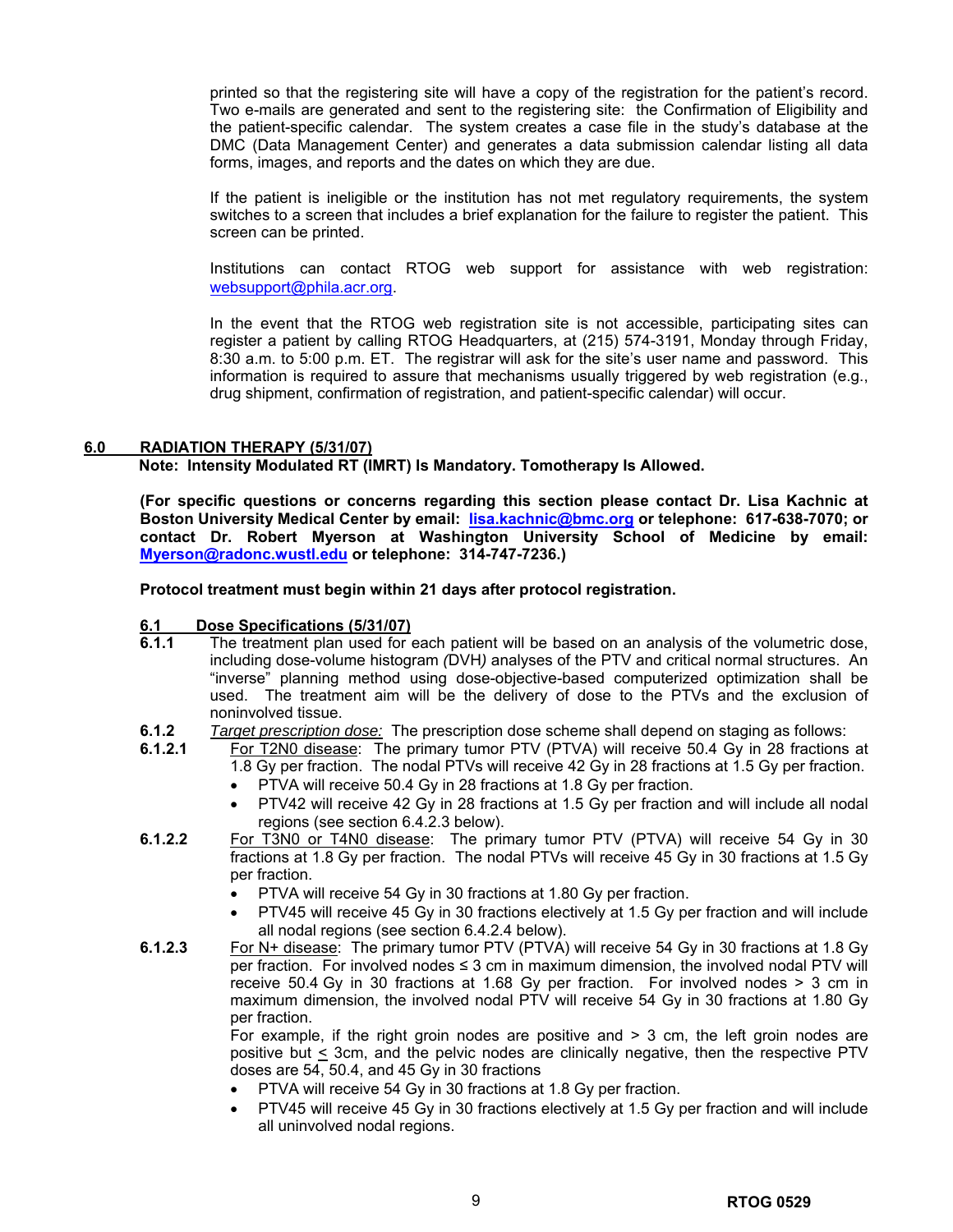- PTV50 will receive 50.4 Gy in 30 fractions at 1.68 Gy per fraction and will include all nodal regions containing involved nodes < 3cm in greatest dimension.
- PTV54 will receive 54 Gy in 30 fractions at 1.8 Gy per fraction and will include all nodal regions containing involved nodes > 3cm in greatest dimension.
- **6.1.3** *Treatment Schedule*: Treatment will be delivered once daily, 5 fractions per week (except for holiday weeks). All targets will be treated simultaneously. Breaks in treatment should be minimized; any interruptions in treatment for longer than 7 days should be reported to Dr. Kachnic or Dr. Myerson.
- **6.1.4** *Dose specifications*: The prescription isodose surface will encompass at least 90% of the primary and involved nodal PTVs, and at least 85% of the uninvolved nodal PTVs, reflecting the inherent difficulty of covering the shallow portions of these targets.
	- No more than 5% of any PTV will receive < 90% of the prescription dose.
	- No more than 2% of any PTV will receive < 80% of the prescription dose.
	- No more than 2% of the primary PTV will receive > 115% of the prescription dose.
- **6.1.5** *Planning priorities:* Tumor prescription goals followed by critical normal structure constraints are the most important planning goals.
	- 1) Dose Specifications (Sections 6.1.1, 6.1.2, 6.1.4)
	- 2) Critical Normal Structure Constraints (Section 6.5.1);

### **6.2 Technical Factors**

Megavoltage equipment capable of delivering static intensity modulation with a multileaf collimator or dynamic intensity modulation (using a multileaf collimator or tomotherapy) is required. Inverseplanned IMRT is required; conventional 3D CRT methods and forward-planned IMRT are excluded.

### **6.3 Localization, Simulation, and Immobilization**

- **6.3.1** A custom immobilization device (such as Alpha Cradle for supine patients and an Alpha Cradle with bowel displacement device for prone patients) is suggested to minimize set-up variability. Simulation will be done with the patient in the supine "arms up" or prone "arms up" position using a CT-simulator with a slice thickness ≤ 5 mm. Oral and *IV* CT contrast is recommended, as is air in the rectum, and an anal marker at the verge or at the inferior extent of the tumor. Of note, daily portal imaging is strongly encouraged for patients being treated in the prone position on a bowel displacement device. Additionally, consideration should be given to using the lightest couch top available to avoid unnecessary bolusing.
- **6.3.2** Treatment planning CT scans will be required to define gross target volume, and clinical target volumes. The treatment planning CT scan should be acquired with the patient in the same position and using the same immobilization device as for treatment. A description of the immobilization system used by each institution, patient position (supine or prone) and data regarding the range of positioning errors (if data exists) should be provided.
- **6.3.3** All tissues to be irradiated must be included in the CT scan. CT scan thickness should be 0.5 cm or smaller slices through the region that contains the primary target volumes. The regions above and below the target volume may be scanned also with slice thickness of 0.5 cm.
- **6.3.4** The GTV and CTV *(see Section 6.4)*, and normal tissues must be outlined on all CT slices in which the structures exist.

### **6.4 Treatment Planning/Target Volumes**

The definition of volumes will be in accordance with the 1993 ICRU Report #50: Prescribing, Recording and Reporting Photon Beam Therapy.

- **6.4.1** *The Gross Tumor Volume (GTV)* is defined as all known gross disease determined from CT (and MRI or PET if performed), clinical information, digital exam, endoscopic findings and biopsy. There will be three GTVs:
- **6.4.1.1** GTV<sub>A</sub> includes the gross primary anal tumor volume (as documented by digital exam, and as seen on CT, and PET or MRI if performed).
- **6.4.1.2** GTVN50, including all involved nodal regions (as documented by biopsy or radiograph) containing macroscopic disease < 3 cm in greatest dimension (which will receive 50.4 Gy).
- **6.4.1.3** GTVN54, including all nodal regions (as documented by biopsy or radiograph) containing macroscopic disease > 3 cm in greatest dimension (which will receive 54 Gy).
- **6.4.2** *The Clinical Target Volume (CTV)* is defined as the GTV plus areas considered to contain potential microscopic disease. Three different CTVs will be defined, namely CTVA for the primary anal tumor volume; CTV45 or CTV42 for the elective nodal regions (per 6.1 elective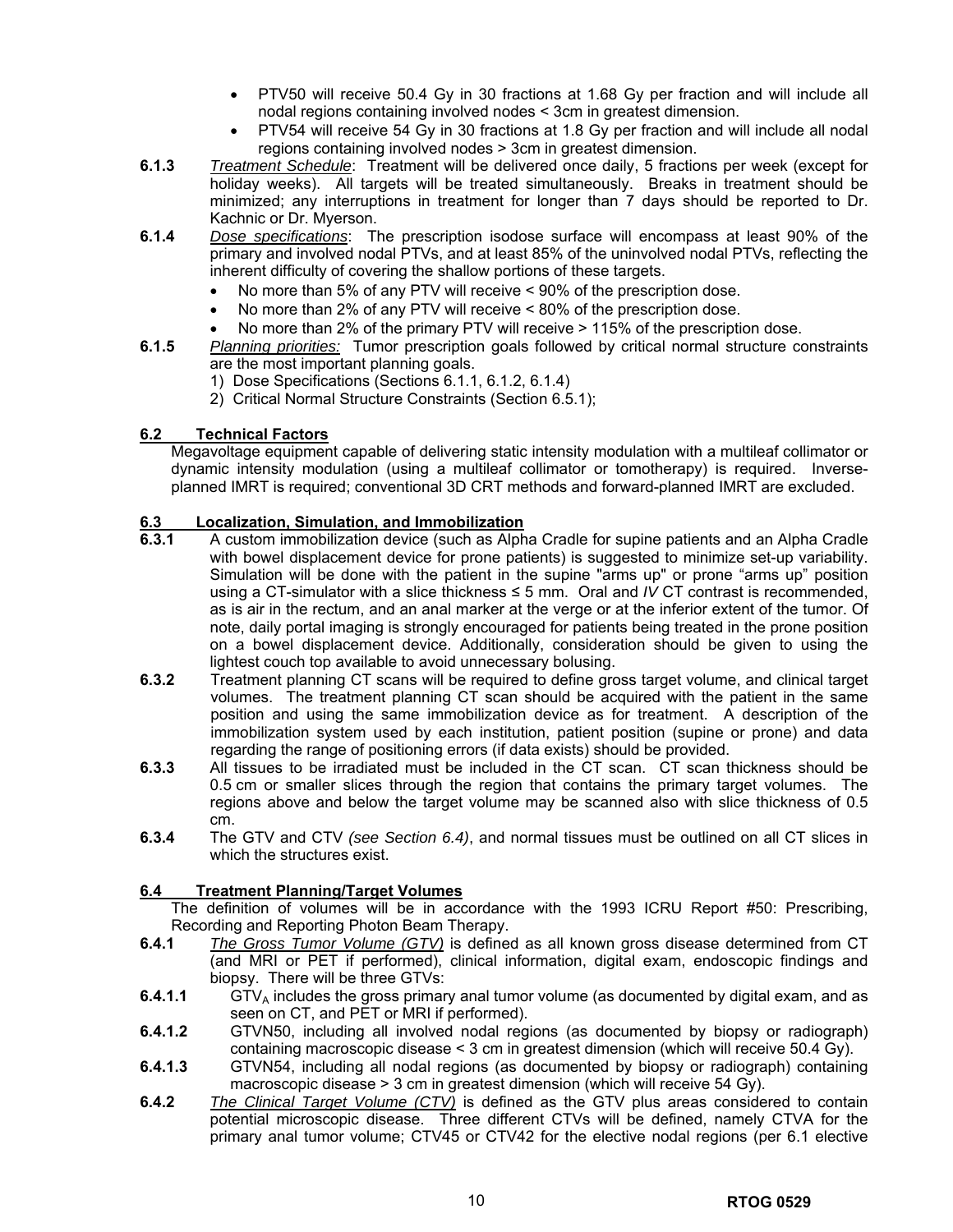nodal regions will receive 42 Gy for T2N0 cases and 45 Gy for all others); CTV50 for nodal regions containing macroscopic disease < 3cm in greatest dimension; and CTV54 for nodal regions containing macroscopic disease > 3cm in greatest dimension.

- **6.4.2.1** CTV<sub>A</sub> includes the gross primary anal tumor volume, the anal canal, and a 2.5 cm expansion (except into bone or air).
- **6.4.2.2** CTV<sub>45</sub>, CTV<sub>50</sub>, CTV<sub>54</sub> includes the nodal regions (respectively uninvolved, involved with nodes  $\leq$  3 cm, and involved with nodes  $\geq$  3 cm) and a 1.0 cm expansion (except into uninvolved bone, genitourinary structures, muscles, or bowel).

### **6.4.2.3 Nodal regions include:**

- a) Mesorectal (including peri-rectal and presacral)
	- b) Right and left inguinal
		- c) Right and left external iliac
		- d) Right and left internal iliac

Examples of the definitions of the appropriate nodal groups can be found on the ATC web site, [http://atc.wustl.edu](http://atc.wustl.edu/).

- **6.4.3** *The Planning Target Volume (PTV)* will provide a margin around the CTV to compensate for the variables of treatment set-up and internal organ motion. A minimum of 1 cm around the CTV is required in all directions to define each respective PTV. A nodal PTV should not be allowed to overlap with the primary PTVA, provided that their dose objectives are different, so that the maximum dose to the nodal PTV can be controlled in the optimization.
- **6.4.4** *Target Volumes:* Target tumor volumes are delineated slice by slice on the treatment planning CT images and are defined in Section 6.4.1. The PTVs should spare non-target skin surfaces (manually or automatically trimmed to 3-5 mm within the skin surface).
- **6.4.5** *Critical Normal Structures*: In addition, surrounding critical normal structures, including the femoral heads (right and left), bladder, external genitalia, iliac crest, small bowel, large bowel outside the CTVs, and perianal skin should be outlined. The normal tissues will be contoured and considered as solid organs. The tissue within the skin surface and outside all other critical normal structures and PTVs is designated as unspecified tissue.
- **6.4.6** *Heterogeneity Corrections*: All dose distributions shall include corrections for tissue heterogeneities. The method used for heterogeneity calculations shall be reported.
- **6.4.7** TLDs (thermoluminescent dosimeters) or diodes should be placed at the anal verge for at least one full treatment fraction to verify the planned dose to that region within 20% accuracy. If TLDs are used, a set of at least 3 chips should be placed.

## **6.5 Critical Structures (5/31/07)**

- **6.5.1** *Critical normal structures:* DVHs must be generated for all critical normal structures.
	- **NOTE**: Effort should be made to achieve the listed dose constraints to normal tissues below. Failure to meet the 6.5.1.1 and 6.5.1.2 dose constraints will result in minor deviation. The dose constraints are listed in order from most to least important.
- **6.5.1.1** Small bowel:
	- No more than 200 cc above 30 Gy
	- No more than 150 cc above 35 Gy
	- No more than 20 cc above 45 Gy
	- None above 50 Gy
- **6.5.1.2** Femoral heads:
	- No more than 50% above 30 Gy
	- No more than 35% above 40 Gy
	- No more than 5% above 44 Gy
- **6.5.1.3** Iliac crests:
	- No more than 50% above 30 Gy
	- No more than 35% above 40 Gy
	- No more than 5% above 50 Gy

### **6.5.1.4** External genitalia:

- No more than 50% above 20 Gy
- No more than 35% above 30 Gy
- No more than 5% above 40 Gy

### **6.5.1.5** Bladder:

- No more than 50% above 35 Gy
- No more than 35% above 40 Gy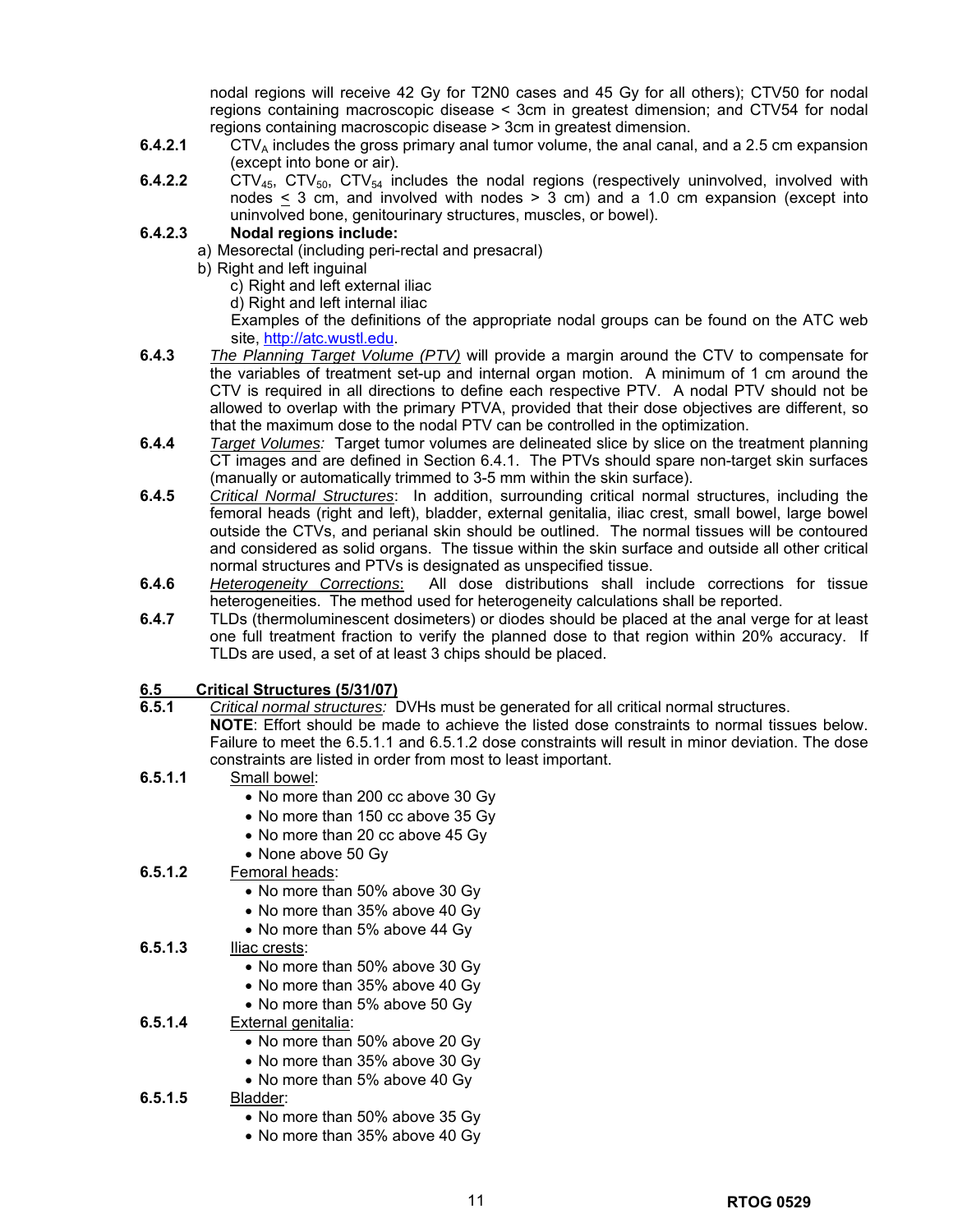• No more than 5% above 50 Gy

## **6.5.1.6** Large bowel:

- No more than 200 cc above 30 Gy
- No more than 150 cc above 35 Gy
- No more than 20 cc above 45 Gy

### **6.6 Documentation Requirements (5/31/07)**

**6.6.1** Imaging is required for set-up verification. This could be in the form of orthogonal images for isocenter verification or treatment machine–generated CT images through at least one plane (the largest) within the PTVA, with the tumor and critical structures turned on for display. It is strongly recommended that the reference simulation images used for set-up verification include target volumes.

For IMRT systems where isocenter is not defined (e.g., tomotherapy), setup verification images may consist of a series of axial CT images (megavoltage or kilovoltage) obtained over at least 5 cm length, to be compared with simulation CT images. It is recommended that there be an option to display target structures on the simulation images. It is also recommended that the setup verification images be obtained at levels where cephalocaudad positioning, as well as transverse positioning, can be verified. Appropriate levels would include either around the mid to upper sacrum or around the upper border of the acetabulae.

- **6.6.2** The ITC will display, and compare with hard copies, isodose distributions through the planning target volume to verify correct digital submission and conversion.
- **6.6.3** The ITC will compare the submitted digital dose-volume histograms (DVHs) for the PTVs, the designated critical structures, and unspecified tissues with DVHs calculated by the ITC.

# **6.7 Compliance Criteria (5/31/07)**<br>**6.7.1** Each treatment shall be judge

- Each treatment shall be judged according to the following guidelines:
- **6.7.1.1** PTVs (primary or nodal):
	- 1) No deviation: the prescription criteria in Section 6.1.4 are fulfilled.
	- 2) Minor deviation: 6-10% of PTV receives < 90% of prescription dose. Or 2-5% of PTV receives < 80% of prescription dose. Or > 2% of PTV receives more than the overdose level of 115% of prescription.
	- 3) Major deviation: ≥ 10% of PTV receives < 90% of prescription dose, or ≥ 5% of PTV receives < 80% of prescription dose.

### **6.7.1.2** Small bowel:

- 1) No deviation: the criteria in Section 6.5.1.1 are fulfilled.
- 2) Minor deviation: 150-300 cc above 35 Gy, or 20-30 cc above 45 Gy
- 3) Major deviation:  $≥ 300$  cc above 35 Gy, or  $≥ 30$  cc above 45 Gy

## **6.7.1.3** Femoral heads:

- 1) No deviation: the criteria in Section 6.5.1.2 are fulfilled.
- 2) Minor deviation: 5-10% above 44 Gy
- 3) Major deviation: ≥10% above 44 Gy

## **6.8 R.T. Quality Assurance Reviews**

The Radiation Oncology Co-Chairs, Lisa Kachnic, MD and Robert Myerson, MD, will remotely perform an RT Quality Assurance Review after complete data for the first 19 cases enrolled has been received. The remaining cases will be reviewed within 3 months after this study has reached the target accrual and as soon as complete data for all cases enrolled have been received.

## **6.9 Radiation Adverse Events**

**6.9.1** Interruption of radiation during the treatment program is discouraged. However, a rest period of ≤ 7 days will be allowed for grade 4 skin reactions. If radiation is held for > 7 days, the Study Chair, Dr. Kachnic, or designate, must be notified by telephone: 617-638-7070 or email: [lisa.kachnic@bmc.org](mailto:lisa.kachnic@bmc.org) within 24 hours.

### **6.9.2 Radiation therapy must be held/interrupted for the following indications**:

- ANC <  $500/\text{mm}^3$  and/or platelets <  $50,000$ : Radiation will resume when ANC  $\geq 500$  and PLT > 50,000.
- ≥ Grade 3 diarrhea (≥ 7 stools/day above baseline): Resume radiation when diarrhea is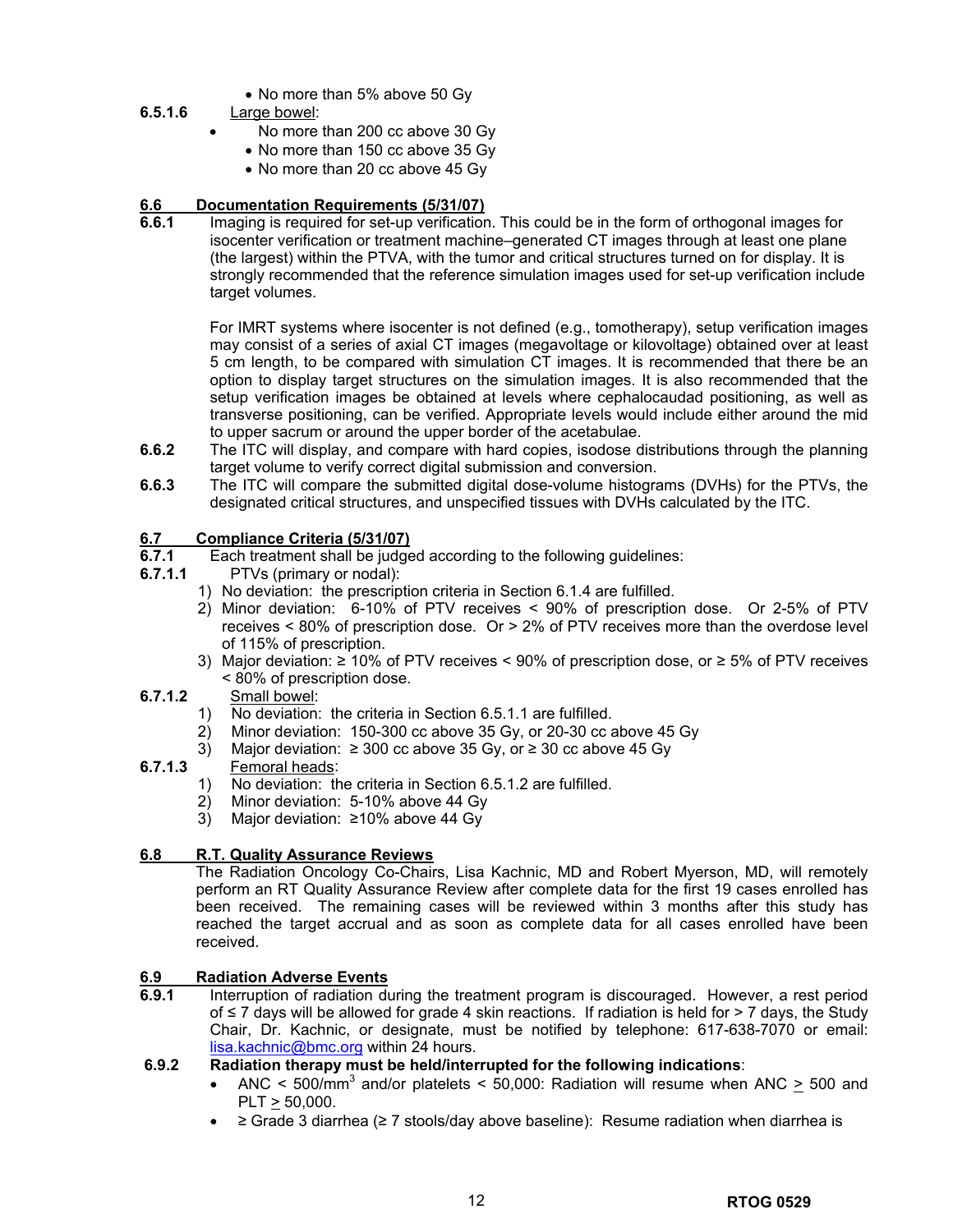≤ grade 2 (< 7 stools/day above baseline). Obtain electrolytes and creatinine for ≥ grade 3 diarrhea.

- Grade 4 dermatitis: Radiation therapy can be resumed when dermatitis is < grade 3. If RT is held for  $> 7$  days, the Study Chair, Dr. Kachnic, or designate, must be notified. Ulceration deemed to be due to tumor regression, rather than radiation dermatitis, is not a mandatory condition for holding treatment.
- Hold radiation therapy for  $\geq$  grade 3 vomiting: Resume radiation therapy at  $\leq$  grade 2
- If localized or generalized infection develops secondary to an area of confluent moist desquamation, radiation therapy will be held. In this setting, radiation therapy will be resumed after there has been complete resolution of infection.

### **6.10 Radiation Adverse Event Reporting**

For Adverse Events Reporting, see Section 7.6.

### **7.0 DRUG THERAPY (5/31/07)**

**Institutional participation in chemotherapy studies must be in accordance with the Medical Oncology Quality Control guidelines stated in the RTOG Procedures Manual.** 

**Concurrent chemotherapy is to start on day 1 of radiation therapy. The second course of chemotherapy will be given on calendar day 29. If radiation is held for 5 or more days prior to the administration of the second course of chemotherapy, please discuss the timing of the second course of chemotherapy with the study chair.** 

# **7.1 5-Fluorouracil (5-FU)**

- **7.1.1** *Dose Formulation*: 5-FU is a marketed drug available as 50 mg/ml in 10, 50 or 100 ml vials as a colorless to faint yellow preservative free aqueous solution, with pH adjusted to approximately 9.0 with sodium hydroxide. Compatible with NS, D5W. Administration of 5-FU should be only by the intravenous route taking care to avoid extravasation. Direct administration is over 1-2 minutes, or intermittently in 50-100 ml minibag over 20-30 minutes, or by continuous infusion (in 1 L normal saline or ambulatory infusion pump) which has the best therapeutic index. Vein pigmentation and thrombophlebitis may be seen distal to infusion sites. For continuous infusion a central venous access device is preferred. Compatible with heparin and leucovorin but not with ondansetron.
- **7.1.2** *Pharmacology*: It is a fluorinated pyrimidine antimetabolite. 5-FU resembles the natural uracil molecule in structure, except that a fluorine atom has been substituted for a hydrogen atom in the 5 position.  $T_{\frac{1}{2}}$  is 8-13 minutes. It is distributed in all body water by passive diffusion and crosses the placenta. There is evidence that the metabolism of fluorouracil in the anabolic pathway blocks the methylation reaction of deoxyuridylic acid to thymidylic acid. 5-FU generates fluorinated nucleotides (FdUMP, FUTP), which interfere with the synthesis of DNA and to a lesser extent inhibit the formation of ribonucleic division and growth by incorporation into RNA. The effect of fluorouracil may be to create a thymidine deficiency which provides unbalanced growth and death of the cell. Catabolism is via hepatic and extrahepatic routes via DPD to dehydrofluorouracil (DHFU), which is subsequently metabolized to fluoro-β-alanine (FBAL). Excreted as respiratory  $CO<sub>2</sub>$ , only 5% being excreted unchanged in the urine. Administration should be avoided in the presence of hepatic dysfunction.
- **7.1.3** *Supplier:* 5-FU is available commercially. Generic forms are available.
- **7.1.4** *Storage*: Although 5-FU solution may discolor slightly during storage, the potency and safety are not adversely affected. Store at room temperature (49°-86°F) and protect from light. If a precipitate occurs due to exposure to low temperatures, resolubilize by heating to 140 F (60<sup>o</sup>C) with vigorous shaking; allow to cool to body temperature before using. Discard after 8 hours once vial is opened. Discard if yellow coloration is marked since this indicates decomposition. Stable in D5W for 30 days in plastic syringes at room temperatures. In portable infusion pump reservoirs 5-FU is stable for up to 7 days but precipitation may occur at low temperatures.
- **7.1.5** *Side Effects and Toxicities*: Immediate side effects include mild nausea and vomiting (common), lacrimation, conjunctivitis, angina, arrhythmia, radiation recall and anaphylaxis (rare).

Early onset effects include stomatitis and esophagopharyngitis (which may lead to sloughing and ulceration), diarrhea with cramping and/or bleeding, and anorexia. Leukopenia usually follows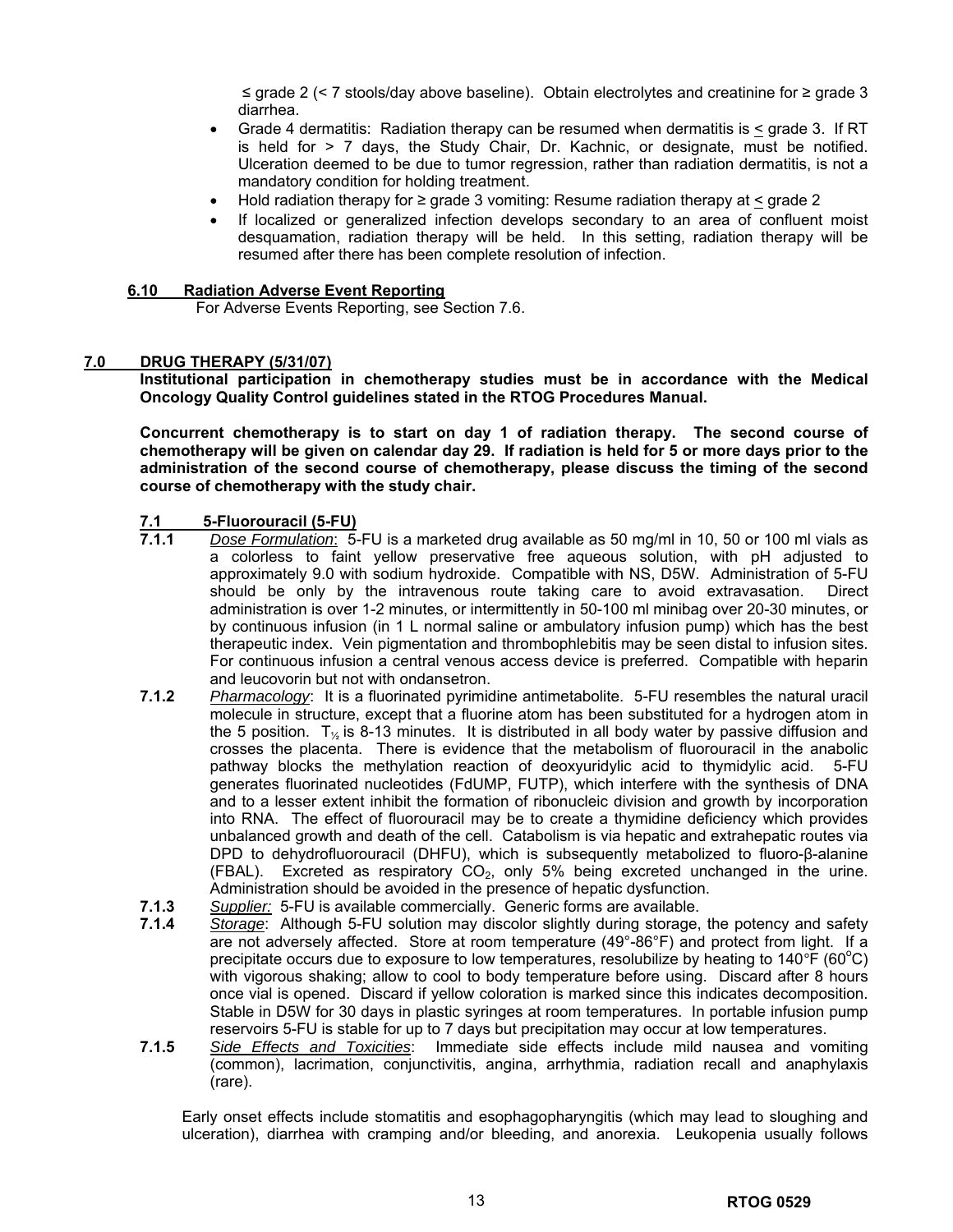every course of adequate therapy with fluorouracil. The lowest white blood cell counts are commonly observed between the 9th and 14th days after the first dose, although uncommonly the maximal depression may be delayed for as long as 20 days. By the 30th day the count has usually returned to the normal range. Megaloblastosis may occur. Alopecia (usually mild) and dermatitis may be seen. The dermatitis most often seen is a pruritic maculopapular rash usually appearing on the extremities and less frequently on the trunk. Other side effects include myocardial ischemia, lethargy, malaise, headache, allergic reactions, neurotoxicity (disorientation, confusion, euphoria, dizziness, incoordination-acute cerebellar syndrome, encephalopathy), visual changes, photosensitivity (eyes and skin), nail changes including loss of nails, skin thickening, cracking, dryness or sloughing, biliary sclerosis, or acalculous cholecystitis. Hand foot syndrome (palmar plantar erythrodysesthesia) is more common with continuous infusion. Late effects may include tear duct fibrosis and neurotoxicity.

# **7.2 Mitomycin-C (1/25/07, 5/31/07)**

**7.2.1** *Dose Formulation:* Each vial contains either mitomycin-C 5 mg and mannitol 10 mg or mitomycin-C 20 mg and mannitol 40 mg. To administer, add sterile water for injection, 10 ml or 40 ml respectively to a concentration of 0.5 mg per ml. Shake to dissolve. If product does not dissolve immediately, allow to stand at room temperature or shake vial under warm tap water for 2 minutes to assist dissolution. Reconstituted mitomycin is a clear blue or purple solution. If reconstituted to higher concentrations (1-2 mg/ml) avoid low temperatures because crystals may form.

Mitomycin-C should be given intravenously only, using care to avoid extravasation (severe, see Appendix V). Give as slow push through sidearm of free flowing i.v. at 1.5 mg/3 ml per minute. May be mixed in 50-100 ml minibag over 10-30 minutes.

**7.2.2** *Pharmacology*: Mitomycin-C is an antibiotic with alkylating agent properties cross-linking guanine and cytosine, which selectively inhibits the synthesis of deoxyribonucleic acid (DNA) and degrades preformed DNA. This results in nuclear lysis and formation of giant cells. At high concentrations of the drug, cellular RNA and protein synthesis are also suppressed. Nonphase specific, but has maximum effects in late G1 and S.

In humans, mitomycin, which acts as a pro-drug is rapidly cleared from the serum after intravenous administration. It is distributed in kidneys, muscles, heart, lungs, intestines and ascites; and enters breast milk. Time required to reduce the serum concentration by 50% after a 30 mg bolus injection is 17 minutes. After injection of 30 mg, 20 mg, or 10 mg i.v., the maximal serum concentrations were 2.4 mcg/ml, 1.7 mcg/ml, and 0.52 mcg/ml, respectively. Clearance is affected primarily by metabolism in the liver, but metabolism occurs in other tissues as well. The rate of clearance is inversely proportional to the maximal serum concentration likely due to saturation of the degradative pathways.

Approximately 10% of a dose of mitomycin-C is excreted unchanged in the urine. Since metabolic pathways are saturated at relatively low doses, the percent of a dose excreted in urine increases with increasing dose. Small amounts are also found in the bile and feces.

Administer with caution in the presence of impaired liver or renal function.

- **7.2.3** *Supplier*: Mitomycin-C is available commercially. Generic forms are available.
- **7.2.4** *Storage*:
	- 1) Unreconstituted: Mitomycin-C is stable for the lot life indicated on the package. Store at room temperature. Avoid excessive heat (over 40°C) and keep away from light.
	- 2) Reconstituted Mitomycin-C is stable for 14 days refrigerated or 7 days at room temperature (up to  $30^{\circ}$ C). Higher concentrations than 0.5 mg/ml may degrade and precipitate if stored.
	- 3) Compatible with D5W, NS and Ringer's lactate Diluted in various i.v. fluids at room temperature, to a concentration of 20 to 40 micrograms per ml:

| IV Fluid                       | Stability |
|--------------------------------|-----------|
| 5% Dextrose Injection          | 3 hours   |
| 0.9% Sodium Chloride Injection | 12 hours  |
| Sodium Lactate Injection       | 24 hours  |

**7.2.5** *Side Effects and Toxicity*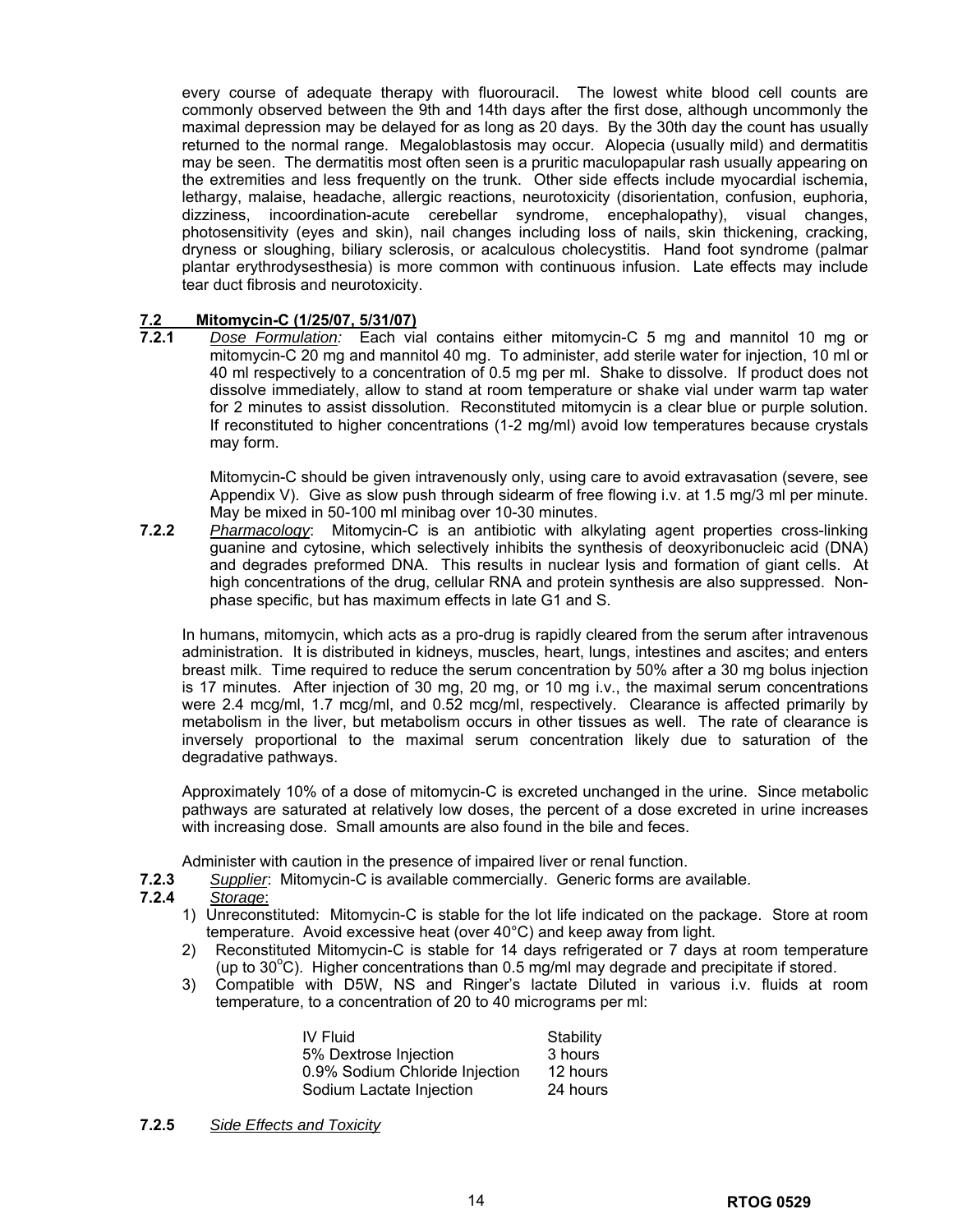Immediate effects may include vein irritation, mild nausea and vomiting (1-2 hours) and bronchospasm (4-12 hours).

Early toxicities include thrombocytopenia and leukopenia which are cumulative. Nadir occurs at 24-28 days, with recovery at 42-56 days. Deaths due to septicemia have been reported. Stomatitis is frequent but mild, alopecia is rare. Rashes are rare and blue bands may be seen in the nails. Mitomycin may also cause dyspnea with cough and radiographic evidence of pulmonary infiltrate. A few cases of adult respiratory distress syndrome (interstitial pneumonitis) have been reported; also fever, anorexia, fatigue, blurred vision, amenorrhea, edema, thrombophlebitis, hematemesis, elevated LFTs or diarrhea may occur. CNS effects may include syncope and rarely acute encephalopathy.

Delayed toxicities (weeks to months) include chronic pulmonary fibrosis, erythema and/or ulceration occurring either at or distant from the injection site, rising creatinine, microangiopathic hemolytic anemia, and renal failure.

Note: Mitomycin is a vesicant and cellulitis, necrosis, ulceration and consequent sloughing of tissue may result if the drug is extravasated during injection (see Appendix V).

| Agent       | <b>Dose</b>                                              | Route | <b>Schedule</b>                                                                                                    |
|-------------|----------------------------------------------------------|-------|--------------------------------------------------------------------------------------------------------------------|
| $5$ -FU     | 1000 mg/m <sup>2</sup> /day                              | IV    | In 5% Dextrose or 0.5 NS daily for 96 hours (M-<br>F) continuously starting Day 1; cycle is repeated<br>on Day 29. |
| Mitomycin-C | 10 mg/m <sup>2</sup><br>Do not exceed<br>20 mg per cycle | IV    | On Day 1 and Day 29                                                                                                |

**7.3 5-FU plus Mitomycin-C Regimen (5/31/07) 7.3.1** *Treatment:* Based on actual body weight as follows:

## **7.4 Dose Modifications (5/31/07, 10/11/07)**

**Note: Once reduced, drug doses must not be re-escalated to the original dose.** 

| <b>Toxicity</b>                | <b>Parameters</b> | <b>Agent</b>         | Modification <sup>c,d</sup>                 |
|--------------------------------|-------------------|----------------------|---------------------------------------------|
| Diarrhea                       | Grade 3           | 5-FU                 | Decrease dose 50% <sup>a</sup>              |
|                                |                   | <b>RT</b>            | Hold RT until diarrhea is<br>$\leq$ grade 2 |
|                                | Grade 4           | 5-FU                 | Decrease dose 50% <sup>a, b</sup>           |
|                                |                   | <b>RT</b>            | Hold RT until diarrhea is<br>$\leq$ grade 2 |
| Mucositis/Stomatiti<br>s       | Grade 3           | 5-FU                 | Decrease dose 50% <sup>a</sup>              |
|                                | Grade 4           | 5-FU                 | Decrease dose 50% <sup>a, b</sup>           |
| Rash:<br>Dermatitis associated | Grade 3           | 5-FU                 | Decrease dose 50%                           |
| with radiation                 |                   |                      | No interruption                             |
|                                |                   | <b>RT</b>            |                                             |
|                                | Grade 4           | 5-FU                 | Do not give the next cycle                  |
|                                |                   | <b>RT</b>            | Hold RT until $\leq$ grade 3                |
| <b>ANC or Platelets</b>        | Grade 3           | 5-FU and mitomycin-C | Decrease dose 50% <sup>e</sup>              |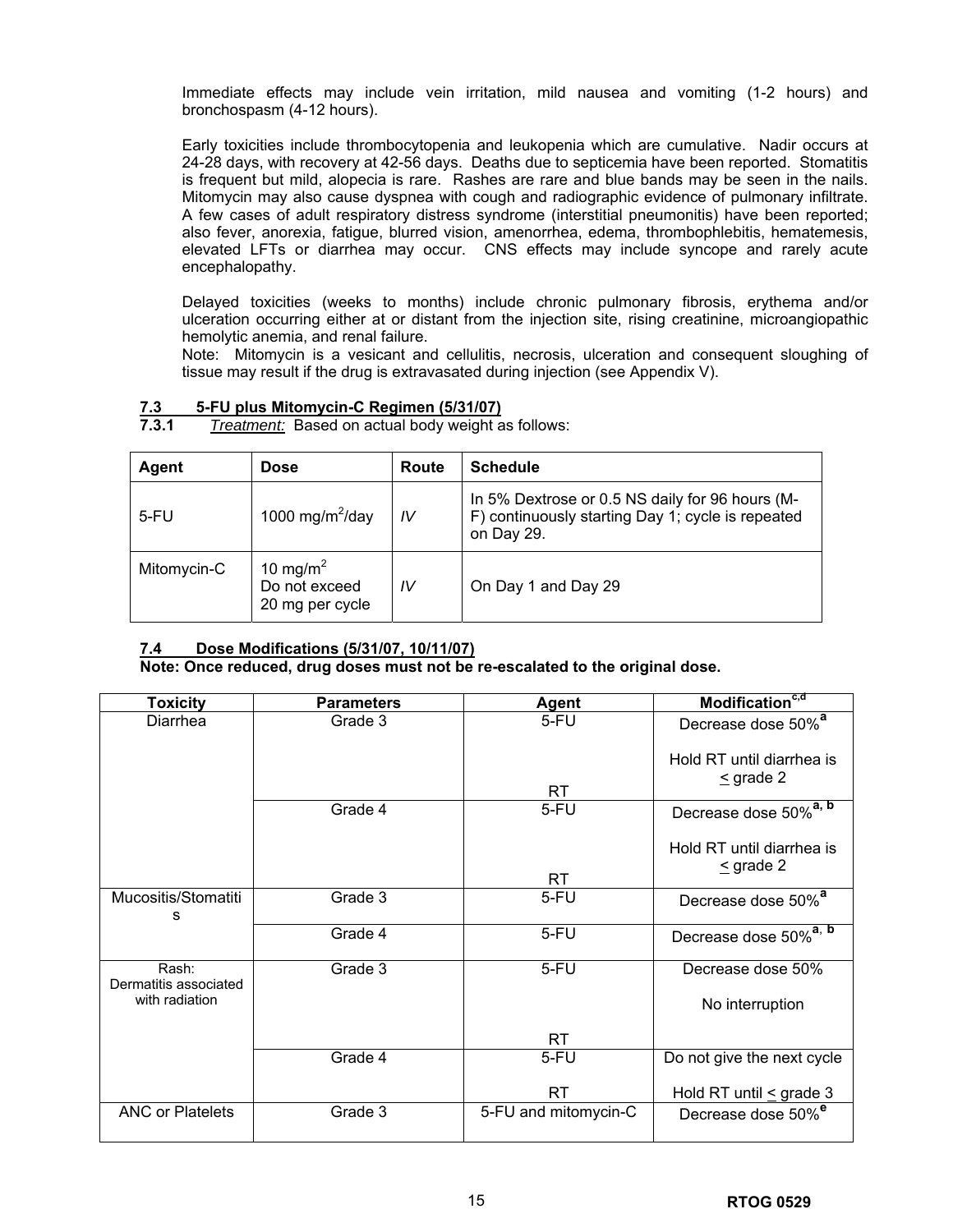|                                                                                                      |         |                      | Hold RT; resume when           |
|------------------------------------------------------------------------------------------------------|---------|----------------------|--------------------------------|
|                                                                                                      |         |                      | ANC $>$ 500 and PLT $>$        |
|                                                                                                      |         | RT                   | 50,000                         |
|                                                                                                      | Grade 4 | 5-FU and mitomycin-C | Decrease dose 50% <sup>"</sup> |
|                                                                                                      |         |                      |                                |
|                                                                                                      |         |                      | Hold RT; resume when           |
|                                                                                                      |         |                      | ANC $>$ 500 and PLT $>$        |
|                                                                                                      |         | RT                   | 50,000                         |
| NOTE: Second cycle of chemotherapy will not be administered unless ANC is $\geq 1,800$ and platelets |         |                      |                                |

### **are ≥ 100,000**

- a. Obtain electrolytes and creatinine according to good medical practice, if not performed in previous 24 hours, and correct any electrolytic, renal, or volume abnormalities. These should have returned to baseline prior to any further chemotherapy being administered.
- b. Obtain CBC for any non-hematologic toxicity (including sepsis, fever, and bleeding) other than rash. In the presence of **any** non-hematologic toxicity, use the most severe hematologic toxicity observed during cycle 1 (including during drug infusion, interval, incidental, or pre-treatment) in considering dosages for the second cycle as follows:

Responses to modifications of 5-FU dosage are unpredictable due to genetic polymorphism (Dihydropyrimidine dehydrogenase, or DPD). If, in the investigator's opinion it would *not* be in the best interest of the patient to continue with 5-FU after a grade 4 adverse event because of the risk of repeated severe toxicity, further 5-FU should not be administered. Assessment of the patient should be based on the patient's *overall* condition including consideration of each individual toxicity encountered. Consideration must include the duration of the toxicity in addition to its *severity.* In a study of patients experiencing severe toxicity from 5-FU, a correlation was shown between the sum of all the toxicity grades for mucositis, neutropenia, thrombocytopenia, diarrhea, and neurotoxicity (always graded 4 as neurotoxicity is a strong predictor for DPD deficiency) and measured DPD levels.<sup>28</sup> Patients with any neurotoxicity or several concurrent grade 4 toxicities should not receive further 5-FU without a DPD assay. However, there is no absolutely safe level, and all patients require careful individual assessment. Women are more likely to have DPD deficiency than men. A thorough discussion should be conducted with the patient as to the possible risks and benefit of receiving further 5-FU.

- c. If a grade 4 toxicity occurs during the 96-hour infusion of 5-FU, the 5-FU must immediately and permanently be discontinued for that cycle.
- d. The second cycle of chemotherapy will not be administered until all toxicities have resolved to  $\leq$  grade 2 **AND** ANC is ≥ 1,800 and platelets are ≥ 100, 000.
- e. Based on pre-treatment counts, not interval counts.

### **7.5 Modality Review**

The Medical Oncology Co-Chair, Michael Goodyear, M.D., will remotely perform a Quality Assurance Review after complete data for the first 19 cases enrolled has been received. The remaining cases will be reviewed within 3 months after this study has reached the target accrual and as soon as complete data for all cases enrolled has been received.

### **7.6 Adverse Events**

This study will utilize the Common Terminology Criteria for Adverse Events (CTCAE) version 3.0 for grading of all adverse events. **All** adverse events, routine and serious, must be reported on the appropriate case report form (see Section 12.1). A copy of the CTCAE v3.0 can be downloaded from the CTEP home page ([http://ctep.cancer.gov](http://ctep.cancer.gov/)). The CTEP home page also can be accessed from the RTOG web page at http://www.rtog.org/regulatory/regs.html. All appropriate treatment areas should have access to a copy of the CTCAE v3.0.

All adverse events (AEs) as defined in the tables below will be reported via the AdEERS (Adverse Event Expedited Reporting System) application accessed via the CTEP web site [\(https://webapps.ctep.nci.nih.gov/openapps/plsql/gadeers\\_main\\$.startup\)](https://webapps.ctep.nci.nih.gov/openapps/plsql/gadeers_main$.startup).

In the rare occurrence when Internet connectivity is lost, an AE report may be submitted using CTEP's Adverse Event Expedited Report-Single Agent or Multiple Agent paper template (available at http://ctep.cancer.gov) and faxed to 301-230-0159. A 24-hour notification is to be made to CTEP by telephone at 301-897-7497, only when Internet connectivity is disrupted. Once Internet connectivity is restored, an AE report submitted on a paper template or a 24-hour notification phoned in must be entered electronically into AdEERS by the original submitter at the site.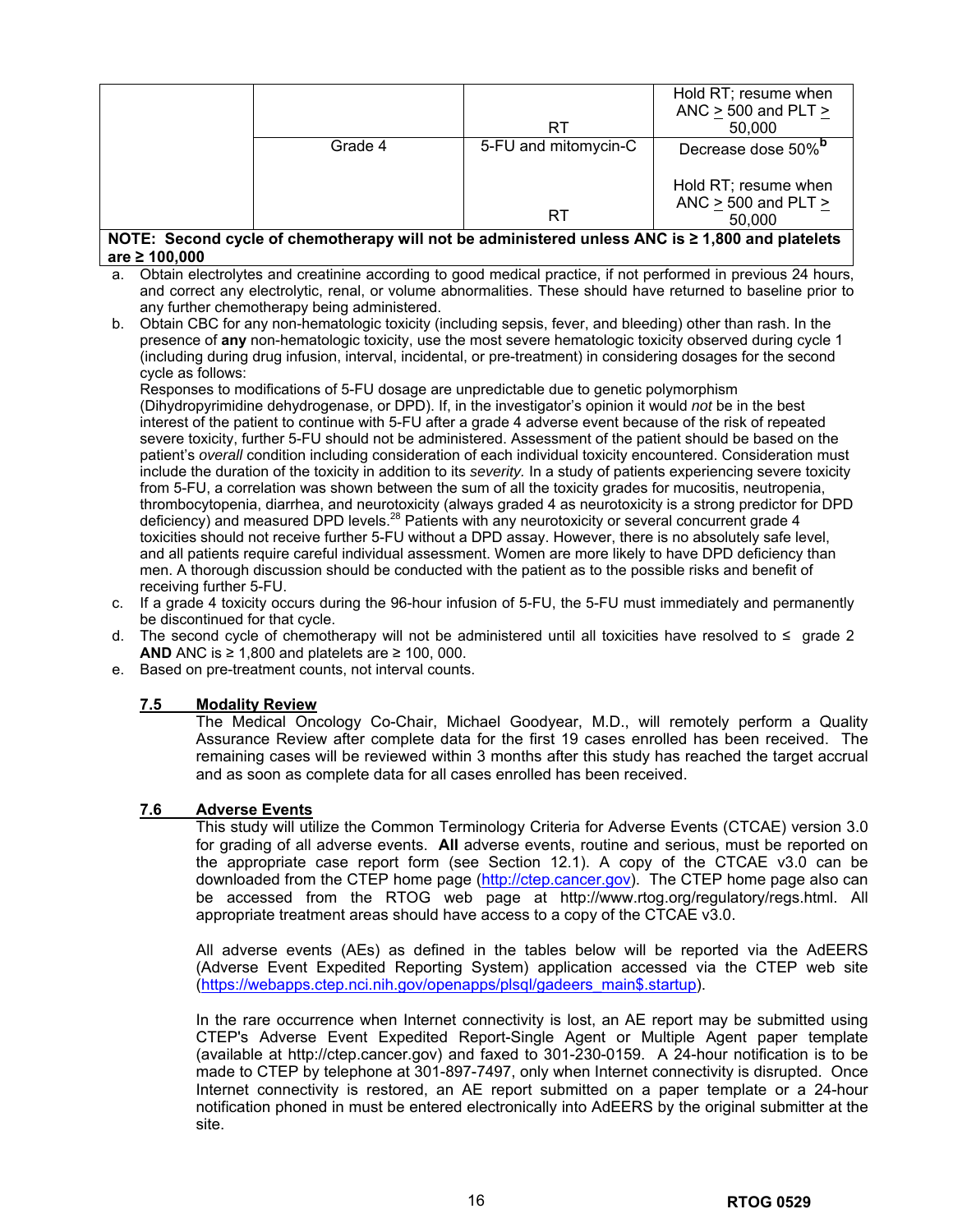Serious adverse events (SAEs) as defined in the tables below will be reported via AdEERS. Sites also can access the RTOG web site [\(http://www.rtog.org/members/toxicity/main.html\)](https://mail.bmc.org/exchange/Lisa.Kachnic/Inbox/RTOG%200529%203rd%20Draft.EML/1_multipart_xF8FF_2_RTOG%200529_Draft%20Review%233_22May2006.doc/Local%20Settings/Temporary%20Internet%20Files/Local%20Settings/Temporary%20Internet%20Files/Local%20Settings/Temporary%20Internet%20Files/Local%20Settings/kokrent/Local%20Settings/Temporary%20Internet%20Files/Local%20Settings/Temporary%20Internet%20Files/OLK263/%7E$OG%20Protocol%20Template%205-23-05.doc) for this information.

**In order to ensure consistent data capture, serious adverse events reported on AdEERS reports also must be reported on an RTOG case report form (CRF).** In addition, sites must submit CRFs in a timely manner after AdEERs submissions.

### **7.6.1 Adverse Events (AEs)**

**Definition of an AE:** Any unfavorable and unintended sign (including an abnormal laboratory finding), symptom, or disease temporally associated with the use of a medical treatment or procedure regardless of whether it is considered related to the medical treatment or procedure (attribution of unrelated, unlikely, possible, probable, or definite). [*CTEP, NCI Guidelines: Expedited Adverse Event Reporting Requirements*. December 2004.]

The following guidelines for reporting adverse events (AEs) apply to **all** NCI/RTOG research protocols. AEs, as defined above, experienced by patients accrued to this protocol should be reported via AdEERS. Use the patient's case number as the patient ID when reporting via AdEERS. AEs reported using AdEERS also **must be reported on the AE case report form** (see Section 12.1). **NOTE: If the event is a Serious Adverse Event (SAE) [see next section], further reporting may be required. Reporting AEs only fulfills Data Management reporting requirements.** 

**7.6.2 Serious Adverse Events (SAEs) — All SAEs that fit any one of the criteria in the SAE definition below must be reported via AdEERS within 24 hours of discovery of the event. Contact the CTEP Help Desk if assistance is required.** 

**Definition of an SAE:** Any adverse drug experience occurring at any dose that results in any of the following outcomes:

- Death;
- A life-threatening adverse drug experience;
- **Inpatient hospitalization or prolongation of existing hospitalization;**
- A persistent or significant disability/incapacity;
- A congenital anomaly/birth defect.

Important medical events that may not result in death, be life threatening, or require hospitalization may be considered an SAE drug experience, when, based upon medical judgment, they may jeopardize the patient and may require medical or surgical intervention to prevent one of the outcomes listed in the definition. [*CTEP, NCI Guidelines: Expedited Adverse Event Reporting Requirements*. December 2004.]

Any late death (more than 30 days after last treatment) attributed to the protocol treatment (possible, probable or definite) should be reported via AdEERS within 24 hours of discovery. An expedited report, if applicable, will be required within 5 or 10 calendar days.

**All supporting source documentation, if applicable or if being faxed to NCI, must be properly labeled with the study/case numbers and the date of the adverse event and must be faxed to the RTOG dedicated SAE FAX, 215-717-0990, before the five or tencalendar-day deadline to allow RTOG to comply with the reporting requirements of the pharmaceutical company/companies supporting the RTOG trial**. **All forms** (and supporting source documentation) **submitted to RTOG Headquarters must include the RTOG study/ case numbers**; non-RTOG intergroup study and case numbers must be included, when applicable. Submitted AdEERS Reports are forwarded to RTOG electronically via the AdEERS system. Use the patient's case number as the patient ID when reporting via AdEERS.

**SAE reporting is safety related and separate and in addition to the Data Management reporting** requirements as outlined in the previous AE reporting section. **Any event that meets the above outlined criteria for an SAE but is assessed by the AdEERS System as "expedited reporting NOT required" must still be reported for safety reasons and to fulfill the obligations of RTOG to the pharmaceutical company/companies supporting the RTOG trial. Sites must bypass the "NOT Required" assessment and complete and submit the report. The AdEERS System allows submission of all reports regardless of**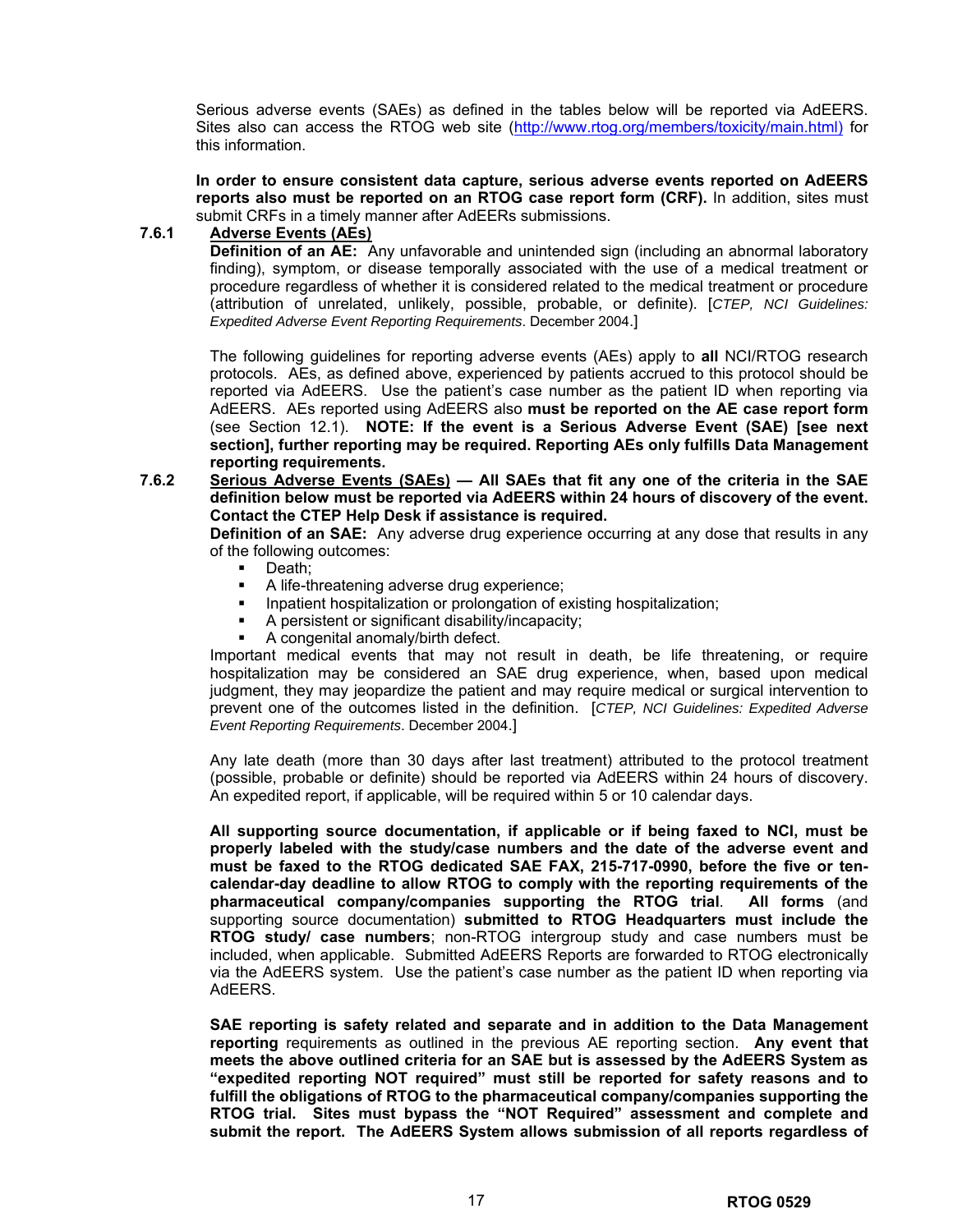**the results of the assessment. Note:** Sites must print the AdEERS report and fax it to the FDA, FAX 1-800-332-0178.

### **7.6.3 Acute myeloid leukemia (AML) or myelodysplastic syndrome (MDS)**

AML or MDS that is diagnosed during or subsequent to treatment in patients on NCI/CTEPsponsored clinical trials must be reported using the **NCI/CTEP Secondary AML/MDS Report Form** available at [http://ctep.cancer.gov/forms/index.html.](http://ctep.info.nih.gov/) The report must include the time from original diagnosis to development of AML/MDS, characterization such as FAB subtype, cytogenetics, etc., and protocol identification (RTOG study/case numbers). This form will take the place of a report via the AdEERS system and **must be faxed to the Investigational Drug Branch, FAX 301-230-0159, and mailed to RTOG Headquarters (address below) within 30 days of AML/MDS diagnosis.**

| <b>RTOG Headquarters</b>       |  |
|--------------------------------|--|
| <b>AML/MDS Report</b>          |  |
| 1818 Market Street, Suite 1600 |  |
| Philadelphia, PA 19103         |  |

**7.7 Phase 2 Trials** Utilizing a Commercially Available Agent: AdEERS Expedited Reporting Requirements for Adverse Events that Occur within 30 Days<sup>1</sup> of the Last Dose of the Agent

|                                                | Grade 1                              | Grade 2             | Grade 2                | Grade 3                                           |                                 | Grade 3                             |                                                    | Grades<br>$4 & 5^2$            | Grades<br>4 & $5^2$    |
|------------------------------------------------|--------------------------------------|---------------------|------------------------|---------------------------------------------------|---------------------------------|-------------------------------------|----------------------------------------------------|--------------------------------|------------------------|
|                                                | Unexpected<br>and<br><b>Expected</b> | <b>Unexpected</b>   | <b>Expected</b>        | <b>Unexpected</b><br>with<br>Hospitali-<br>zation | without<br>Hospitali-<br>zation | with<br>Hospitali-<br><b>Zation</b> | <b>Expected</b><br>without<br>Hospitali-<br>zation | Unex-<br>pected                | <b>Expected</b>        |
| <b>Unrelated</b><br>Unlikely                   | Not<br>Required                      | Not<br>Required     | <b>Not</b><br>Required | 10 Calendar<br>Days                               | <b>Not</b><br>Required          | 10<br>Calendar<br>Days              | Not<br>Required                                    | 10<br>Calendar<br>Days         | 10<br>Calendar<br>Days |
| <b>Possible</b><br>Probable<br><b>Definite</b> | Not<br>Required                      | 10 Calendar<br>Days | <b>Not</b><br>Required | 10 Calendar<br>Days                               | 10<br>Calendar<br>Days          | 10<br>Calendar<br>Days              | Not<br>Required                                    | 24-Hour:<br>5 Calendar<br>Days | 10<br>Calendar<br>Days |

**1 Adverse events with attribution of possible, probable, or definite that occur greater than 30 days after the last dose of treatment with an agent under a CTEP IND require reporting as follows:** 

AdEERS 24-hour notification followed by complete report within 5 calendar days for:

• Grade 4 and Grade 5 unexpected events

AdEERS 10 calendar day report:

• Grade 3 unexpected events with hospitalization or prolongation of hospitalization

Grade 5 expected events

2 Although an AdEERS 24-hour notification is not required for death clearly related to progressive disease, a full report is required as outlined in the table.

**Please see exceptions below under section entitled "Additional Instructions or Exceptions."** 

March 2005

**Note: All deaths on study require both routine and expedited reporting regardless of causality. Attribution to treatment or other cause must be provided. "On study" is defined as during or within 30 days of completing protocol treatment.** 

- Expedited AE reporting timelines defined:
	- $\circ$  "24 hours; 5 calendar days" The investigator must initially report the AE via AdEERS within 24 hours of learning of the event followed by a complete AdEERS report within 5 calendar days of the initial 24-hour report.
	- o "10 calendar days" A complete AdEERS report on the AE must be submitted within 10 calendar days of the investigator learning of the event.
- Any medical event equivalent to CTCAE grade 3, 4, or 5 that precipitates hospitalization (or prolongation of existing hospitalization) must be reported regardless of attribution and designation as expected or unexpected with the exception of any events identified as protocol-specific expedited adverse event reporting exclusions.
- Any event that results in persistent or significant disabilities/incapacities, congenital anomalies, or birth defects must be reported via AdEERS if the event occurs following treatment with an agent under a CTEP IND.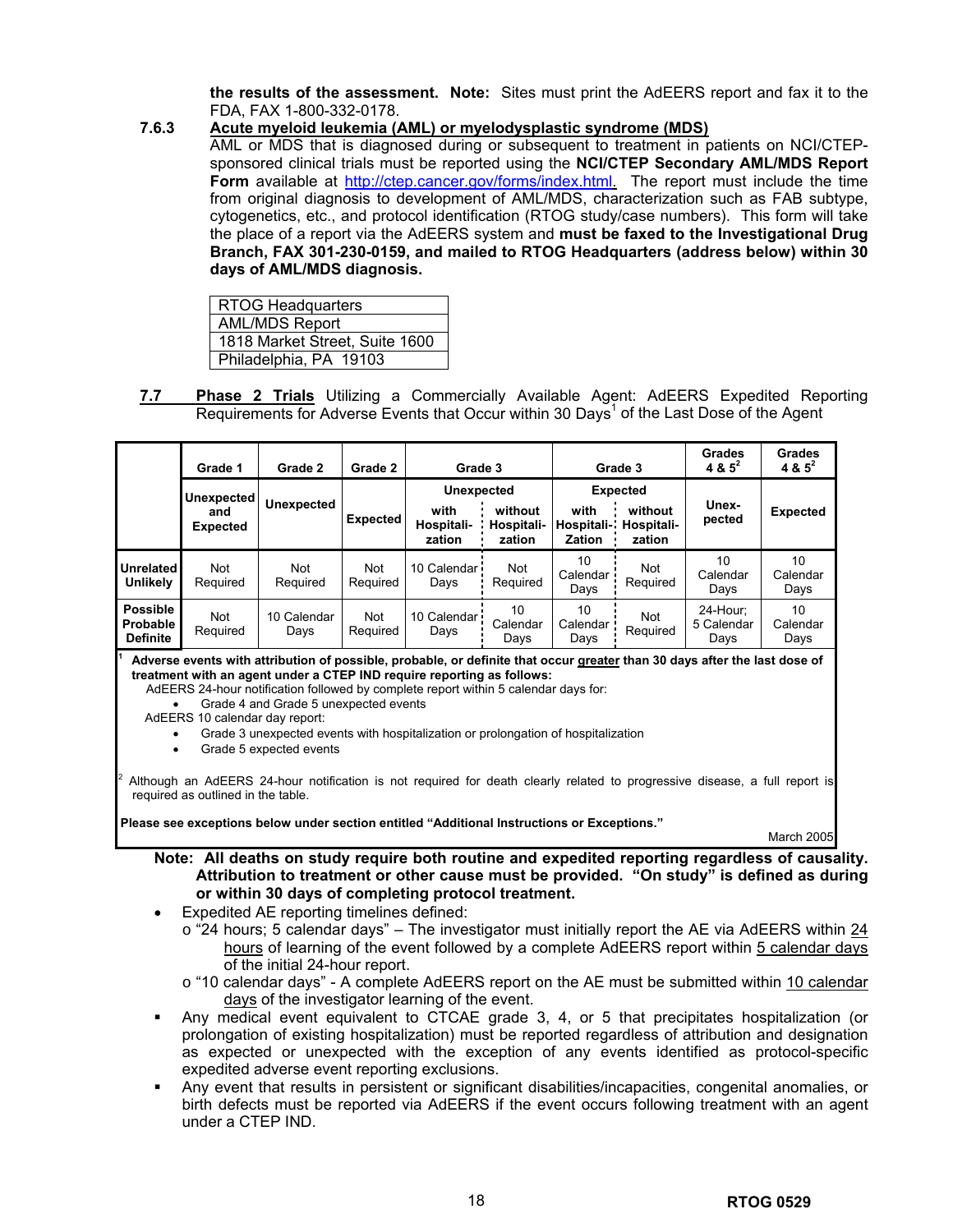Use the NCI protocol number and the protocol-specific patient ID assigned during trial registration on all reports.

## **8.0 SURGERY**

### **8.1 Primary Tumor Site (5/31/07)**

- **8.1.1** Eight weeks following completion of radiation therapy, the patient will be evaluated (see Section 11.2.1) and managed as follows:
	- Suspected clinically progressive disease: A biopsy is required.
		- $\triangleright$  Negative biopsy: Re-evaluate at 12 weeks post completion of radiation therapy.
		- $\triangleright$  Positive biopsy and no evidence of distant disease: An anterior-posterior resection (APR) is recommended.
	- Disease present, not progressive: No biopsy; re-evaluate at 12 weeks post completion of radiation therapy.
	- Complete clinical response: No biopsy; No evaluation at 12 weeks post completion of radiation therapy.
- **8.1.2** Twelve weeks following completion of radiation therapy, the patient will be evaluated and managed (based on the eight-week evaluation) as follows:
	- Disease present, not progressive: A biopsy is required, and an APR is recommended for pathologically confirmed residual disease.

## **9.0 OTHER THERAPY**

### **9.1 Permitted Supportive Therapy**

All supportive therapy for optimal medical care will be given during the study period at the discretion of the attending physician(s) within the parameters of the protocol, with the exception of those in Section 9.2, and documented on each site's source documents as concomitant medication.

### **9.2 Non-permitted Supportive Therapy**

- **9.2.1** Granulocyte macrophage colony stimulating factors (CSF) may not be used during radiation therapy or chemoradiation. In the event of severe toxicity, CSF may be used to hasten hematological recovery and reduce the risk of severe infection but not to improve hematological parameters in order to administer further chemotherapy. If toxicity is severe enough to warrant CSF, further chemotherapy should be discontinued.
- **9.2.2** Concurrent use of amifostine is not permitted.

### **9.3 Permitted Therapy Prior to Study Entry**

**9.3.1** Diverting colostomy without tumor resection is permitted prior to study entry.

### **10.0 TISSUE/SPECIMEN SUBMISSION (5/31/07)(6/2/09)**

### **10.1 General Information**

The RTOG Biospecimen Resource at the University of California San Francisco acquires and maintains high-quality specimens from RTOG trials. Tissue from each block is preserved through careful block storage and processing. The RTOG encourages participants in protocol studies to consent to the banking of their tissue. The RTOG Biospecimen Resource provides tissue specimens to investigators for translational research studies. Translational research studies integrate the newest research findings into current protocols to investigate important biologic questions. The RTOG Biospecimen Resource also collects tissue for Central Review of pathology. Central Review of tissue can be for eligibility and/or analysis.

In this study, specimens will be submitted to the RTOG Biospecimen Resource for the purpose of specimen banking as described below.

### **10.2 Specimen Collection for Banking (strongly encouraged)**

### **For patients who have consented to participate in the tissue/blood component of the study (See Appendix I).**

Sites may submit the following specimens:

**10.2.1** *Blocks/slides*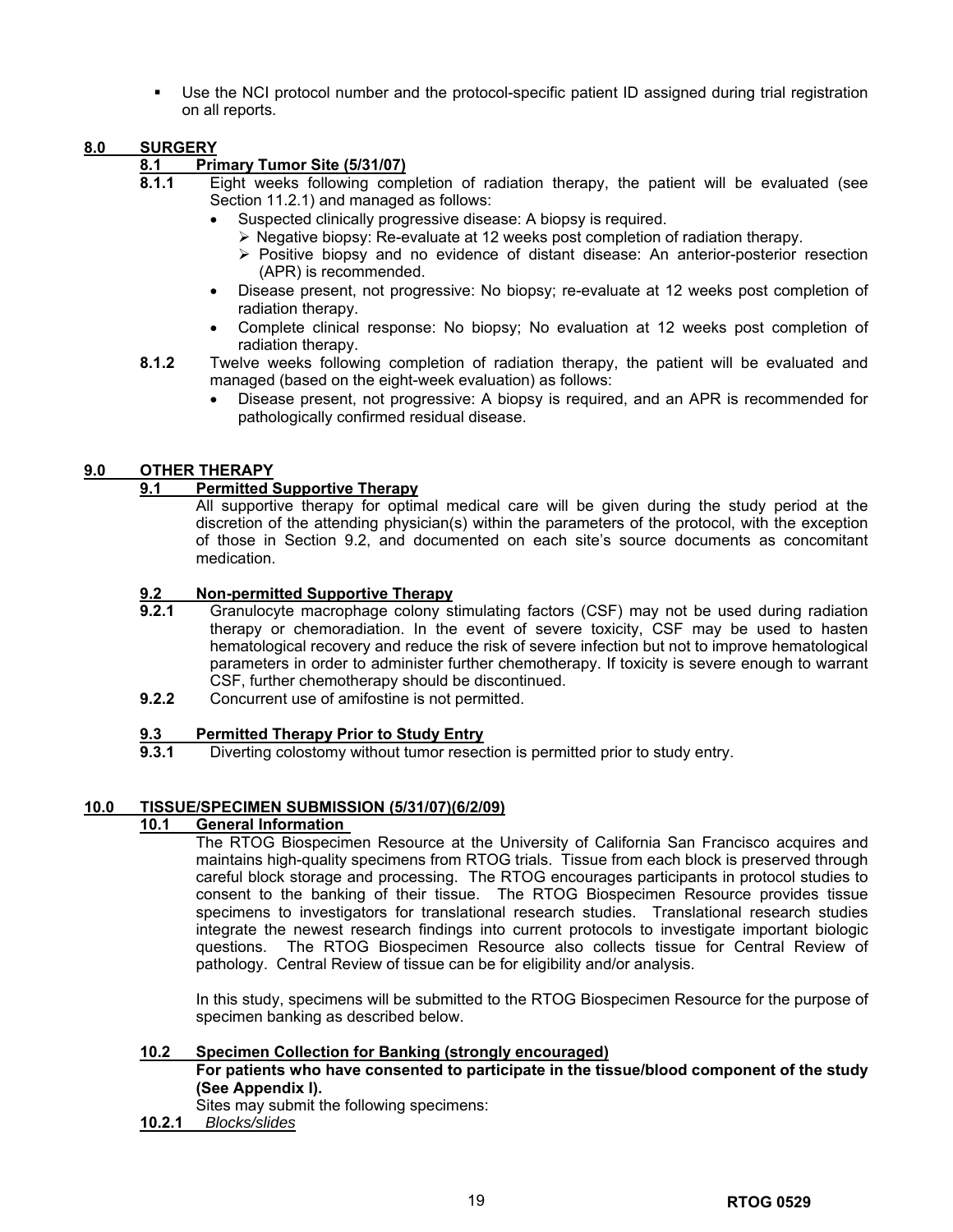### **10.2.1.1** One H&E stained slide

- **10.2.1.2** A paraffin-embedded tissue block of the tumor or a 2 mm diameter core of tissue, punched from the tissue block containing the tumor with a skin punch and submitted in a plastic tube labeled with the surgical pathology number. NOTE: A kit with the punch, tube, and instructions can be obtained from the Biospecimen Resource. If both of these tissue types are unavailable, 15 unstained slides may be submitted. Block, core, or slides must be clearly labeled with the pathology identification number that corresponds to the Pathology Report.
- **10.2.1.3** A Pathology Report documenting that the submitted block, core, or slides contain tumor. The report must include the RTOG protocol number and patient's case number. The patient's name and/or other identifying information should be removed from the report. The surgical pathology numbers and information must NOT be removed from the report.
- **10.2.1.4** A Specimen Transmittal Form clearly stating that tissue is being submitted for the RTOG Biospecimen Resource; if for translational research, this should be stated on the form. The form must include the RTOG protocol number and patient's case number.
- **10.2.2** *Serum*
- **10.2.2.1** Collection Schedule: Specimens will be collected at baseline and 8-12 weeks post-treatment.
- **10.2.2.2** Collection Instructions: For detailed instructions, see Appendix VI. Specimens will be collected in red-top tubes (5-10 mL tubes)
	- After allowing the serum to clot, keep serum tubes refrigerated (4°-8° C) until processing (tubes may be on ice up to 2 hrs). Centrifuge specimens at approximately 2500 RPM in a standard clinical centrifuge at for 10 minutes.
	- Using sterile techniques to avoid contamination, aliquot 0.5-1 mL serum into cryovials and freeze. Take great care to collect only serum and avoid collecting any solid particulate matter before transferring serum into the cryovials.
	- Label each aliquot with study protocol and case numbers, the date and time of collection, specimen type (i.e., serum) and the time point taken.
	- The following materials must be provided to the RTOG Biospecimen Resource: A Specimen Transmittal Form documenting the date and time of collection of the specimen; the RTOG protocol number, the patient's case number, and method of storage, for example, stored at -20° C, must be included.

**10.2.3** *Plasma*

- **10.2.3.1** Collection Schedule: Specimens will be collected at baseline and 8-12 weeks post-treatment.
- **10.2.3.2** Collection Instructions: For detailed instructions, see Appendix VI. Specimens will be collected in tubes containing EDTA (purple/lavender-top tubes)
	- After collecting the specimens, invert the tubes multiple times to mix the blood thoroughly with the EDTA anticoagulant.
	- After thoroughly mixing, centrifuge specimens at approximately 2500 RPM in a standard clinical centrifuge for 10 minutes.
	- Using sterile techniques to avoid contamination, aliquot 0.5-1 mL plasma into cryovials and freeze. Take great care to collect only plasma and avoid collecting any solid particulate matter before transferring plasma into the cryovials.
	- Label each aliquot with study protocol and case numbers, the date and time of collection, specimen type (i.e., plasma) and the time point taken
	- The following materials must be provided to the RTOG Biospecimen Resource: A Specimen Transmittal Form documenting the date and time of collection of the specimen; the RTOG protocol number, the patient's case number, and method of storage, for example, stored at -20° C, must be included.
- **10.2.4** *Buffy Coat*
- **10.2.4.1** Collection Schedule: Specimens will be collected at baseline and 8-12 weeks post-treatment.
- **10.2.4.2** Collection Instructions: For detailed instructions, see Appendix VI. Specimens will be collected in tubes containing EDTA (purple/lavender-top tubes)
	- Carefully remove plasma from the collection tubes (see above instructions)
	- Using a pipette, remove the buffy coat layer and place into cryovials and freeze
	- Label each aliquot with study protocol and case numbers, the date and time of collection, specimen type (i.e., buffy coat) and the time point taken
	- Place specimens in freezer or ship immediately on dry ice.
	- The following materials must be provided to the RTOG Biospecimen Resource: A Specimen Transmittal Form documenting the date and time of collection of the specimen; the RTOG protocol number, the patient's case number, and method of storage, for example, stored at -20° C, must be included.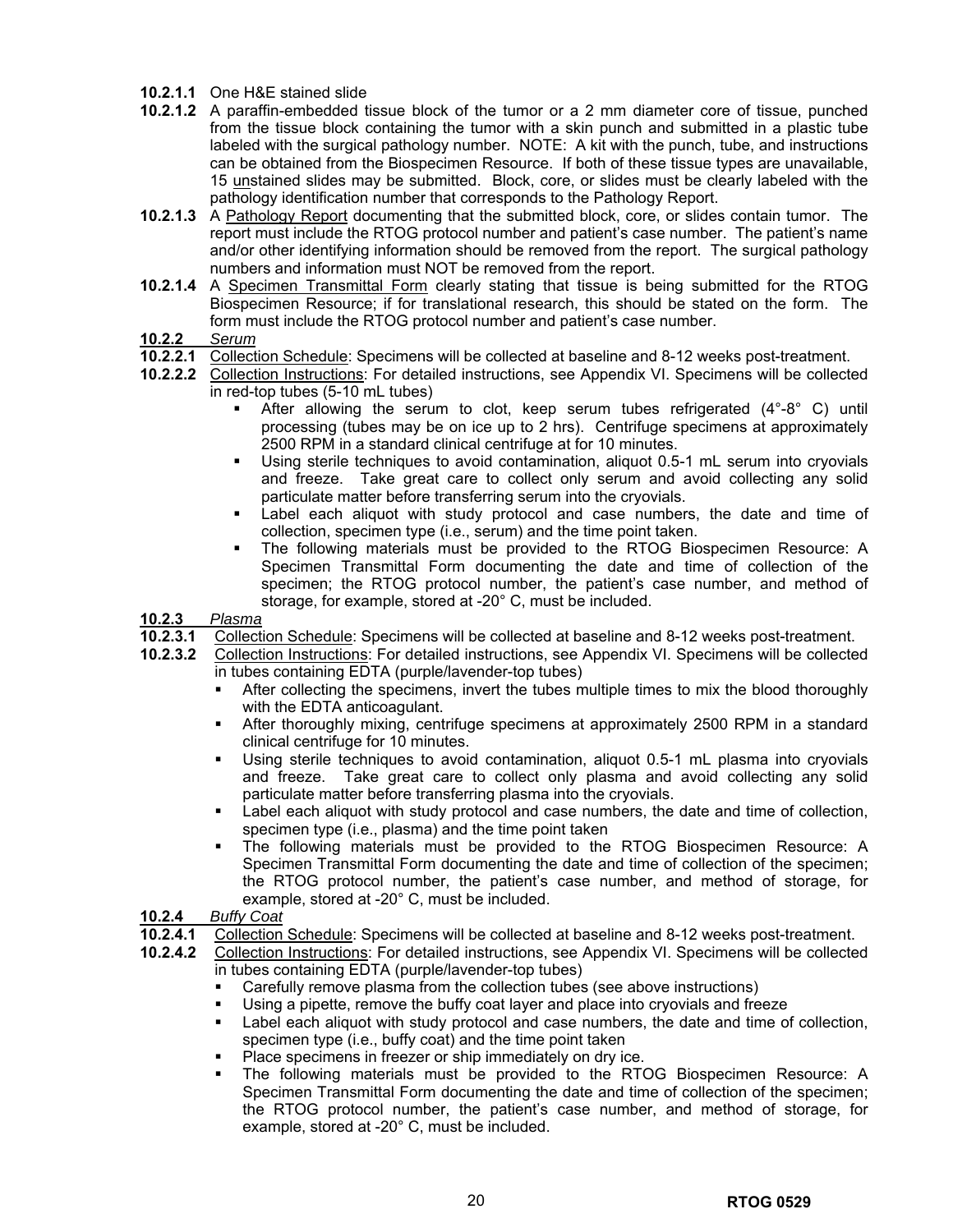## **10.2.5** *Urine*

- **10.2.5.1** Collection Schedule: Specimens will be collected at baseline and 8-12 weeks post-treatment.
- **10.2.5.2** Collection Instructions: For detailed instructions, see Appendix VI. A minimum of 10 mL urine should be collected in a sterile collection cup labeled with patient ID, date and time of collection, and placed into a freezer for storage.
- **10.2.6** *Specimen Collection Summary*

| <b>Specimens taken from</b><br>patient:                                                                                                                                                         | <b>Collection schedule:</b>               | <b>Submitted as:</b>                                                                                           | Shipped:                                                   |
|-------------------------------------------------------------------------------------------------------------------------------------------------------------------------------------------------|-------------------------------------------|----------------------------------------------------------------------------------------------------------------|------------------------------------------------------------|
| One H&E stained slide of the<br>primary tumor                                                                                                                                                   | Pre-treatment biopsy                      | H&E stained slide                                                                                              | Slide shipped ambient                                      |
| A paraffin-embedded tissue<br>block of the primary tumor<br>taken before initiation of<br>treatment or a 2 mm diameter<br>core of tissue, punched from<br>the tissue block with a skin<br>punch | Pre-treatment biopsy                      | Paraffin-embedded tissue<br>block or punch biopsy                                                              | Block or punch shipped<br>ambient                          |
| 5-10 mL of whole blood in red-<br>top tube and centrifuge for<br>serum                                                                                                                          | Baseline and 8-12 weeks<br>post-treatment | Frozen serum samples<br>containing a minimum of 0.5<br>mL per aliquot in 1 mL<br>cryovials                     | Serum sent frozen on dry ice<br>via overnight carrier      |
| 5-10 mL of anticoagulated<br>whole blood in EDTA tubes<br>(purple/lavender top) and<br>centrifuge for plasma                                                                                    | Baseline and 8-12 weeks<br>post-treatment | Frozen plasma samples<br>containing a minimum of 0.5<br>mL per aliquot in 1 mL<br>cryovials                    | Plasma sent frozen on dry ice<br>via overnight carrier     |
| 5-10 mL of anticoagulated<br>whole blood in EDTA tubes<br>(purple/lavender top) and<br>centrifuge for buffy coat                                                                                | Baseline and 8-12 weeks<br>post-treatment | Frozen buffy coat samples in<br>1 mL cryovials                                                                 | Buffy coat sent frozen on dry<br>ice via overnight carrier |
| 10-25 mL clean-catch urine                                                                                                                                                                      | Baseline and 8-12 weeks<br>post-treatment | Frozen urine samples<br>containing a minimum of 5 mL<br>unpreserved urine in a sterile<br>collection container | Urine sent frozen on dry ice<br>via overnight carrier      |

### **10.2.7** Submit materials for Tissue Banking to: **U. S. Postal Service Mailing Address: For Non-frozen Specimens Only RTOG Biospecimen Resource University of California San Francisco Campus Box 1800 1657 Scott Street, Room 223 San Francisco, CA 94143-1800**

**Courier Address (FedEx, UPS, etc.): For Frozen Specimens RTOG Biospecimen Resource University of California San Francisco 1657 Scott Street, Room 223 San Francisco, CA 94115**

## **Questions: 415-476-RTOG (7864)/FAX 415-476-5271; RTOG@ucsf.edu**

## **10.3 Reimbursement**

RTOG will reimburse submitting institutions \$300 per case for fresh or flash frozen tissue, blood, serum, and buffy coat cells; \$200 per case for a block or core of material; and \$50 for urine. After confirmation from the RTOG Biospecimen Resource that appropriate materials have been received, RTOG Administration will prepare the proper paperwork and send a check to the institution. Pathology payment cycles are run twice a year in January and July and will appear on the institution's summary report with the institution's regular case reimbursement.

## **10.4 Confidentiality/Storage**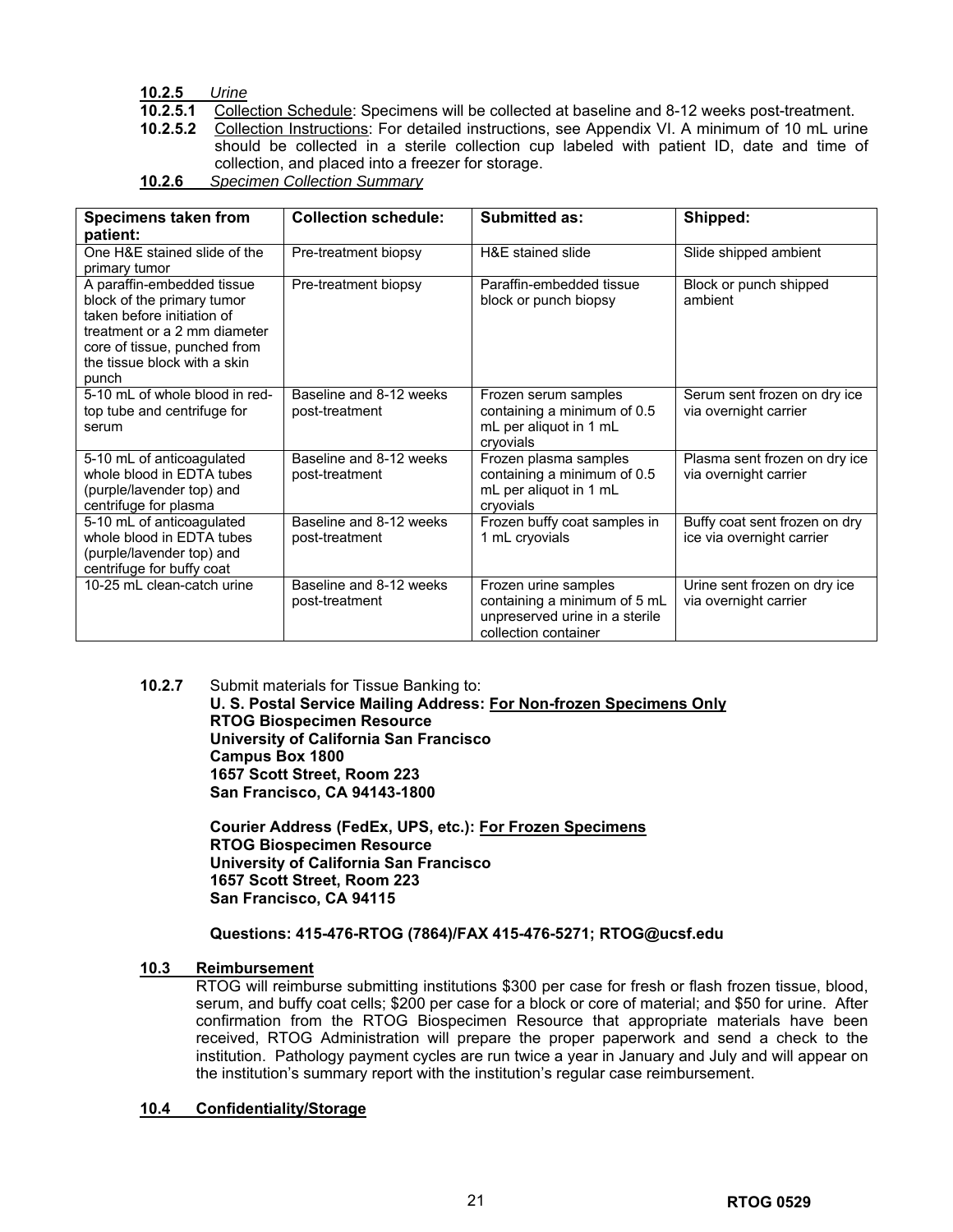(See the RTOG Patient Tissue Consent Frequently Asked Questions, <http://www.rtog.org/tissuebank/tissuefaq.html> for further details.)

- **10.4.1** Upon receipt, the specimen is labeled with the RTOG protocol number and the patient's case number only. The RTOG Biospecimen Resource database only includes the following information: the number of specimens received, the date the specimens were received, documentation of material sent to a qualified investigator, type of material sent, and the date the specimens were sent to the investigator. No clinical information is kept in the database.
- **10.4.2** Specimens for tissue banking will be stored for an indefinite period of time. If at any time the patient withdraws consent to store and use specimens, the material will be returned to the institution that submitted it.

## **11.0 PATIENT ASSESSMENTS**

**11.1 Study Parameters**: See Appendix II.

# **11.2 Criteria For Evaluation And Endpoint Definitions**

- **11.2.1** *Measurement of Local Tumor*
- Patients should be evaluated (per Section 11.2.1.2) for response at 8 weeks after completing treatment. If the patient is not a complete responder at 8 weeks, they must be evaluated (per Section 11.2.1.2) again at 12 weeks to determine if the patient has persistent/progressive disease.
- **11.2.1.2** Complete response will be determined by digital rectal exam and proctosigmoidoscopy supplemented with pelvic axial imaging. Complete response will be the absence of all disease based on these evaluations.
- **11.2.1.3** Any measurable disease after 12 weeks from the completion of chemoradiation therapy will be considered a treatment failure (local persistence).
- **11.2.2** *Other Response Parameters*
- **11.2.2.1** Progressive Disease: Local or regional progression per RECIST (see criteria below) or appearance of any distant metastases

*RECIST criteria for progressive disease*: At least a 20% increase in the sum of the longest diameter (LD) of target lesions, taking as reference the smallest sum LD recorded since the treatment started or the appearance of one or more lesions

- **11.2.2.2** Regional Failure: Regional failure is defined as follows: a) For patients with no disease in pelvic and/or groin nodes, the appearance of disease in pelvic or groin nodes; b) For patients with disease in pelvic and/or groin nodes at study entry, nodal recurrence following clearance or persistent nodal disease for more than 12 weeks after completion of treatment.
- **11.2.2.3** Local-Regional Failure (LRF): LRF is defined as a local (per Section 11.2.1) or regional (per Section 11.2.2.2) failure.
- **11.2.2.4** Distant Metastases Failure: The appearance of distant metastases
- **11.2.2.5** Second Primary Failure: The appearance of second primary tumor
- **11.2.2.6** Disease-Free Survival (DFS): Local-regional failure, appearance of distant metastases, appearance of a second primary and death due to any cause
- **11.2.2.7** Colostomy Failure: For patients entering the study without a diverting colostomy, failure is a colostomy for any reason. For patients entering the study with a diverting colostomy, failure is defined as one of the following: a) If the colostomy is reversed within 1 year from study entry, failure is a subsequent colostomy for any reason; b) If the colostomy is not reversed within 1 year, then it will be considered a colostomy failure at that time.
- **11.2.2.8** Colostomy-Free Survival: Failure is a colostomy (defined in Section 11.2.2.7) or death due to any cause.
- **11.2.2.9** Overall Survival: Failure is death due to any cause.

### **11.3 Criteria For Discontinuing Protocol Treatment**

- **11.3.1** Progressive disease;
- **11.3.2** Treatment-related delay of chemotherapy or radiation therapy > 14 days.

## **12.0 DATA COLLECTION**

**Data should be submitted to:** 

#### **RTOG Headquarters\* 1818 Market Street, Suite 1600**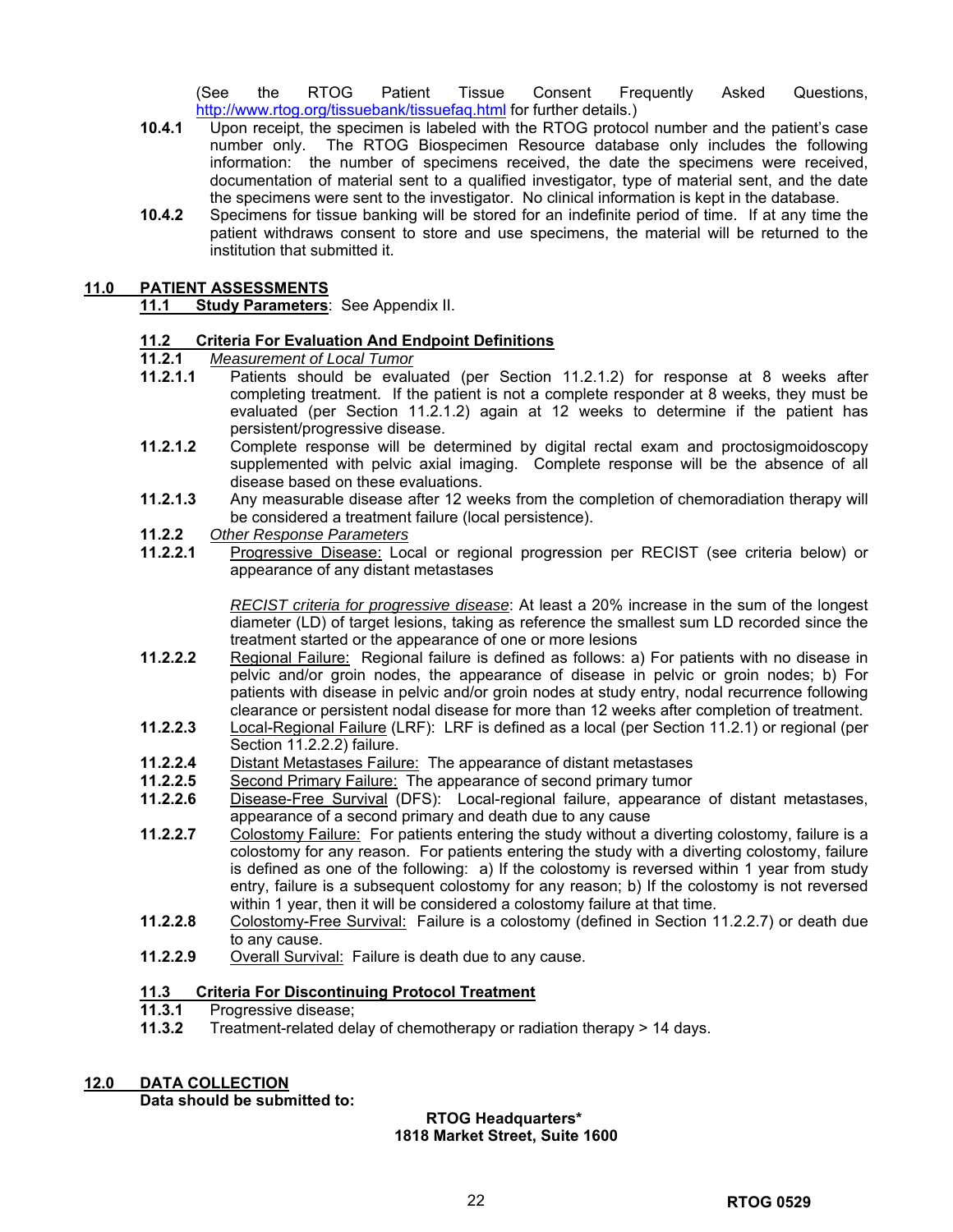## **Philadelphia, PA 19103**

## **\*If a data form is available for web entry, it should be submitted electronically.**

Patients will be identified by initials only (first middle last); if there is no middle initial, a hyphen will be used (first-last). Last names with apostrophes will be identified by the first letter of the last name.

## **12.1 Summary of Data Submission (12/21/06)**

| Item                                 | <b>Due</b>                                                                                  |
|--------------------------------------|---------------------------------------------------------------------------------------------|
| Demographic Form (A5)                | Within 2 weeks of registration                                                              |
| Initial Evaluation Form (I1)         |                                                                                             |
| Pathology Report (P1)                |                                                                                             |
| Slides/Blocks (P2)                   |                                                                                             |
| Radiotherapy Form (T1) (Copy to ITC) | Within 1 week of the end of RT                                                              |
| Treatment Form (TF)                  | Within 1 week of the end of chemo/RT                                                        |
| Follow-up Form (F1)                  | Every 3 months from the start of RT for year 1;<br>every 6 months for year 2; then annually |
| Post treatment Response Form (F2)    | Within 1 week of 8 and 12 week post-RT<br>completion evaluations                            |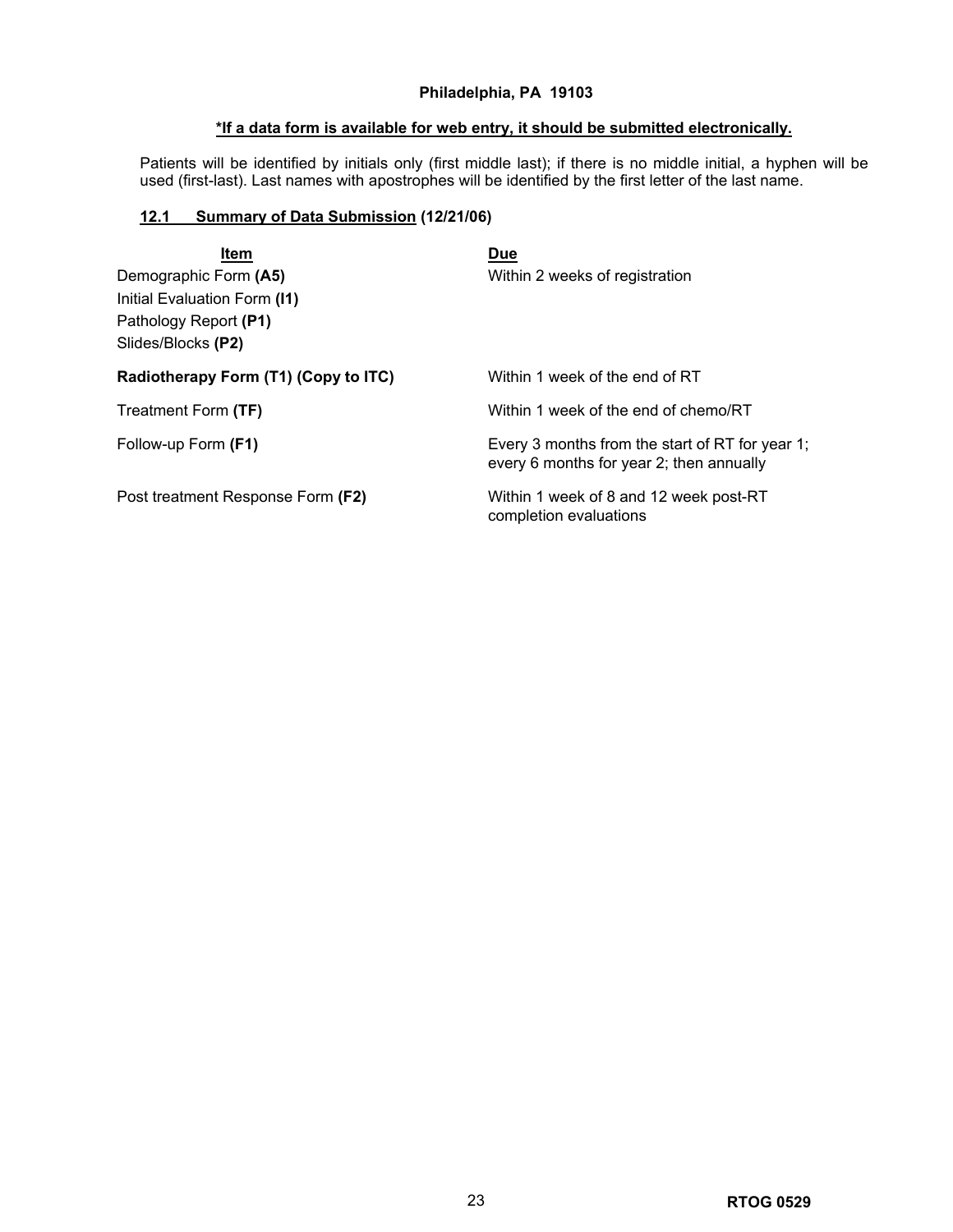## **12.2 Summary of Dosimetry Digital Data Submission (Submit to ITC; see Section 12.2.1)**

| <u>Item</u>                                                                                                                           | Due                          |
|---------------------------------------------------------------------------------------------------------------------------------------|------------------------------|
| <b>Preliminary Dosimetry Information</b>                                                                                              |                              |
| Digital Data Submission Form (DDSI)                                                                                                   | Within 1 week of start of RT |
| CT data, critical normal structures, all GTV, CTV, and<br>PTV contours (C1, C3)                                                       |                              |
| Simulation films and/or digital film images for all initial<br>treatment fields and orthogonal set up pair                            |                              |
| First day port films (or digital images) of all initial<br>treatment fields and orthogonal set up pair                                |                              |
| Digital beam geometry for initial and boost beam sets                                                                                 |                              |
| Doses for initial and boost sets of concurrent treated<br>beams                                                                       |                              |
| Digital DVH data for all required critical normal structures,<br>GTV, CTV, and PTVs for total dose plan (DV)                          |                              |
| Hard copy isodose distributions for total dose plan as<br>described in QA guidelines(T6)                                              |                              |
| <b>Final Dosimetry Information</b>                                                                                                    | Within 1 week of RT end      |
| Radiotherapy Form (T1) [copy to HQ and ITC]                                                                                           |                              |
| Daily Treatment Record (T5)                                                                                                           |                              |
| Simulation films and/or digital film images (or digital<br>images) of all boost treatment fields and orthogonal set<br>up pair $(T8)$ |                              |
| First day port films of all boost treatment fields and<br>orthogonal set up pair (T8)                                                 |                              |
| Modified digital patient data as required through<br>consultation with Image Guided Therapy QA Center                                 |                              |
|                                                                                                                                       |                              |

**12.2.1** *Digital Data Submission to ITC* Digital data submission may be accomplished using media or the Internet. For network submission: The FTP account assigned to the submitting institution by the ITC shall be used, and e-mail identifying the data set(s) being submitted shall be sent to: **[itc@castor.wustl.edu](https://mail.bmc.org/exchange/Lisa.Kachnic/Sent%20Items/RE:%20RTOG%200529%20amendment%20for%20your%20review.EML/Developing%20Protocols/0529%20(Kachnic)/Protocols%20&%20Amendments/Developing%20Drafts/itc@castor.wustl.edu)**

For media submission: Please contact the ITC about acceptable media types and formats. Hardcopies accompanying digital data should be sent by mail or Federal Express and should be addressed to:

**Image-Guided Therapy Center (ITC) ATTN: Roxana Haynes 4511 Forest Park, Suite 200 St. Louis, MO 63108 314-747-5415 FAX 314-747-5423** 

## **13.0 STATISTICAL CONSIDERATIONS**

### **13.1 Primary Endpoint**

**13.1.1** *GI and GU Adverse Events (per CTCAE, v. 3.0):*

To decrease the combined rate of  $\ge$  grade 2 GI & GU adverse events from IMRT + 5-FU & Mitomycin-C by at least 15% in the first 90 days following the start of treatment, as compared to the RT+ 5-FU & Mitomycin-C arm from RTOG 9811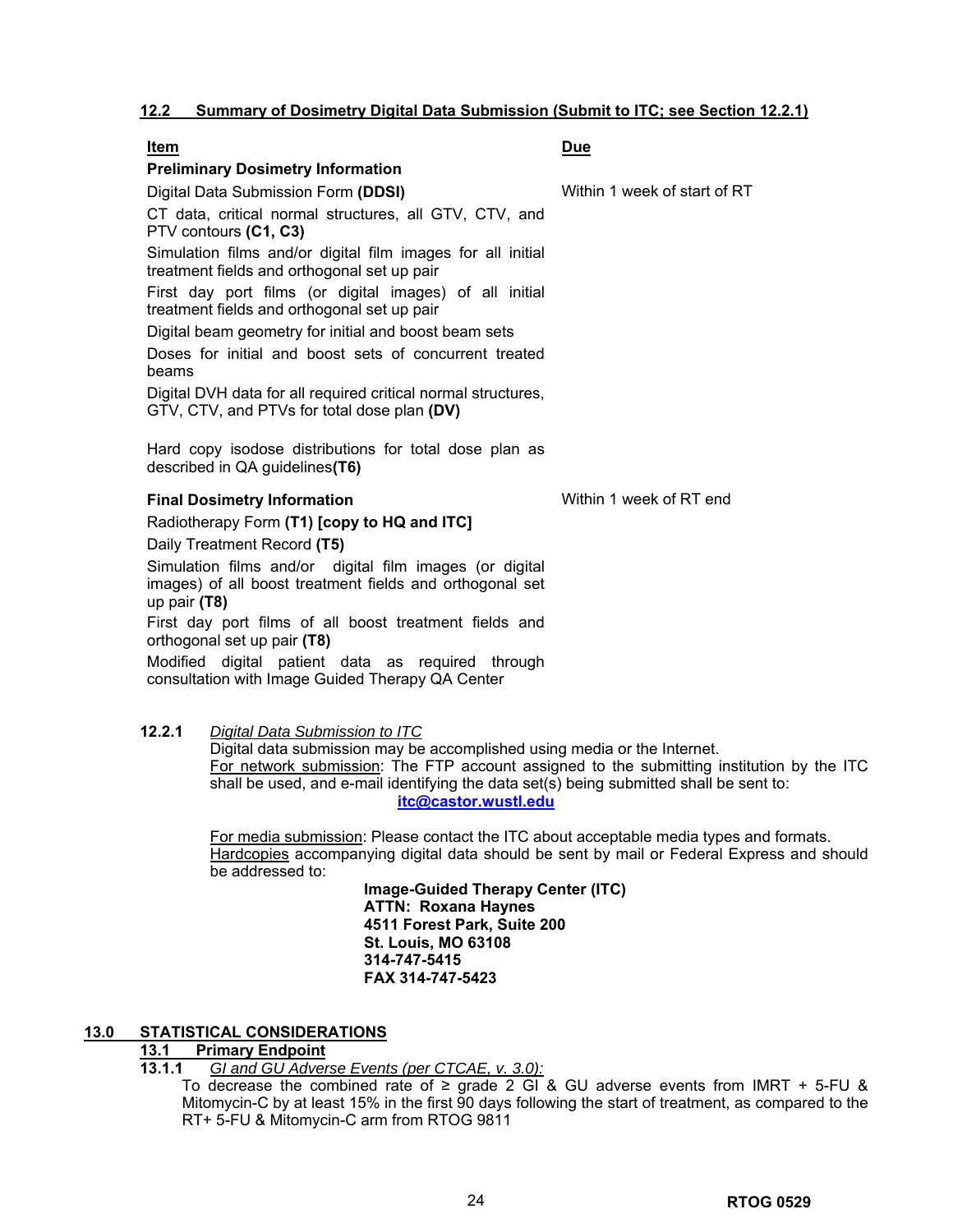## **13.2 Secondary Endpoints (5/31/07)**

- **13.2.1** *Reproducibility of Radiation Technique:* The ability of various clinical sites to perform IMRT within the guidelines delineated in Section 6.0 of this protocol
- **13.2.2** *Adverse Events (AEs) [Per CTCAE, v. 3.0]*
- **13.2.2.1** To evaluate the adverse event rates occurring in the first 90 days following the start of treatment, as specified in Section 13.3.3
- **13.2.2.2** Evaluate adverse events associated with this treatment regimen after 90 days from the start of treatment
- **13.2.3** *Clinical Complete Response* Estimate the clinical complete response (defined in Section 11.2.1) rate at 8 weeks after completion of treatment.
- **13.2.4** *Radiotherapy Treatment Time*
	- Evaluate elapsed time from radiotherapy treatment start to radiotherapy treatment end.
- **13.2.5** *Efficacy Endpoints*
- **13.2.5.1** Local-Regional Failure

Estimate the rate of local-regional failure (defined in Section 11.2.2.3); local-regional failure will be measured from study entry to date of first local or regional failure.

- **13.2.5.2** Colostomy Failure Estimate the rate of colostomy failure (defined in Section 11.2.2.7); colostomy failure will be measured from study entry to date of colostomy failure.
- **13.2.5.3** Colostomy-Free Survival Estimate the rate of colostomy-free survival (defined in Section 11.2.2.8); colostomy-free survival will be measured from study entry to date of colostomy failure or date of death.
- **13.2.5.4** Disease-Free Survival Estimate the rate of disease-free survival (defined in Section 11.2.2.6); disease-free survival will be measured from study entry to date of first local, regional, distant or second primary failure or date of death.
- **13.2.5.5** Overall Survival Estimate the rate of overall survival (defined in Section 11.2.2.9); overall survival will be measured from study entry to date death.

## **13.3 Study Design**

## **13.3.1** *Sample Size for Primary Endpoint*

The sample size will be determined by the primary endpoint of the combined rate of  $\geq$  grade 2 GI & GU adverse events (AEs) [per CTCAE, v. 3.0] in the first 90 days following the start of treatment. Based on the RT + 5-FU & Mitomycin-C arm of RTOG 9811, we are assuming a 77% grade 2 or higher combined GI & GU adverse event rate. The primary hypothesis is that using IMRT in combination with 5-FU & Mitomycin-C will reduce this rate by at least 15%. Fiftyfour evaluable patients will provide 80% power to detect a 15% reduction in the combined rate of ≥ grade 2 GI & GU AEs, using a one-sided chi-squared test with a type I error rate of 0.05. If the true reduction is 17.5% or 20%, then the power to detect these reductions, with 54 evaluable patients, will be 88% and 94% respectively. To allow for an 8% ineligibility/lost rate, **the total sample size will be 59 patients.** 

## **13.3.2** *Sample Size Derivation for Feasibility Endpoint*

- There will be a central, final RT review by the radiation oncologist study chairs for each case after the treatment delivery is completed. The radiation therapy, for each case, will be scored by the study chair as acceptable, marginally acceptable, or unacceptable, using the criteria in Section 6.7. The sample size for this endpoint is based on Simon's two-stage design.<sup>29</sup> Let p be the true probability that the final review is acceptable or marginally acceptable. A p close to 1 implies that the radiation therapy is reproducible in a multi-center setting. If p is less than or equal to 80%, the goal is to have at most a 5% probability of concluding that the technique is reproducible. On the other hand, if p is greater than or equal to 95%, the desired level, the goal is have at most a 10% probability of concluding that the technique is not reproducible. With these specifications, 42 evaluable patients are required. Out of the first 42 evaluable patients on the study, if 5 or more are scored unacceptable upon final RT review, the technique will be considered not reproducible; otherwise, it will be concluded that this technique is reproducible.
- **13.3.3** *Power for Secondary Endpoint of Reduction in Adverse Events*

Based on 54 evaluable patients, the following table shows the power to detect 15% and 20% absolute reductions in the specified adverse events (per CTCAE, v. 3.0):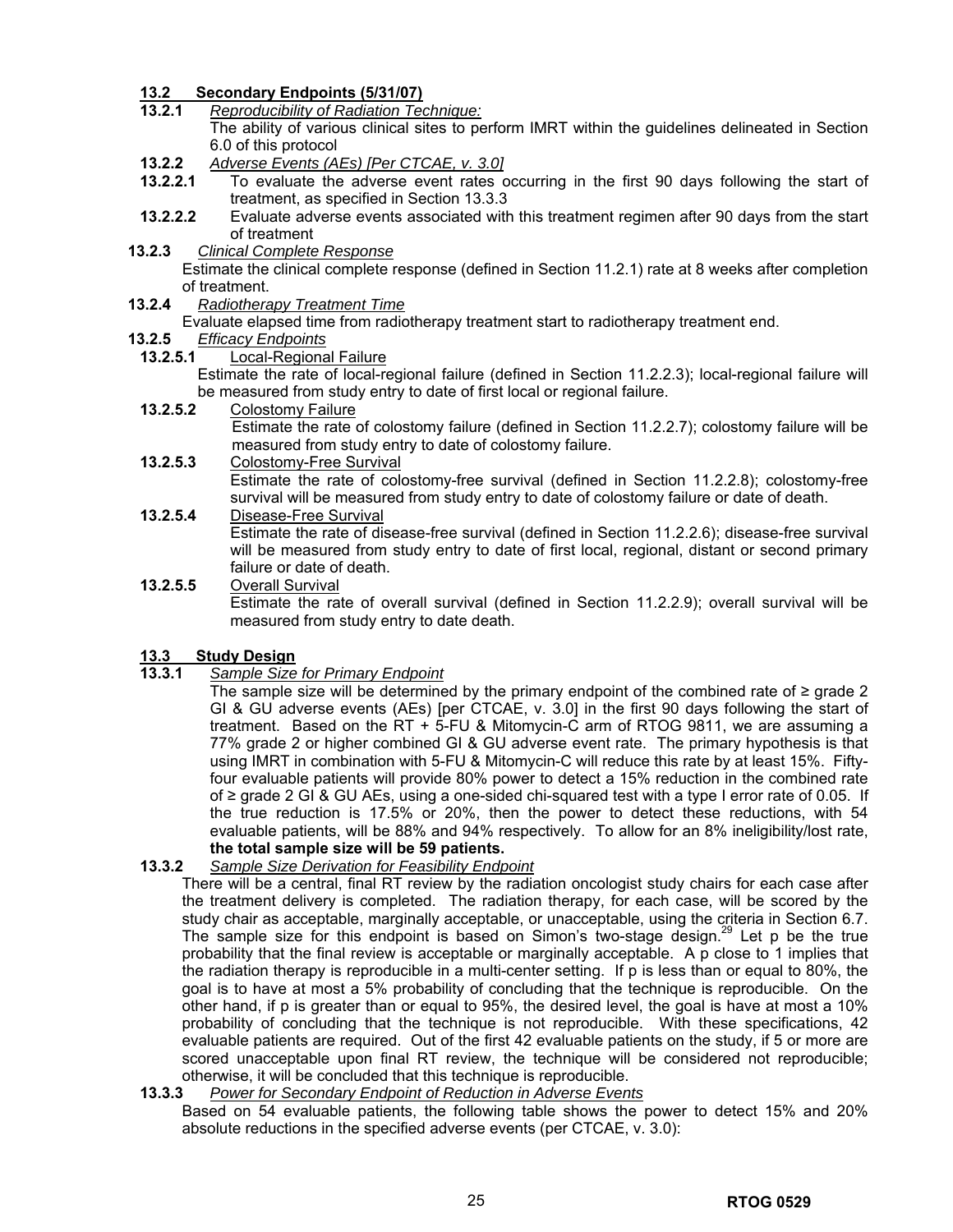|                    |          | <b>15% Absolute Reduction</b> |           |              | <b>20% Absolute Reduction</b> |          |              |
|--------------------|----------|-------------------------------|-----------|--------------|-------------------------------|----------|--------------|
|                    |          |                               | Relative  |              |                               | Relative |              |
|                    | Control* | Rate                          | Reduction | <b>Power</b> | Rate                          | Reductio | <b>Power</b> |
|                    |          |                               |           |              |                               | n        |              |
| $\ge$ grade 2 all  | 96%      | 81%                           | 16%       | 95%          | 76%                           | 21%      | 99%          |
| $\ge$ grade 3 all  | 86%      | 71%                           | 17%       | 82%          | 66%                           | 23%      | 95%          |
| $\geq$ grade 2 GI  | 72%      | 57%                           | 21%       | 67%          | 52%                           | 28%      | 88%          |
| $\geq$ grade 2     | 81%      | 66%                           | 19%       | 79%          | 61%                           | 25%      | 94%          |
| hematologic        |          |                               |           |              |                               |          |              |
| $\ge$ grade 2 skin | 82%      | 67%                           | 18%       | 74%          | 62%                           | 24%      | 92%          |
| $\ge$ grade 2 GU   | 22%      | 7%                            | 68%       | 91%          | 2%                            | 91%      | 99%          |

**\*RT + 5-FU & Mitomycin-C arm from RTOG 9811** 

## **13.4 Patient Accrual**

### **13.4.1** *Accrual for Feasibility Endpoint*

Based on RTOG 9811, the projected monthly accrual is eight patients. It will take approximately 12 months to complete the accrual, assuming there will be very little accrual during the first 6 months after activation while institutions become credentialed and obtain IRB approval.

# **13.5 Schedule of Analyses**

### **13.5.1** *Interim Reports*

Interim reports will be prepared every six months until the primary endpoint has been presented. In general, these reports include:

- the patient accrual rate with projected completion date
- institutional accrual
- pretreatment characteristics
- compliance rates of treatment delivery with respect to the protocol prescription
- the frequency and severity of adverse events due to protocol therapy
- **13.5.2** *Analyses for Reporting Treatment Results*
- **13.5.2.1** Initial Analysis

The first analysis will take place after each patient has been followed for a minimum of 8 weeks from the end of treatment. This analysis will focus on the primary endpoint (GI & GU adverse events: Section 13.1.1), as well as the following secondary endpoints: feasibility (Section 13.2.1), adverse events as described in Section 13.2.2.1, clinical complete response (Section 13.2.3), and radiotherapy treatment time (Section 13.2.4).

**13.5.2.2** Efficacy Analyses and Adverse Events

Adverse events more than 90 days from the start of treatment and efficacy analyses per the endpoints listed in Section 13.5 will be analyzed two years after completion of accrual.

### **13.5.2.3** Analysis Components

The usual components of the above mentioned analyses are:

- tabulation of all cases entered and reasons for any patients excluded from the analysis
- institutional accrual
- patient accrual rate
- distribution of important pretreatment characteristics
- observed results with respect to the appropriate endpoints
- **13.5.2.4** Time from radiotherapy treatment start to radiotherapy treatment end will be reported by skin adverse event grade (< grade 3 vs.  $\ge$  grade 3) and (< grade 2 vs.  $\ge$  grade 2) for the following treatment times:  $\leq$  35 days, 35-  $\leq$  42 days, 42-  $\leq$  49 days and > 49 days.
- **13.5.2.5** Estimation of secondary endpoints related to efficacy: The cumulative incidence approach<sup>30</sup> will be used to estimate the failure rates for local-regional and colostomy failures. The Kaplan-Meier method $31$  will be used to estimate overall survival, disease-free survival and colostomy-free survival.

## **13.6 Inclusion of Minorities**

In conformance with the National Institute of Health Revitalization Act of 1993 with regard to inclusion of women and minorities in clinical research, the possible difference in any of the above endpoints among the racial groups will be investigated. Summary statistics such as percentage of minorities entered, estimates of the endpoints by the racial groups will be reported. Based on RTOG study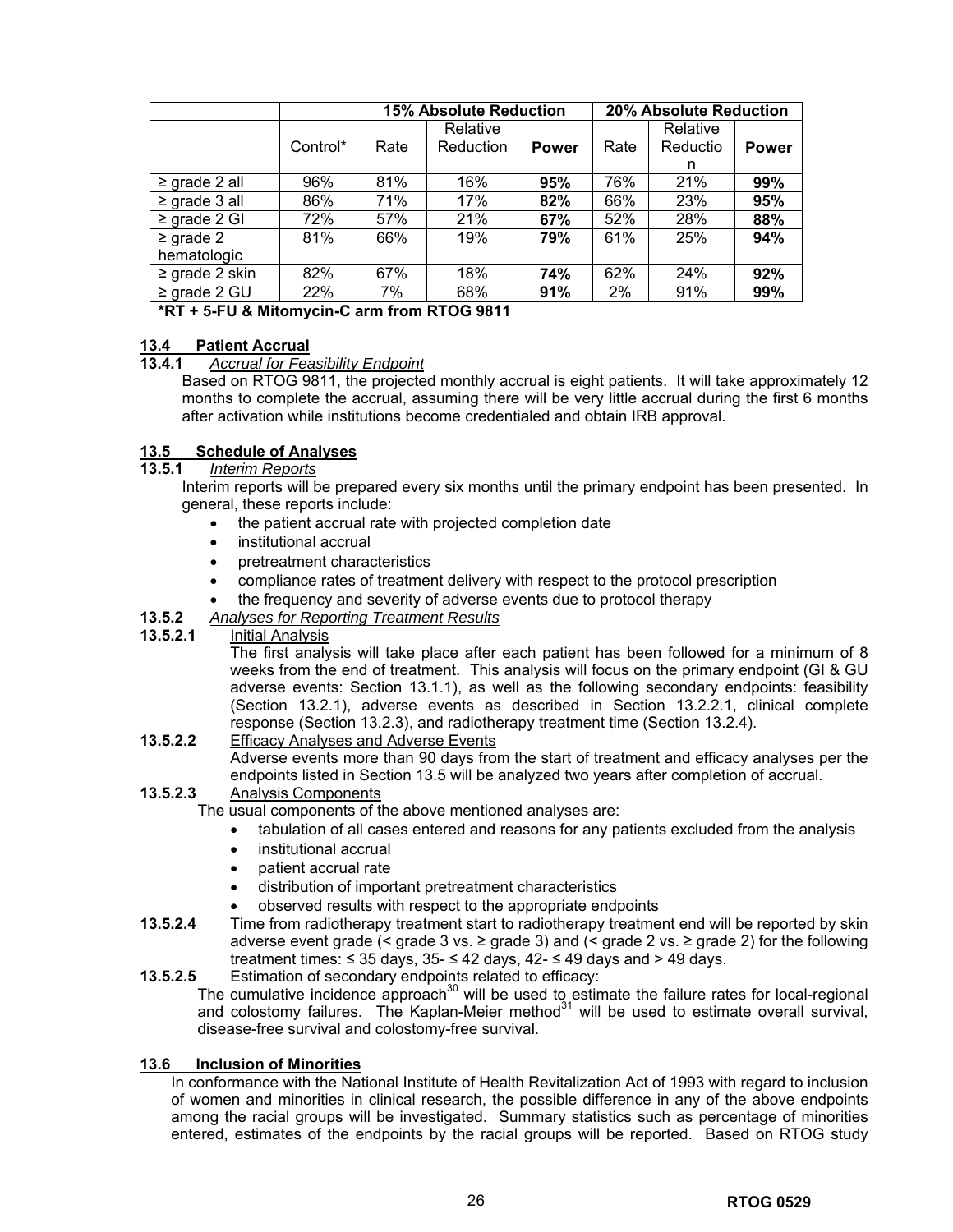9811 it is projected that 4% of the patients will be Hispanic or Latino and 96% will not. It is also projected that 90% of patients in the study will be white, 8% will be black or African American, < 1% will be Asian and < 1% will be American Indian or Alaskan Native. With the proposed 42 evaluable patients within each primary disease site, there will not be enough statistical power to detect the difference in the primary endpoint between gender, race or ethnicity groups. Nonetheless, the descriptive statistics for each of these groups will be reported.

|                                               |                | Gender       |              |
|-----------------------------------------------|----------------|--------------|--------------|
| <b>Ethnic Category</b>                        | <b>Females</b> | <b>Males</b> | <b>Total</b> |
| Hispanic or Latino                            |                |              | 2            |
| Not Hispanic or Latino                        | 40             | 17           | 57           |
| <b>Ethnic Category: Total of all subjects</b> | 41             | 18           | 59           |
|                                               |                | Gender       |              |
| <b>Racial Category</b>                        | <b>Females</b> | <b>Males</b> | Total        |
| American Indian or Alaskan Native             |                |              |              |
| Asian                                         | 0              |              |              |
| <b>Black or African American</b>              | 3              | 2            | 5            |
| INative Hawaiian or other Pacific Islander    | $\Omega$       |              | 0            |
| White                                         | 37             | 15           | 52           |
| Racial Category: Total of all subjects        | 41             | 18           | 59           |

### **Projected Distribution of Gender and Minorities**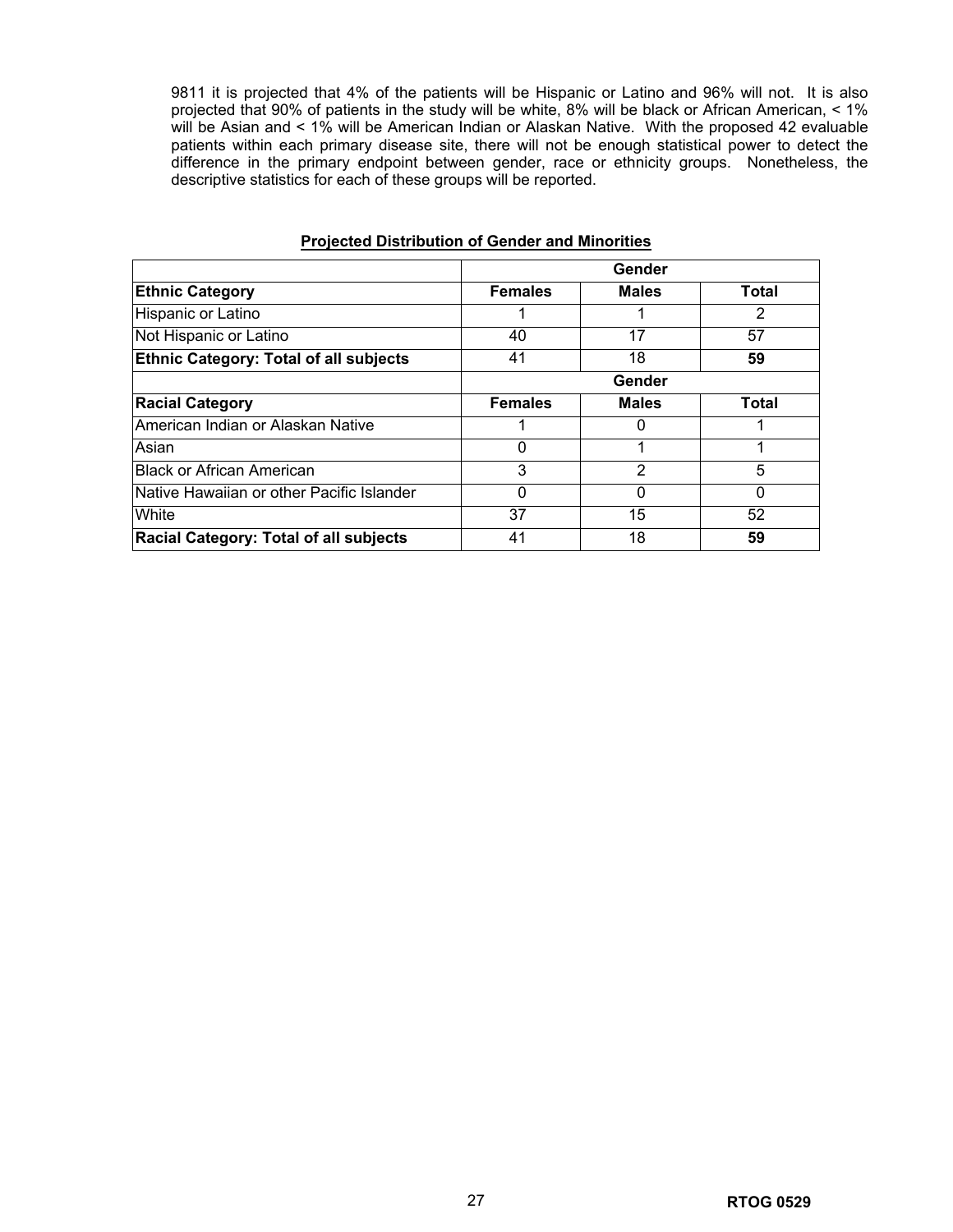### **REFERENCES**

- 1. Jemal A, Murray T, Ward W, et al. Cancer statistics, 2005. *CA Cancer J Clin.* 2005; 55:10.
- 2. Johnson LG, Madeleine MM, Newcomer LM, et al. Anal cancer incidence and survival: the surveillance, epidemiology, and end results experience, 1973-2000. *Cancer*. 2004; 101: 281.
- 3. Palefsky, JM. Anal human papillomavirus infection and anal cancer in HIV-positive individuals: an emerging problem. *AIDS*. 1994; 8: 283.
- 4. Daling JR, Madeleine MM, Johnson LG, et al. *Cancer*. 2004; 101(2): 270.
- 5. Nigro ND, Vaitkevicius VK, Considine B Jr. Combined therapy for cancer of the anal canal: a preliminary report. *Dis Colon Rectum*. 1974; 17: 354.
- 6. Leichman L, Nigro N, Vaitkevicius VK, et al. Cancer of the anal canal. Model for preoperative adjuvant combined modality therapy. Am J Med. 1985; 78: 211.
- 7. Doci R, Zucali R, La Monica G, et al. Primary chemoradiation therapy with fluorouracil and cisplatin for cancer of the anus: results in 35 consecutive patients. *J Clin Oncol*. 1996; 14: 3121.
- 8. Peiffert D, Seitz JF, Rougier P, et al. Preliminary results of a phase II study of high-dose radiation therapy and neoadjuvant plus concomitant 5-fluorouracil with CDDP chemotherapy for patients with anal canal cancer: a French cooperative study. *Ann Oncol*. 1997; 8: 575.
- 9. Gerard JP, Ayzac L, Hun D, et al. Treatment of anal canal carcinoma with high dose radiation therapy and concomitant fluorouracil-cisplatinum. Long-term results in 95 patients. *Radiother Oncol*. 1998; 46: 249.
- 10. Sischy B, Doggett RL, Krall JM, et al. Definitive irradiation and chemotherapy for radiosensitization in management of anal carcinoma: interim report on Radiation Therapy Oncology Group study no. 8314. *J Natl Cancer Inst*. 1989; 81: 850.
- 11. Allal,A, Kurtz JM, Pipard G, et al. Chemoradiotherapy versus radiotherapy alone for anal cancer: a retrospective comparison. *Int J Radiat Oncol Biol Phys*. 1993; 27:59.
- 12. Martenson JA, Lipsitz SR, Lefkopoulou M, et al. Results of combined modality therapy for patients with anal cancer (E7283). An Eastern Cooperative Oncology Group study. Cancer. 1995; 76:1731.
- 13. Epidermoid anal cancer: results from the UKCCCR randomised trial of radiotherapy alone versus radiotherapy, 5-fluorouracil, and mitomycin. UKCCCR Anal Cancer Trial Working Party. UK Coordinating Committee on Cancer Research. *Lancet*. 1996; 348:1049.
- 14. Bartelink H, Roelofsen F, Eschwege F, et al. Concomitant radiotherapy and chemotherapy is superior to radiotherapy alone in the treatment of locally advanced anal cancer: results of a phase III randomized trial of the European Organization for Research and Treatment of Cancer Radiotherapy and Gastrointestinal Cooperative Groups. *J Clin Oncol*. 1997; 15: 2040.
- 15. Flam M, John M, Pajak TF, et al. Role of mitomycin in combination with fluorouracil and radiotherapy, and of salvage chemoradiation in the definitive nonsurgical treatment of epidermoid carcinoma of the anal canal: results of a phase III randomized intergroup study. *J Clin Oncol.* 1996; 14: 2527.
- 16. John,M, Pajak T, Flam,M, et al. Dose escalation in chemoradiation for anal cancer: preliminary results of RTOG 92-08. *Cancer J Sci Am*. 1996; 2: 205.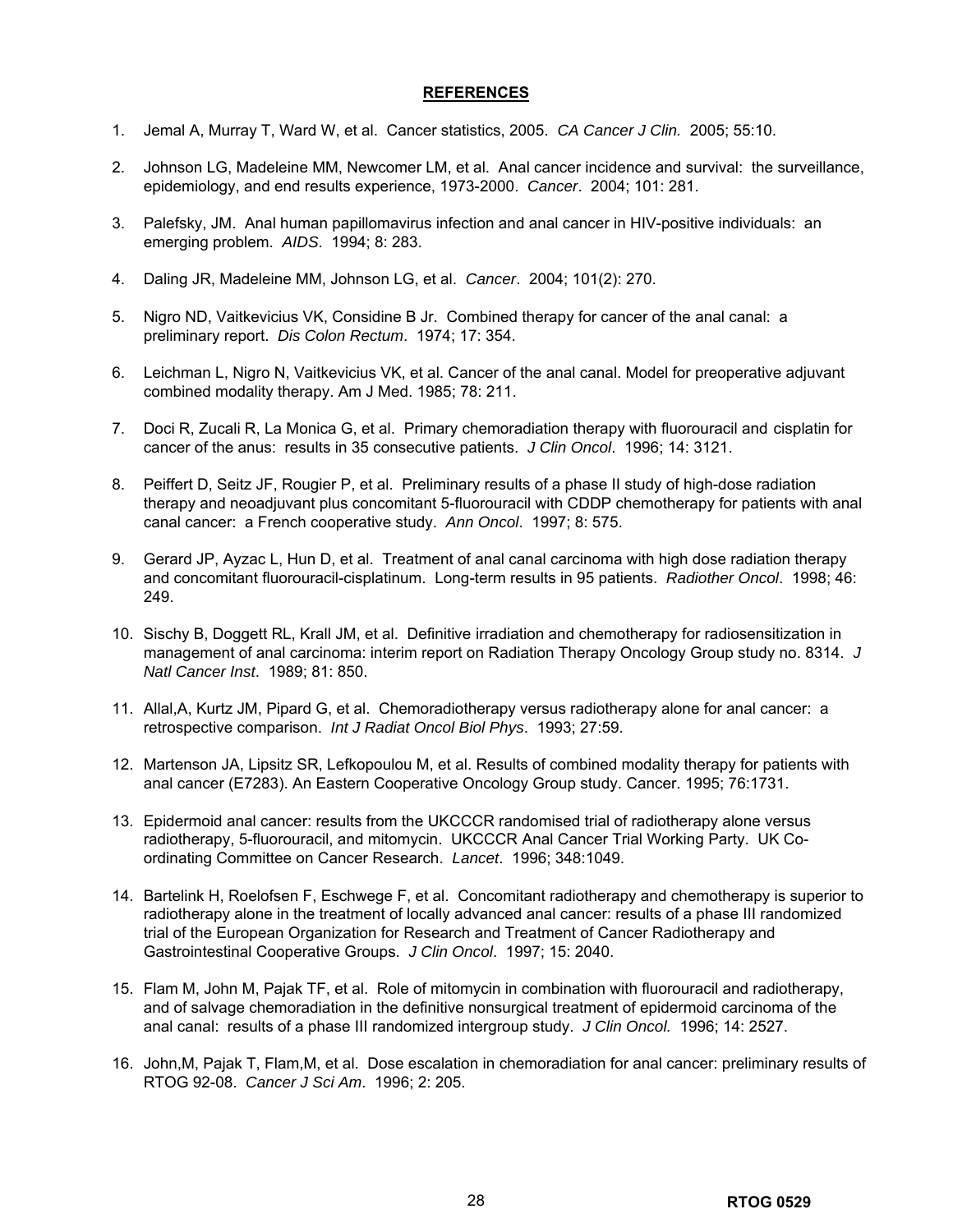## **REFERENCES (Continued)**

- 17. Martenson JA, Lipsitz SR, Wagner H Jr., et al. Initial results of a phase II trial of high dose radiation therapy, 5-fluorouracil, and cisplatin for patients with anal cancer (E4292): an Eastern Cooperative Oncology Group study. *Int J Radiat Oncol Biol Phys.* Jul 1 1996; 35(4): 745-749.
- 18. Ajani JA, Winter KA, Gunderson LL, et al. Intergroup RTOG 98-11: A phase III randomized study of 5 fluorouracil (5-FU), mitomycin, and radiotherapy versus 5-fluorouracil, cisplatin and radiotherapy in carcinoma of the anal canal. Proc Am Soc Clin Oncol 24:18S, 2006 (abstr 4009).
- 19. Intensity Modulated Radiation Therapy Collaborative Working Group. Intensity-modulated radiotherapy: Current status and issues of interest. *Int J Radiat Oncol Biol Phys*. 2001; 51: 880–914.
- 20. Nutting C, Dearnaley DP, Webb S. Intensity modulated radiation therapy: a clinical review. *Br J Radiol.*  2000; 73: 459–469.
- 21. Butler EB, The BS, Grant WH, et al*.* Smart (simultaneous modulated accelerated radiation therapy) boost: a new accelerated fractionation schedule for the treatment of head-and-neck cancer with intensity-modulated radiotherapy. *Int J Radiat Oncol Biol Phys*.1999; 45: 21–32.
- 22. Eisbruch A, Ship JA, Martel MK, et al*.* Parotid gland sparing in patients undergoing bilateral head-andneck irradiation: techniques and early results. *Int J Radiat Oncol Biol Phys*.1996; 36: 469–480.
- 23. Eisbruch A, Ten Haken RK, Kim HM, et al. Dose, volume, and function relationships in parotid salivary glands following conformal and intensity-modulated irradiation of head-and-neck cancer. *Int J Radiat Oncol Biol Phys.* 1999; 45: 577–587.
- 24. Zelefsky MJ, Fuks Z, Leibel SA. Intensity-modulated radiation therapy for prostate cancer. *Semin Radiat Oncol*. 2002; 12: 229–237.
- 25. Chen YJ, Liu A, Tsai PT, et al. Organ sparing by conformal avoidance intensity-modulated radiation therapy for anal cancer: Dosimetric evaluation of coverage of pelvis and inguinal/femoral nodes. *Int J Radiat Oncol Biol Phys.* Sep 1 2005; 63(1): 274-281.
- 26. Milano MT, Jani,AB, Farrey KJ, et al. Intensity-modulated radiation therapy (IMRT) in the treatment of anal cancer: toxicity and clinical outcome. *Int J Radiat Oncol Biol Phys*. 2005; 63(2): 354–361.
- 27. Tsai HK, Hong TS, Willins J, Kung JH, Feng JK, Shih HA and **Kachnic LA**: Dosimetric Comparison of Dose-painted Intensity Modulated Radiation Therapy vs. Conventional Radiation Therapy for Anal Cancer. Poster Presentation at the American Society of Clinical Oncology Gastrointestinal Cancer Symposium, San Francisco, CA, January 26-28, 2006.
- 28. Milano G, Etienne MC, Pierrefite V, Barberi-Heyob M, Deporte-Fety R, Renee N. Dihydrophyrimidine dehydrogenase deficiency and fluorouracil-related toxicity. Brit J Cancer. 79(3-4): 627-630, 1999.
- 29. Simon R. Optimal Two-Stage Designs for Phase II Clinical Trials. *Controlled Clinical Trials*. 10:1- 10,1989.
- 30. Kalbfleish JD, Prentice RL. The statistical analysis of failure time data, New York, John Wiley & Sons,p. 167-169, 1980.
- 31. Kaplan EL, Meier P. Nonparametric estimation from incomplete observations. *J Amer Statist Assoc.* 1958. 53: p. 457-481.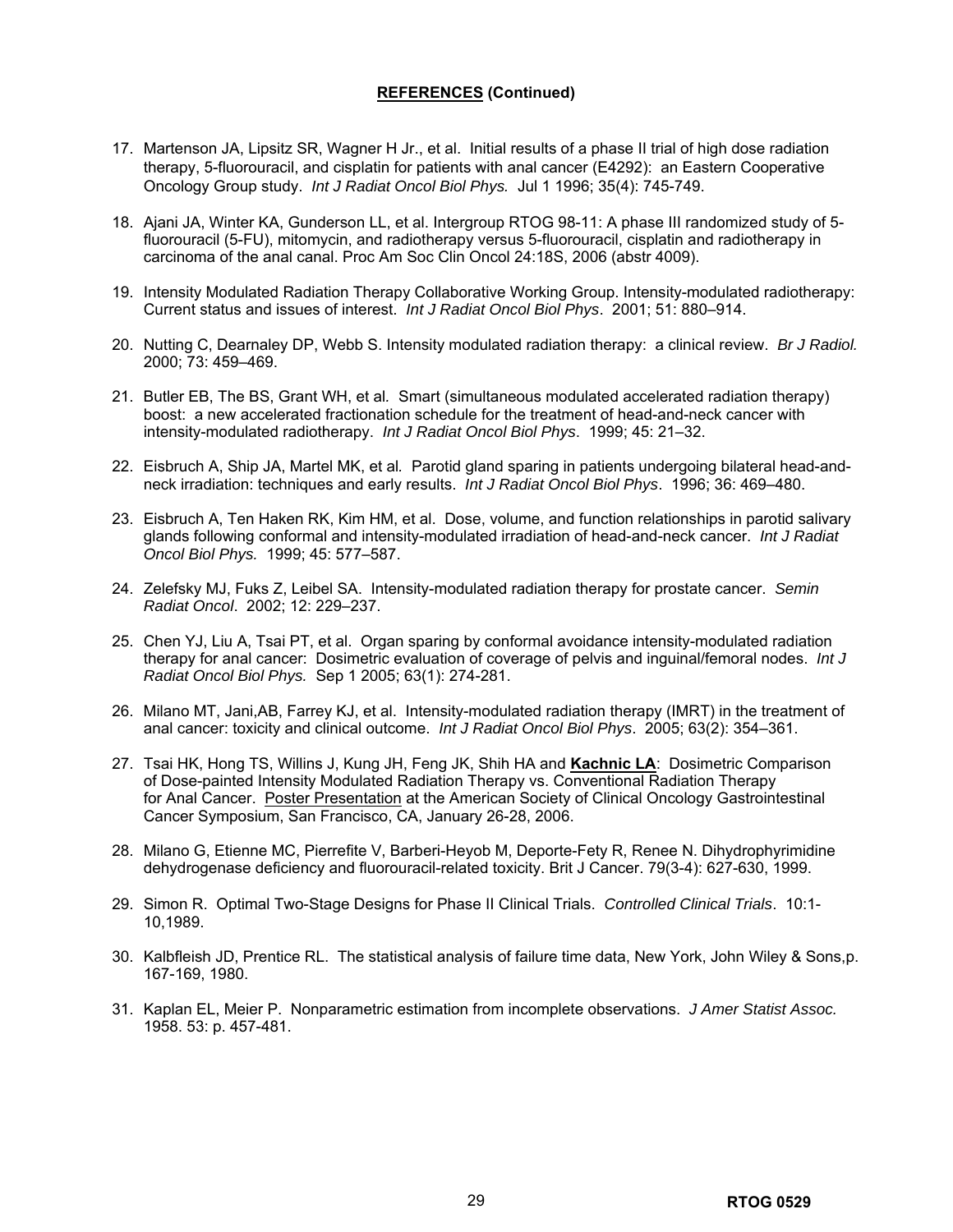# **APPENDIX I (5/31/07, 10/11/07)**

# **RTOG 0529**

# **Sample Informed Consent Form**

# **A Phase II Evaluation of Dose-Painted IMRT in Combination with 5-Fluorouracil and Mitomycin-C for Reduction of Acute Morbidity in Carcinoma of the Anal Canal**

This is a clinical trial, a type of research study. The study doctor will explain the clinical trial to you. Clinical trials include only people who choose to take part. Please take your time to make your decision about taking part. You may discuss your decision with your friends and family. You can also discuss it with your health care team. If you have any questions, you can ask the study doctor for more explanation.

You are being asked to take part in this study because you have a cancer in your anus (anal cancer).

# **WHY IS THIS STUDY BEING DONE?**

Until recently, surgery that removed the anus and rectum was considered standard therapy for treating anal cancer. In this type of surgery, the bowel is attached to a permanent opening in the skin of the stomach (colostomy). Waste products from the bowel leave the body through this opening and are collected in a bag, which is changed when necessary.

Radiation therapy and chemotherapy (drugs that fight cancer) when given together have been shown to reduce the need for surgery while preserving the anus and rectum. You will only need surgery if radiation and chemotherapy do not get rid of the cancer or if it grows back at a later time.

Standard radiation therapy, although effective in killing cancer cells, has many side effects that may be unpleasant and sometimes may cause long-term complications. This is because the radiation can harm normal parts of the body while killing cancer tissue.

## **What is IMRT?**

Standard radiation techniques cannot avoid delivering radiation to normal tissues (such as bone, bladder, bowel, genitalia, and skin) that are very close to the cancer and to places to which cancer can spread. Normal tissues do not need to get radiation. New ways of giving radiation such as IMRT (Intensity Modulated Radiation Therapy) spare some of these normal tissues and may reduce unwanted side effects. IMRT is an advanced radiation therapy delivery technique. IMRT tries to lower the amount of radiation that normal tissues receive, while still delivering the desired amount of radiation to your cancer and to the areas that your doctor thinks may have cancer cells, such as lymph nodes. IMRT does this by using multiple, computer-controlled radiation beams aimed at your cancer, while still delivering a radiation dose comparable to standard radiation

## **Purpose of this Study**

This research is being done to see if it is possible to reduce the amount of radiation given to the normal areas around anal cancers by using IMRT and to reduce the side effects that are seen with standard radiation methods. It is not known whether IMRT, which is being used to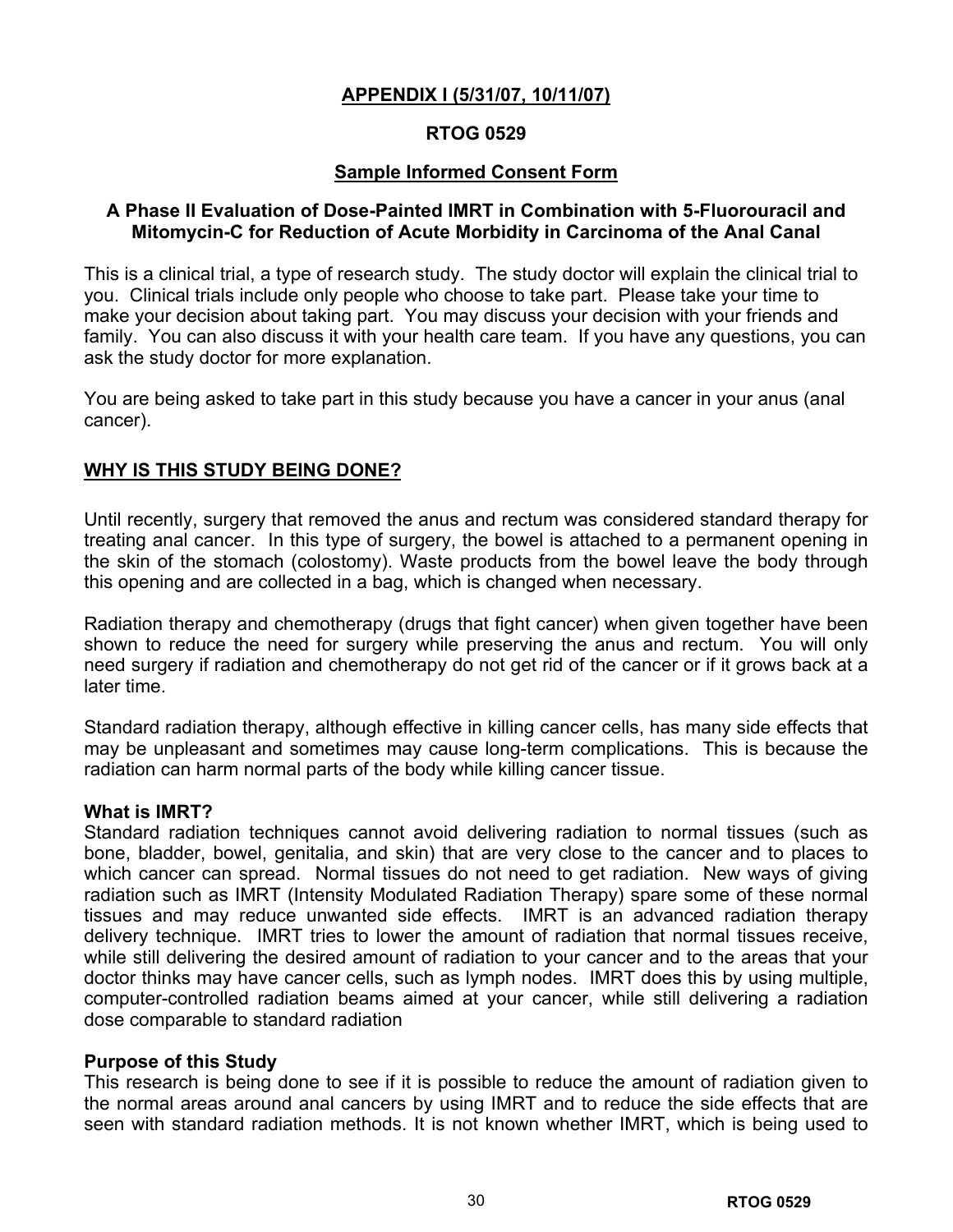reduce side effects, will result in the control of cancer or the decreased need for surgery as is seen with standard radiation.

# **HOW MANY PEOPLE WILL TAKE PART IN THE STUDY**

About 59 people will take part in this study.

# **WHAT WILL HAPPEN IF I TAKE PART IN THIS RESEARCH STUDY? (5/31/07)**

**Before you begin the study,** you will need to have the following exams, tests or procedures to find out if you can be in the study. These exams, tests, or procedures are part of regular cancer care and may be done even if you do not join the study. If you have had some of them recently, they may not need to be repeated. This will be up to the study doctor.

- A physical examination and an examination of the anus and groin
- Examination and measurement of the cancer using a tube with a light on it (a "scope") in order to see the cancer better; sometimes you will be given a short general anesthetic for this examination.
- A specimen of the cancer (biopsy) will be removed to examine. If the study doctor suspects cancer in the lymph nodes in the groin, a biopsy may be taken from there too.
- An x-ray or a CT scan or a PET/CT scan of your chest to make sure your lungs are clear

[A CT (Computed Tomography) scan is a study using x-rays to look at one part of your body. A PET (Positron Emission Tomography) is a computerized image that looks at the activity of tumor cells in your entire body and that requires injection of a special marker into your vein, such as sugar (glucose) combined with a low-dose radioactive substance (a tracer). A camera records the tracer's signal as it travels through your body.]

- A CT scan or an MRI or a PET/CT scan of your abdomen and pelvis to check for any spread of the cancer. [An MRI (Magnetic Resonance Imaging) is imaging using a strong magnetic field to look at one part of your body]
- Blood tests to check your bone marrow, kidneys, and liver
- For women able to have children, a pregnancy test because the treatments in this study could harm an unborn baby
- If the study doctor suspects that you might have Acquired Immunodeficiency Syndrome (AIDS), you will be asked to have an AIDS test. HIV positive patients who do not have AIDS can take part in this study.

[The treatment of anal cancer for individuals with AIDS and high viral loads may be associated with increased side effects; therefore, patients with uncontrolled AIDS are not eligible for this protocol. If your AIDS test comes back positive (showing that you have AIDS), then you will be referred to a specialist for treatment for AIDS. You still may be able to get treatment for anal cancer similar to the treatment being studied in this trial without being on a study.]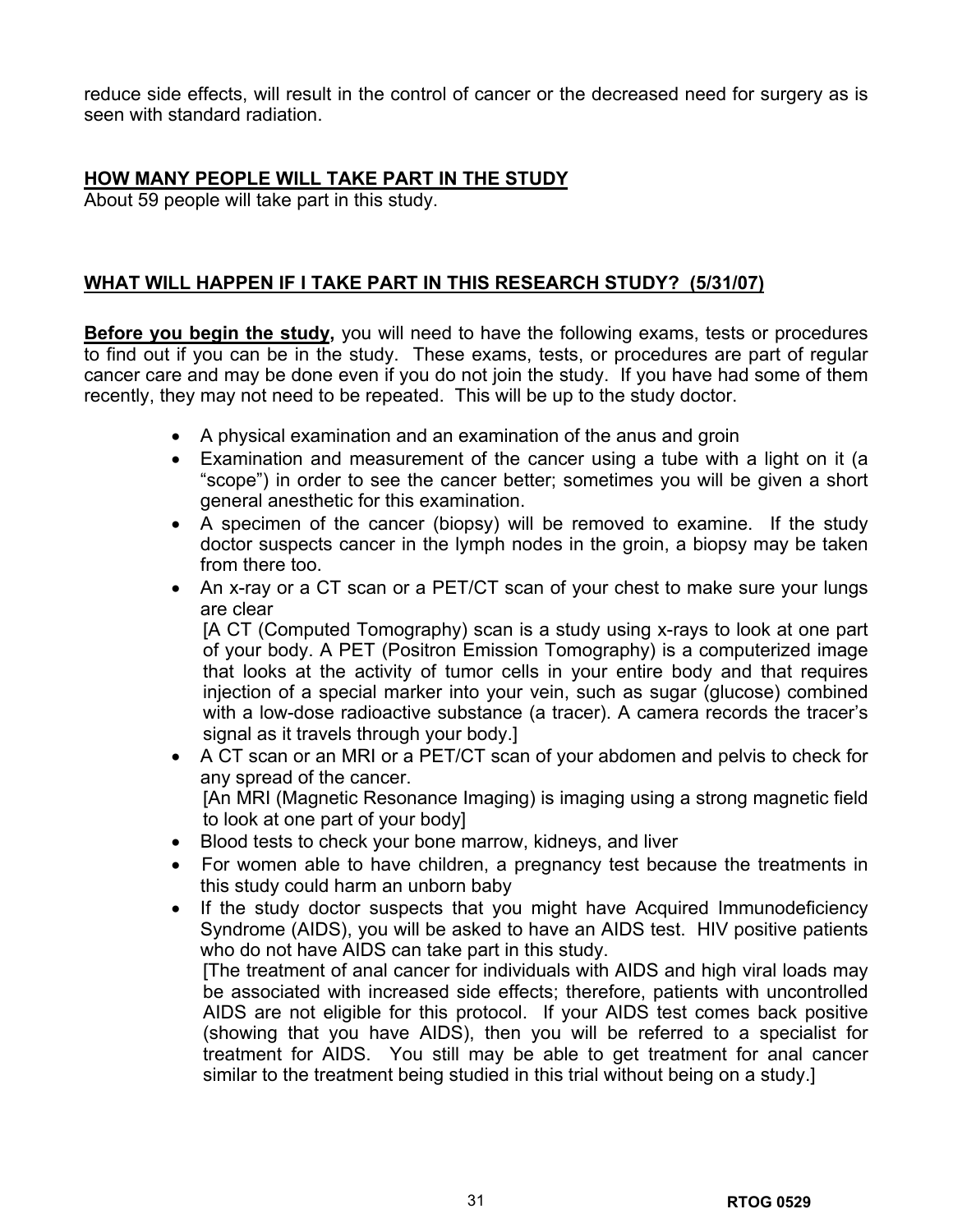# **During the study:**

If the exams, tests, and procedures show that you can be in the study and you choose to take part, then you will need the following tests and treatments. They are part of regular cancer care:

- Weekly physical examination to check for side effects
- Weekly examination of the anus, groin, and skin
- Weekly blood tests to check for side effects

# **Treatments:**

# **Radiation:**

You will receive IMRT (radiation) once a day, five days a week, for 28 or 30 treatments (5.5 to 6 weeks) depending on your cancer.

Sometimes you may need a break (usually a week or less) in the radiation treatment due to the side effects from the radiation, such as vomiting, diarrhea, skin rash, or lowered blood counts. The study doctor will be checking your side effects throughout treatment.

# **Chemotherapy:**

You will receive two drugs: mitomycin-c and 5-fluorouracil (5-FU) in two treatments. The first chemotherapy treatment starts on the same day as your first radiation treatment (day 1). The second treatment is given at the start of the fifth week of radiation (day 29).

The mitomycin-c is given through your vein. The 5-FU also is given through your vein, but it has to be given continuously over 96 hours (starting on day 1 and again on day 29). You may be admitted into the hospital to receive the 5-FU. Typically, if you start radiation on a Monday, your 5-FU will be started that day and be stopped on Friday. This means that although the 5- FU is given for 96 hours, you will receive some 5-FU on each of 5 days (Monday to Friday).

# **Follow up:**

You will be seen 8 weeks after the completion of radiation to see if the IMRT and chemotherapy are working. You will need the following tests and examinations:

- A physical examination
- An examination of the anus and groin
- Blood tests
- A CT scan or an MRI or a PET/CT scan of your abdomen and pelvis
- A chest x-ray
- An examination of the area of the cancer using a tube with a light on it (a "scope")

If the IMRT and chemotherapy make the cancer get smaller, and no cancer can be found at the 8 week evaluation, you will continue to have regular check ups at 6, 9, 12, 18 and 24 months after the end of radiation therapy, then yearly.

If cancer is still present at the 8 week evaluation and your doctor suspects it is growing, you will have a biopsy. If the biopsy shows that the cancer is growing despite the treatment, your doctor may recommend surgery to remove the anus and rectum.

If cancer is still present in the treated area but it is not growing, you will be evaluated again at 12 weeks after the completion of radiation. If the cancer is still present, but it is not spreading, you will have a biopsy, and your doctor may recommend surgery to remove the anus and rectum.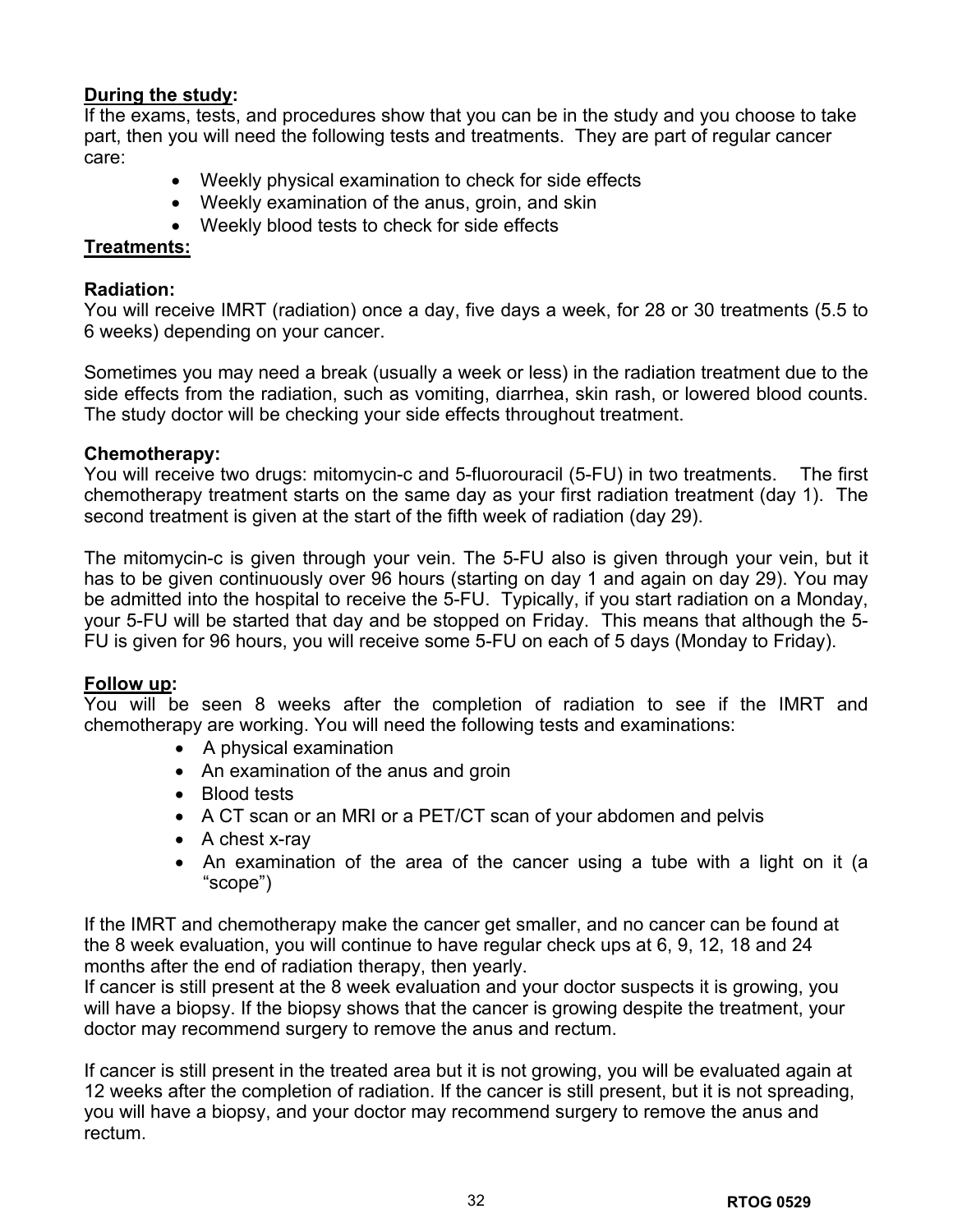Another way to find out what will happen to you during the study is to read the chart below. The left-hand column shows the time, and the right-hand column tells you what will happen on that visit.

| Day                                       | <b>What Happens</b>                                                                                                                                                                                                                                                                                                                                                                                                   |
|-------------------------------------------|-----------------------------------------------------------------------------------------------------------------------------------------------------------------------------------------------------------------------------------------------------------------------------------------------------------------------------------------------------------------------------------------------------------------------|
| Within 42 days before<br>starting study   | Biopsy of tumor<br>$\bullet$<br>Possible biopsy of lymph nodes<br>$\bullet$<br>X-ray or CT scan or PET/CT scan of chest<br>$\bullet$<br>CT scan or MRI or PET/CT scan of abdomen and pelvis<br>$\bullet$<br>Anal and groin examination<br>$\bullet$<br>An examination of the area of the cancer using a tube with a<br>$\bullet$<br>light on it (a "scope")<br>The study doctor may ask you to have an AIDS test<br>٠ |
| At least 14 days<br>before starting study | A physical examination with assessment of weight and<br>$\bullet$<br>nutrition and history of smoking and alcohol use<br><b>Blood tests</b><br>٠<br>Women able to have children will have a pregnancy test<br>٠                                                                                                                                                                                                       |
| Week 1 (Days 1-7)<br>Day 1                | A physical examination<br>٠<br>Peri-anal and groin examination<br>٠<br><b>Blood tests</b><br>$\bullet$<br><b>Start radiation</b><br>$\bullet$<br>Start chemotherapy with mitomycin-C and 5-FU<br>٠                                                                                                                                                                                                                    |
| Days 2, 3, 4, 5                           | Radiation<br>٠<br>Chemotherapy with 5-FU<br>٠                                                                                                                                                                                                                                                                                                                                                                         |
| Week 2 (Days 8-14)                        | A physical examination<br>$\bullet$<br>Peri-anal and groin examination<br>٠<br>5 days of radiation (no radiation at weekends)<br>٠<br><b>Blood tests</b><br>$\bullet$                                                                                                                                                                                                                                                 |
| Week 3 (Days 15-21)                       | A physical examination<br>$\bullet$<br>Peri-anal and groin examination<br>5 days of radiation<br><b>Blood tests</b><br>٠                                                                                                                                                                                                                                                                                              |
| Week 4 (Days 22-28)                       | A physical examination<br>Peri-anal and groin examination<br>5 days of radiation<br><b>Blood tests</b>                                                                                                                                                                                                                                                                                                                |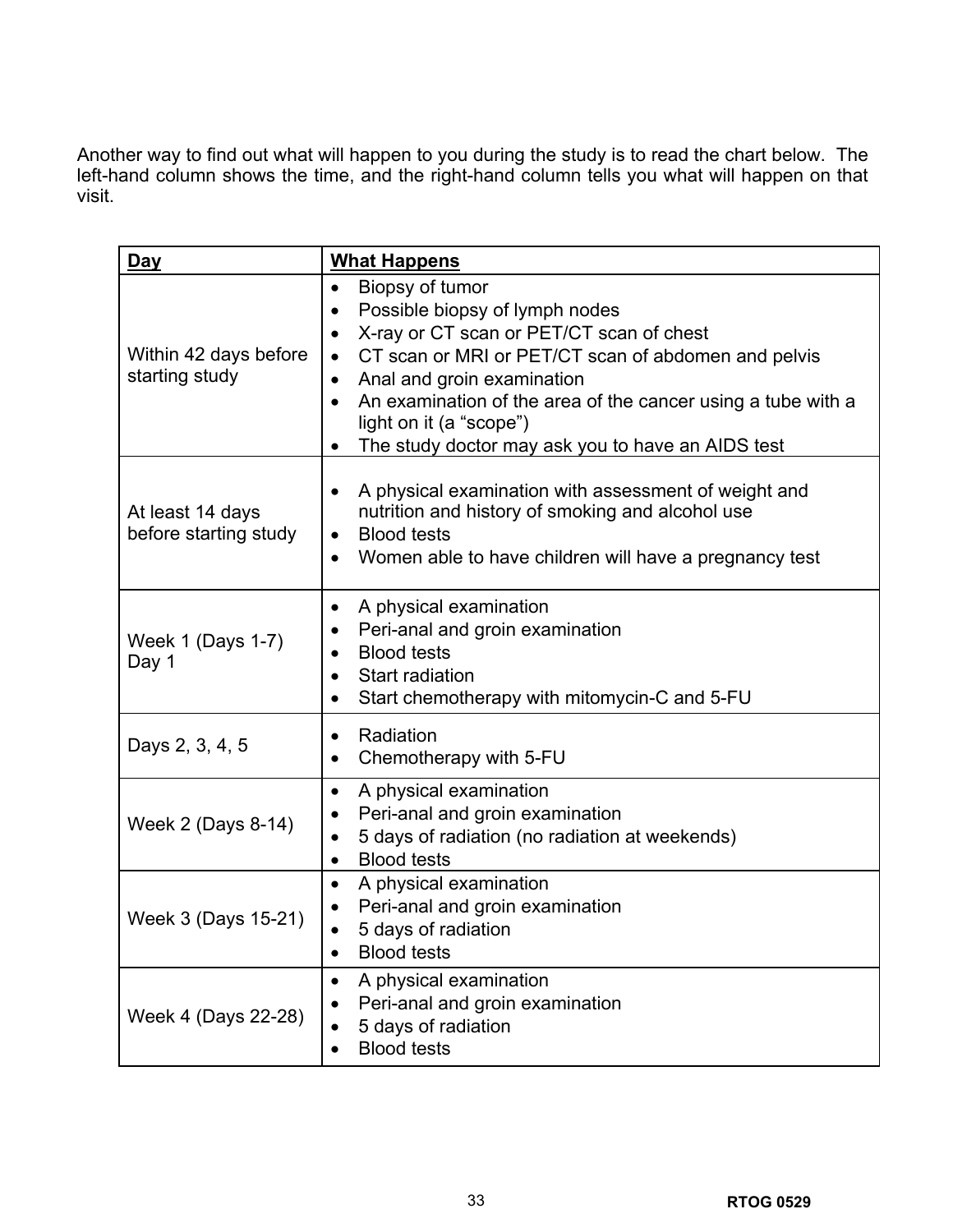| Week 5 (Days 29-35) | A physical examination<br>Peri-anal and groin examination<br>$\bullet$<br>5 days of radiation<br>Chemotherapy with mitomycin Day 29<br>$\bullet$<br>5 days of chemotherapy with 5FU<br><b>Blood test</b> |
|---------------------|----------------------------------------------------------------------------------------------------------------------------------------------------------------------------------------------------------|
| Week 6 (Days 36-42) | 3-5 days of radiation<br>$\bullet$                                                                                                                                                                       |

| During follow-up:                                                   |                                                                                                                                                                                                                                                                                                                      |
|---------------------------------------------------------------------|----------------------------------------------------------------------------------------------------------------------------------------------------------------------------------------------------------------------------------------------------------------------------------------------------------------------|
| 8 weeks after the end<br>of radiation therapy                       | A physical examination<br>$\bullet$<br>Skin, anal, and groin examination<br>$\bullet$<br>Scope (tube with a light)<br>$\bullet$<br>CT scan or MRI or PET/CT of abdomen & pelvis<br>$\bullet$<br>Chest x-ray<br>$\bullet$<br><b>Blood tests</b><br>Biopsy, if cancer is worse in the treated area                     |
| 12 weeks after the<br>end of radiation<br>therapy                   | Evaluation only if cancer is present at 8 week evaluation<br>A physical examination<br>$\bullet$<br>Skin, anal, and groin examination<br>$\bullet$<br>Scope (tube with a light), if recommended by your study<br>$\bullet$<br>doctor<br><b>Blood tests</b><br>$\bullet$<br>Biopsy, if cancer is present<br>$\bullet$ |
| 6, 9, 12, 18 and 24<br>months after the end<br>of radiation therapy | A physical examination<br>$\bullet$<br>Skin, anal, and groin examination<br>$\bullet$<br>Scope (tube with a light) if recommended by your study<br>doctor<br><b>Blood tests</b><br>$\bullet$                                                                                                                         |
| 12 and 24 months,<br>then annually                                  | X-ray or CT scan or PET/CT scan of chest<br>$\bullet$<br>CT scan or MRI or PET/CT scan of abdomen and pelvis<br>$\bullet$                                                                                                                                                                                            |
| <b>Annual Check ups</b>                                             | A physical examination<br>$\bullet$<br>Anal and groin examination<br>$\bullet$<br>Scope (tube with a light), if recommended by your study<br>doctor<br><b>Blood tests</b><br>$\bullet$<br>X-ray or CT scan or PET/CT scan of chest<br>CT scan or MRI or PET/CT scan of abdomen and pelvis                            |

# **HOW LONG WILL I BE IN THE STUDY?**

The actual treatment will last 5-6 weeks. You will be followed carefully after completing the treatment to make sure there is no evidence of the cancer returning. By following up, we will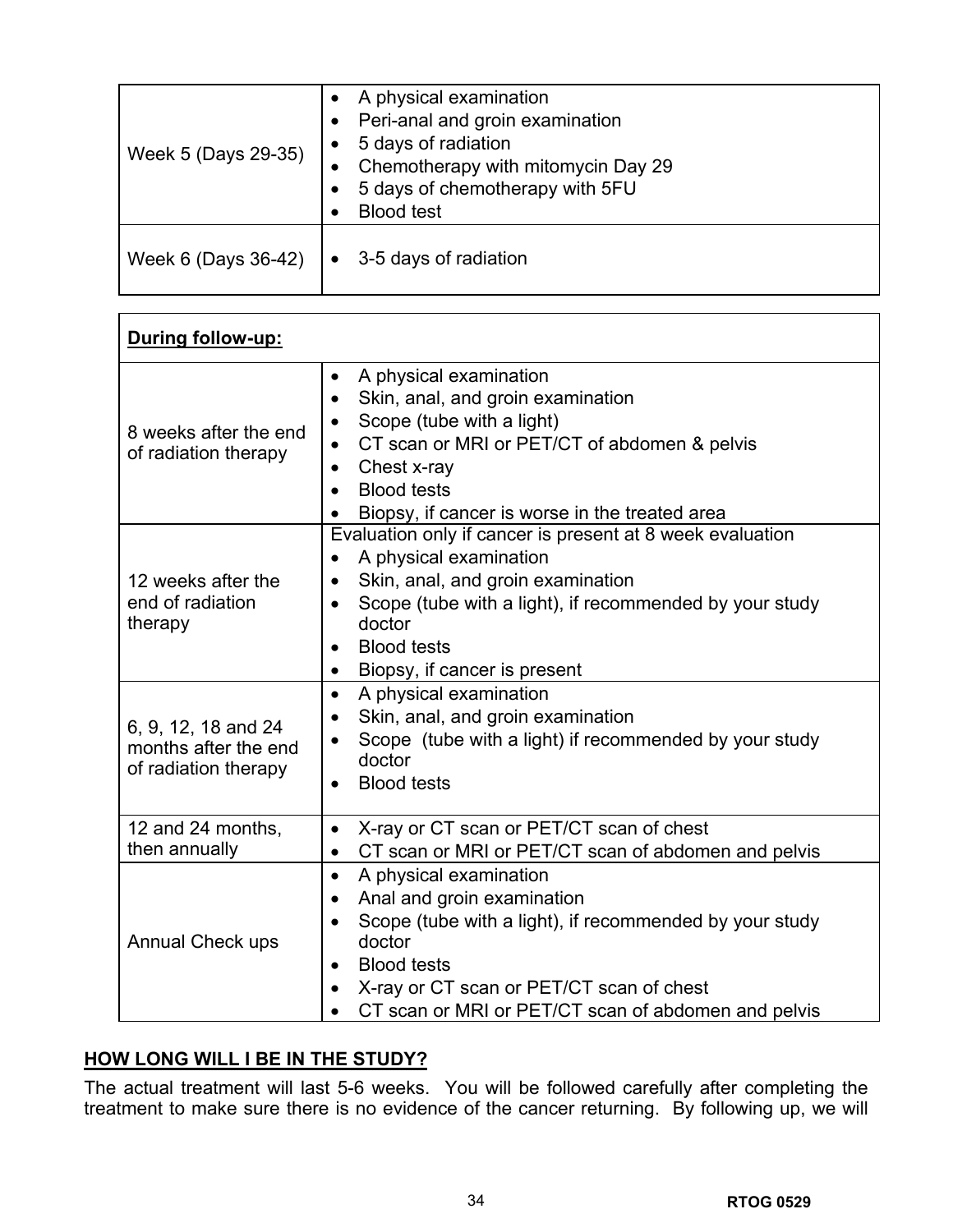make sure that there are no delayed side effects and that any side effects that did happen during the study have improved.

It is important that we know what happens to you over a long-term period of time, so after the first two years, you will get a check up once a year.

# **CAN I STOP BEING IN THE STUDY?**

Yes. You can decide to stop at any time. Tell the study doctor if you are thinking about stopping or decide to stop. He or she will tell you how to stop safely.

It is important to tell the study doctor if you are thinking about stopping the study so that any problems you may have been having are carefully recorded.

Another reason to tell the study doctor that you are thinking about stopping is to discuss what follow-up care and testing could be most helpful for you.

Also the study doctor may stop you from taking part in this study at any time if your condition changes; if there is new information and they believe it is in your best interest; if you do not follow the study rules; or if the study is stopped for any reason. Further care and treatment would be discussed with you.

# **WHAT SIDE EFFECTS OR RISKS CAN I EXPECT FROM BEING IN THE STUDY? (10/11/07)**

You may have side effects while on the study. Everyone taking part in the study will be watched carefully for any side effects. Routine tests will be done regularly to check for possible side effects. However, doctors don't know all the side effects that may happen. Side effects may be mild or very serious. Your health care team may give you medicines to help lessen side effects. Many side effects go away soon after you complete your treatments. In some cases, side effects can be serious, long lasting, or may never go away. There is also a remote possibility of death from complications.

You should talk to the study doctor about any side effects that you have while taking part in the study.

Risks and side effects related to the **Radiation Therapy** include those which are:

# **Likely (more than 10%)**

- Redness and skin irritation in the treatment area that may result in bleeding and/or infection, which may require hospitalization
- Loss of pubic hair in the treated area, usually temporary
- Tiredness
- Nausea and/or vomiting
- Sterility (inability to bear children) in fertile women
- Sterility (inability to produce children) in men

# **Less Likely (3-9%)**

• Diarrhea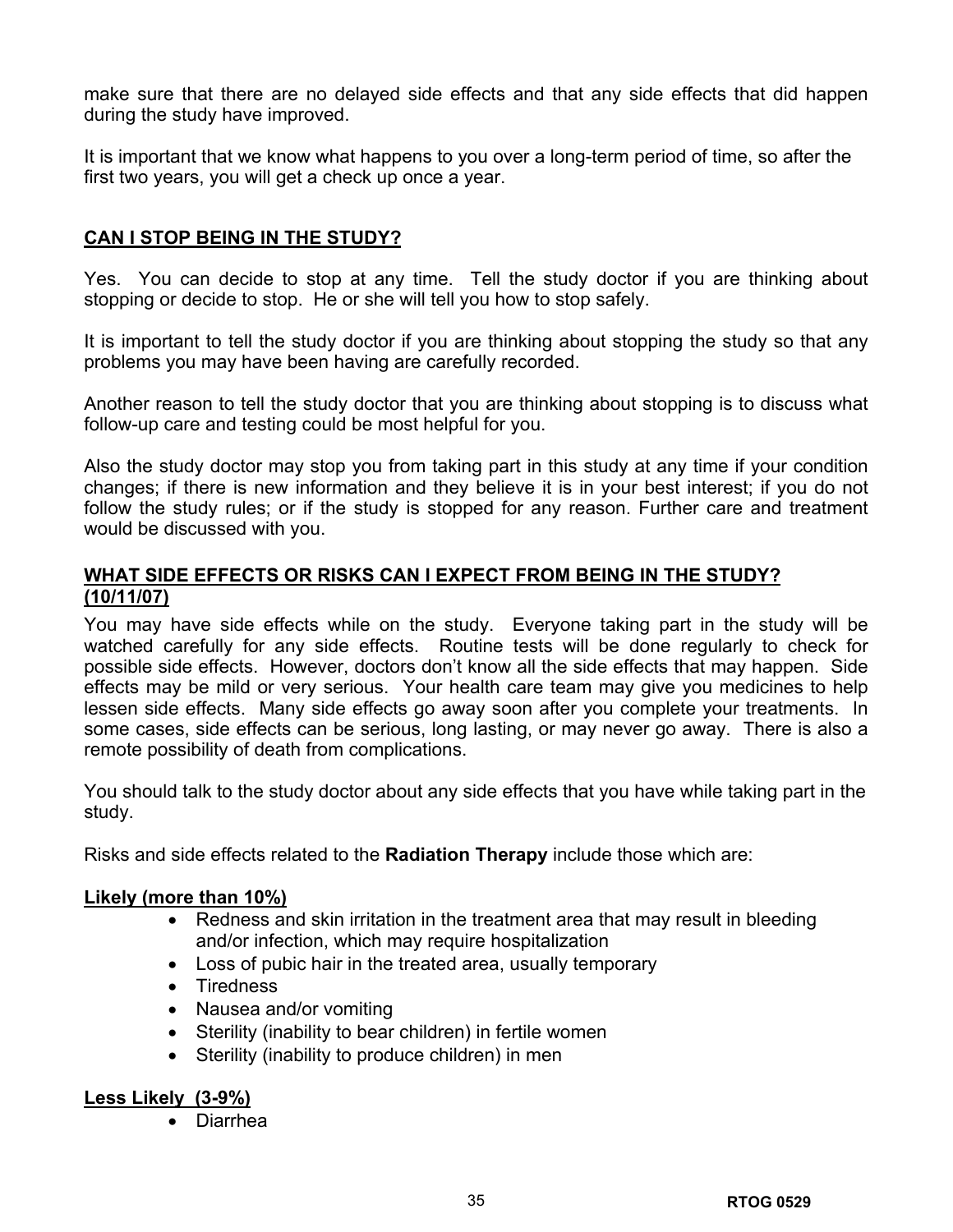- Sores and bleeding from the bowel (these side effects may occur well after treatment and be serious enough to require surgery)
- Narrowing and dryness of the vagina (birth canal) and genital area with painful or difficult intercourse and possibly bleeding
- Development of extra tissue (fibrosis) in the anal canal, which may result in decreased function
- Long-term dryness of the skin
- Inability to have or keep an erection (impotency)
- Hip fracture
- Build up of fluid in ankles, feet, and/or legs

# **Rare, but serious (less than 2%)**

- Narrowing or blockage of the bowel (these side effects may occur well after treatment and be serious enough to require surgery)
- Blockage of the urinary tubes
- Development of an abnormal path or connection between organs (fistulae)
- Skin damage (tissue death), which may result in surgery
- Narrowing of or persistent bleeding in the vagina (birth canal), which may result in surgery

Risks and side effects related to the **Chemotherapy** (5-FU and Mitomycin) include those which are:

# **Likely (more than 10%)**

- Diarrhea with cramping or bleeding
- Nausea and or vomiting
- Change in taste, particularly a metallic taste
- Loss of appetite
- Dry skin with rash, cracking, and/or peeling
- Mouth sores and sore throat
- Temporary thinning or loss of hair
- Low white blood cell count, which may increase the risk of infection
- Low red blood cell count, which may result in anemia, tiredness, and/or shortness of breath
- Low platelet count, which may result in increased bruising and bleeding

# **Less Likely (3-9%)**

- Eye irritation, watery eyes, and/or runny nose
- A blocked tear duct, which may require treatment
- Blurred vision
- Darkening and thinning of the skin
- Darkening, dryness, and marking of the nails
- Increased sensitivity to sunlight
- Headaches, which may continue
- Light-headedness
- Fever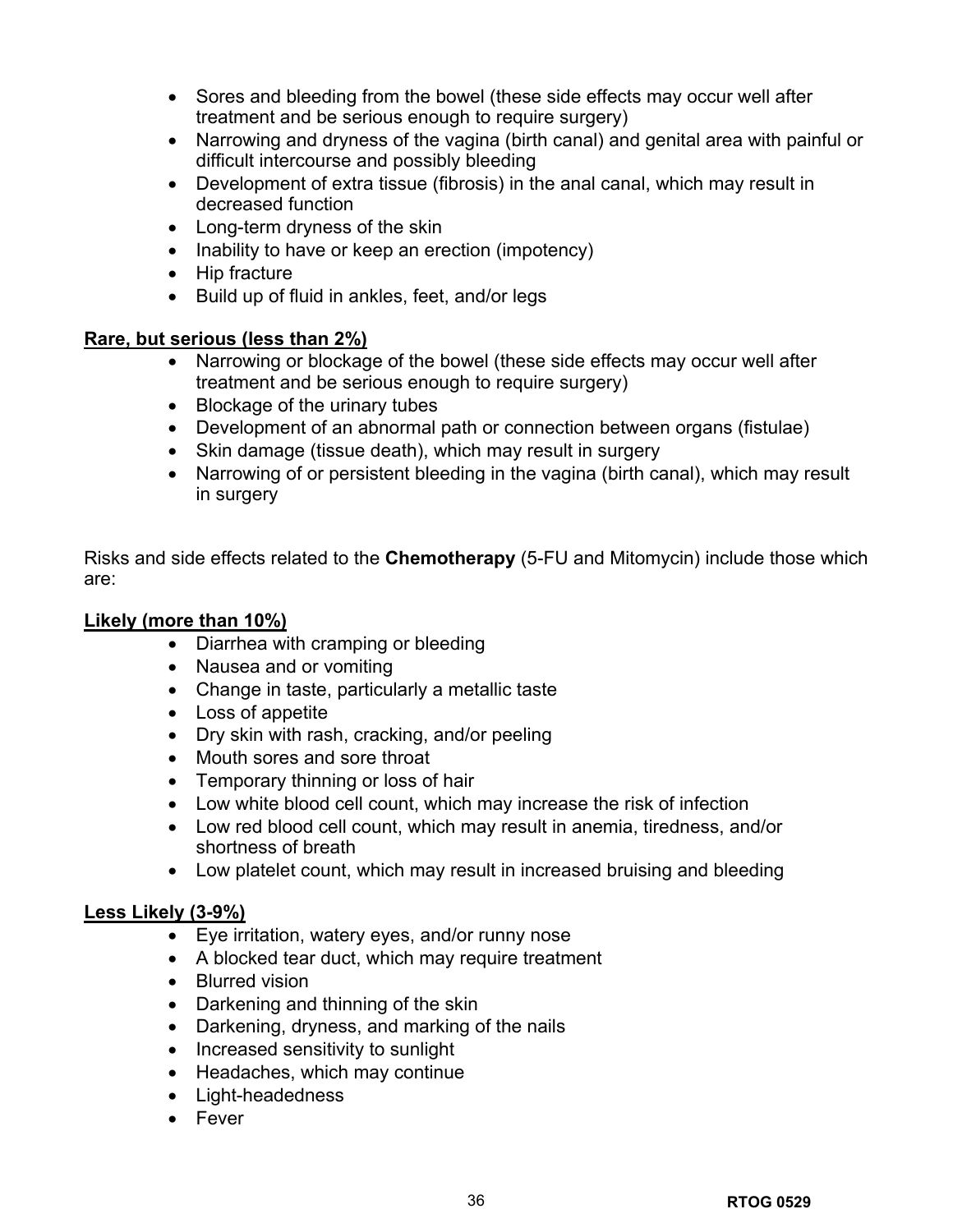- Puffiness of the hands and feet
- For women, missed menstrual periods
- Redness, tenderness, peeling, and/or tingling of the palms and soles of the feet

# **Rare, but serious (less than 2%)**

- Confusion
- Unsteadiness, loss of coordination
- Temporary loss of consciousness
- Slurred speech
- Dry cough and shortness of breath
- Tissue damage from leakage of mitomycin from a vein, which may require surgery
- Vomiting blood from the digestive tract
- Serious infection, which may be life threatening
- Irritation of a vein due to a blood clot, which may result in tenderness over the vein and pain in the part of the body affected and which may require treatment
- Allergic reactions, which can involve flushing, difficulty breathing, and low blood pressure and which can be life threatening
- Change in heart rhythm
- Damage to the heart or spasm of the heart's blood vessels that can cause chest pain
- Heart attack
- Kidney damage
- Inflammation of the liver, which may result in yellowing of the skin and eyes, tiredness, and/or pain on the upper right of the stomach area

Risks and side effects related to **biopsies** include infection, bleeding, and/or pain.

# Risks associated with **blood drawing**

You may experience some discomfort, bruising, and/or bleeding at the site of the needle insertion. Occasionally, some people experience dizziness or feel faint. In rare instances, infection may develop at the site of the needle insertion.

# **Reproductive risks:**

You should not become pregnant or father a baby while on this study because the drugs and the radiation in this study can affect an unborn baby. Women should not breast feed a baby while on this study. It is important you understand that you need to use birth control while on this study. Check with the study doctor about what kind of birth control methods to use and how long to use them. Some methods might not be approved for use in this study.

Radiation therapy to the pelvis will cause fertile women to lose the ability to bear children since radiation causes loss of ovary function and will cause men to lose the ability to produce children. Women may need hormones to relieve symptoms such as hot flashes or vaginal dryness caused by the loss of ovary function.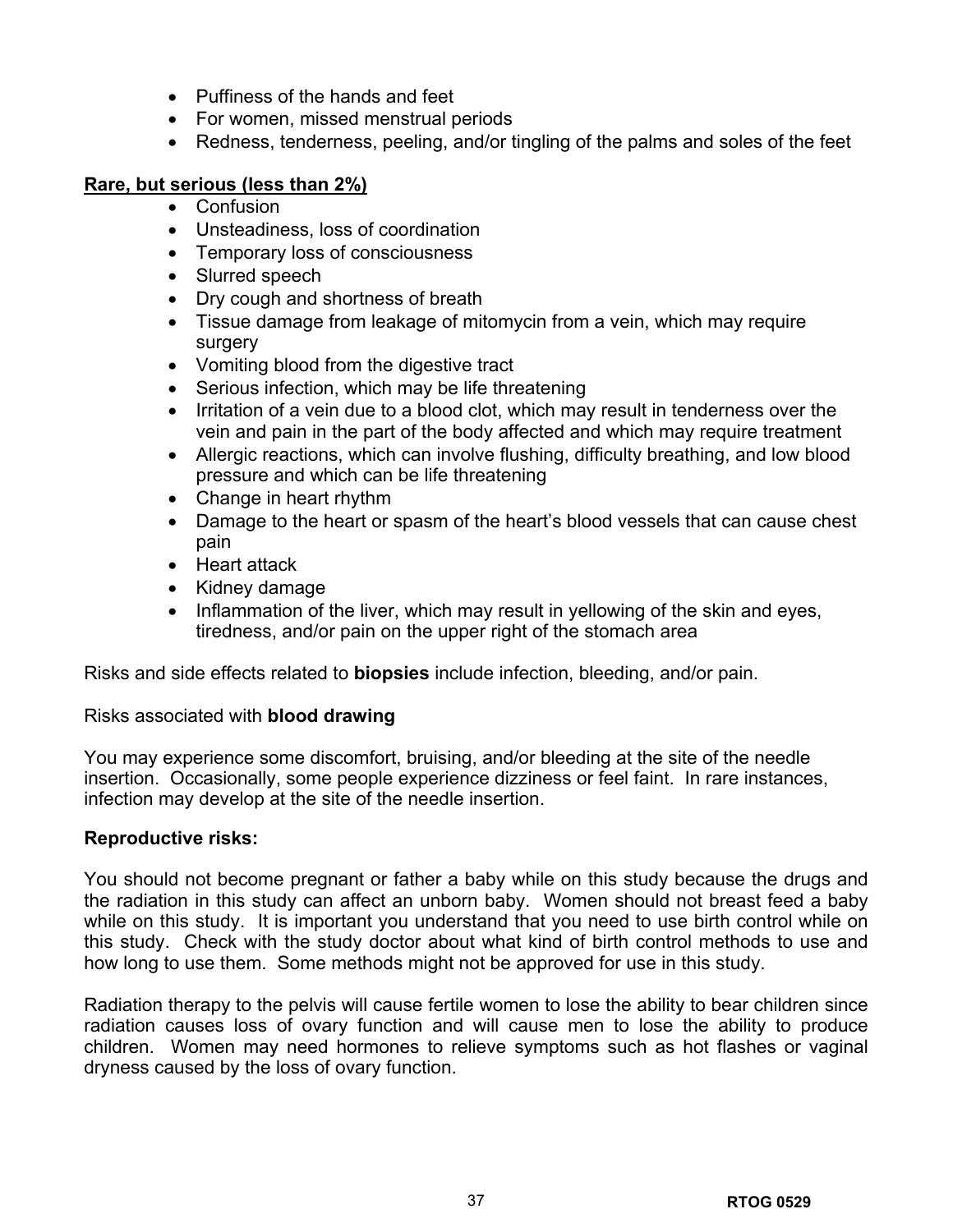Cancer treatments often have side effects. The treatment used in this program may cause all, some, or none of the side effects listed. In addition, there is always the risk of very uncommon or previously unknown side effects occurring.

For more information about risks and side effects, ask the study doctor.

# **ARE THERE BENEFITS TO TAKING PART IN THE STUDY?**

Taking part in this study may or may not make your health better. While doctors hope that IMRT will be more useful against cancer compared to the standard radiation method, there is no proof of this yet. The possible benefits of this treatment are reduced side effects, including less need for surgery, but this is not guaranteed.

We do know that the information from this study will help doctors learn more about intensity modulated radiation therapy (IMRT) as a treatment for anal cancer. This information could help future cancer patients.

# **WHAT OTHER CHOICES DO I HAVE IF I DO NOT TAKE PART IN THIS STUDY?**

Your other choices may include:

- Getting treatment or care for your cancer without being in a study, such as standard radiation and chemotherapy; radiation alone; or surgery in which the anus and rectum are removed and the bowel is attached to a permanent opening in the skin of the stomach (colostomy).
- Taking part in another study, if available
- Getting no treatment or comfort care, also called palliative care. In this case the cancer will likely continue to grow and spread to other parts of the body. This type of care helps reduce pain, tiredness, appetite problems and other problems caused by the cancer. It does not treat the cancer directly, but instead tries to improve how you feel. Comfort care tries to keep you as active and comfortable as possible.

Talk to your doctor about your choices before you decide if you will take part in this study.

# **WILL MY MEDICAL INFORMATION BE KEPT PRIVATE?**

Data are housed at RTOG Headquarters in a password-protected database. We will do our best to make sure that the personal information in your medical record will be kept private. However, we cannot guarantee total privacy. Your personal information may be given out if required by law. If information from this study is published or presented at scientific meetings, your name and other personal information will not be used.

Organizations that may look at and/or copy your medical records for research, quality assurance, and data analysis include:

• Your hospital or university Institutional Review Board (IRB), which supervises research projects to make sure that they are carried out correctly.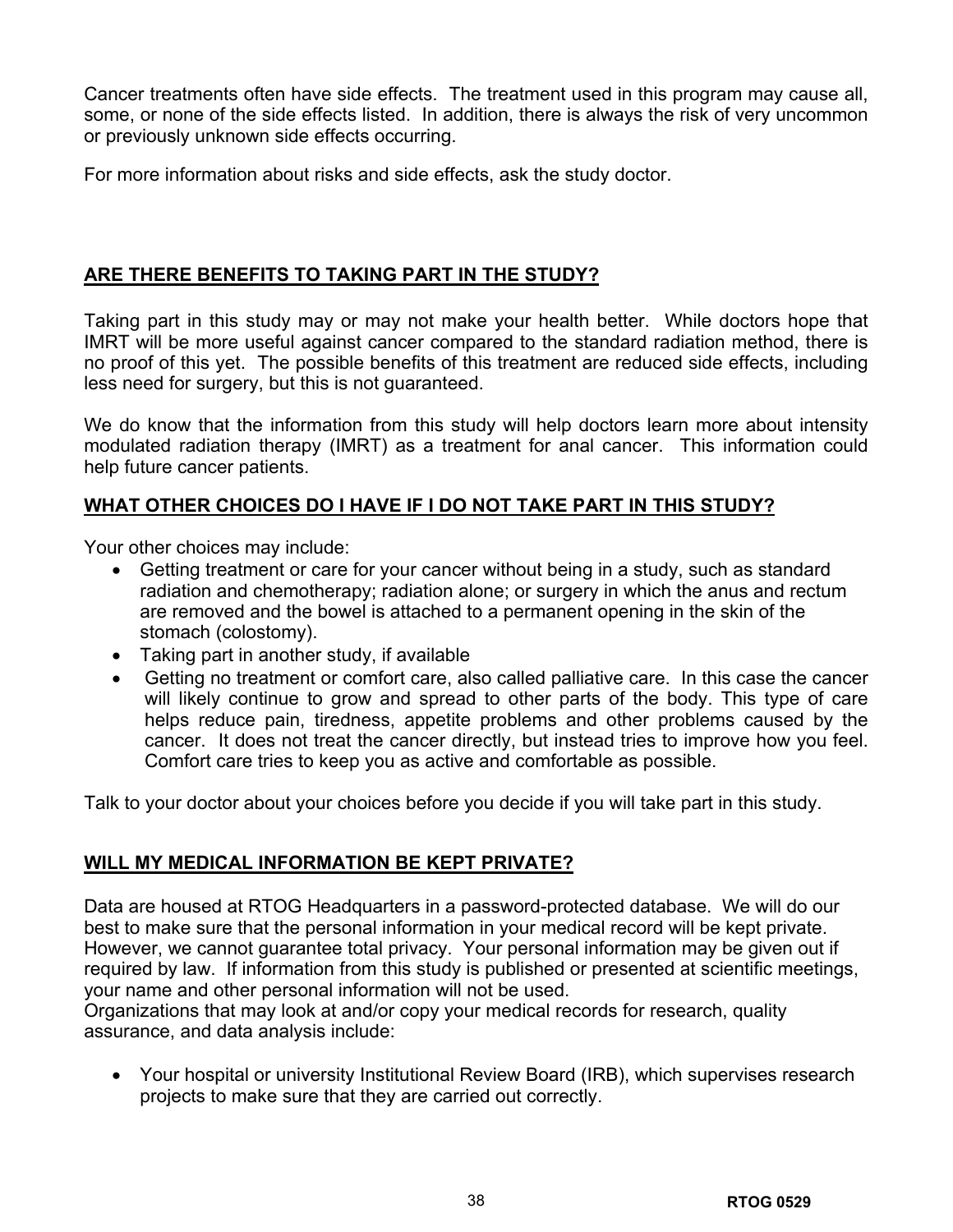- The National Cancer Institute (NCI) and other government agencies, like the Food and Drug Administration (FDA), involved in keeping research safe for people.
- The Radiation Therapy Oncology Group (RTOG), which is carrying out this study.

# **WHAT ARE THE COSTS OF TAKING PART IN THIS STUDY?**

You and/or your health plan/ insurance company will need to pay for some or all of the costs of treating your cancer in this study, including prescriptions to control side effects. Some health plans will not pay these costs for people taking part in studies. Check with your health plan or insurance company to find out what they will pay for. Taking part in this study may or may not cost your insurance company more than the cost of getting regular cancer treatment.

The study doctor will explain any procedures related solely to research. Some of these procedures may result in added costs that may be covered by insurance. The study doctor will discuss these with you.

# **You will not be paid for taking part in this study.**

For more information on clinical trials and insurance coverage, you can visit the National Cancer Institute's Web site at [http://cancer.gov/clinicaltrials/understanding/insurance](http://cancer.gov/clinicaltrials/understanding/insurance-coverage)[coverage](http://cancer.gov/clinicaltrials/understanding/insurance-coverage). You can print a copy of the "Clinical Trials and Insurance Coverage" information from this Web site.

Another way to get the information is to call 1-800-4-CANCER (1-800-422-6237) and ask them to send you a free copy.

# **WHAT HAPPENS IF I AM INJURED BECAUSE I TOOK PART IN THIS STUDY?**

It is important that you tell the study doctor, if you feel that you have been injured because of taking part in this study. You can tell the doctor in person or call them.

You will get medical treatment if you are injured as a result of taking part in this study. You and/or your health plan will be charged for this treatment. The study will not pay for any additional medical treatment.

# **WHAT ARE MY RIGHTS IF I TAKE PART IN THIS STUDY?**

Taking part in this study is your choice. You may choose either to take part or not to take part in the study. If you decide to take part in this study, you may leave the study at any time. No matter what decision you make, there will be no penalty to you and you will not lose any of your regular benefits. Leaving the study will not affect your medical care. You can still get your medical care from our institution.

We will tell you about new information or changes in the study that may affect your health or your willingness to continue in the study.

In the case of any injury resulting from this study, you do not lose any of your legal rights to seek payment by signing this form.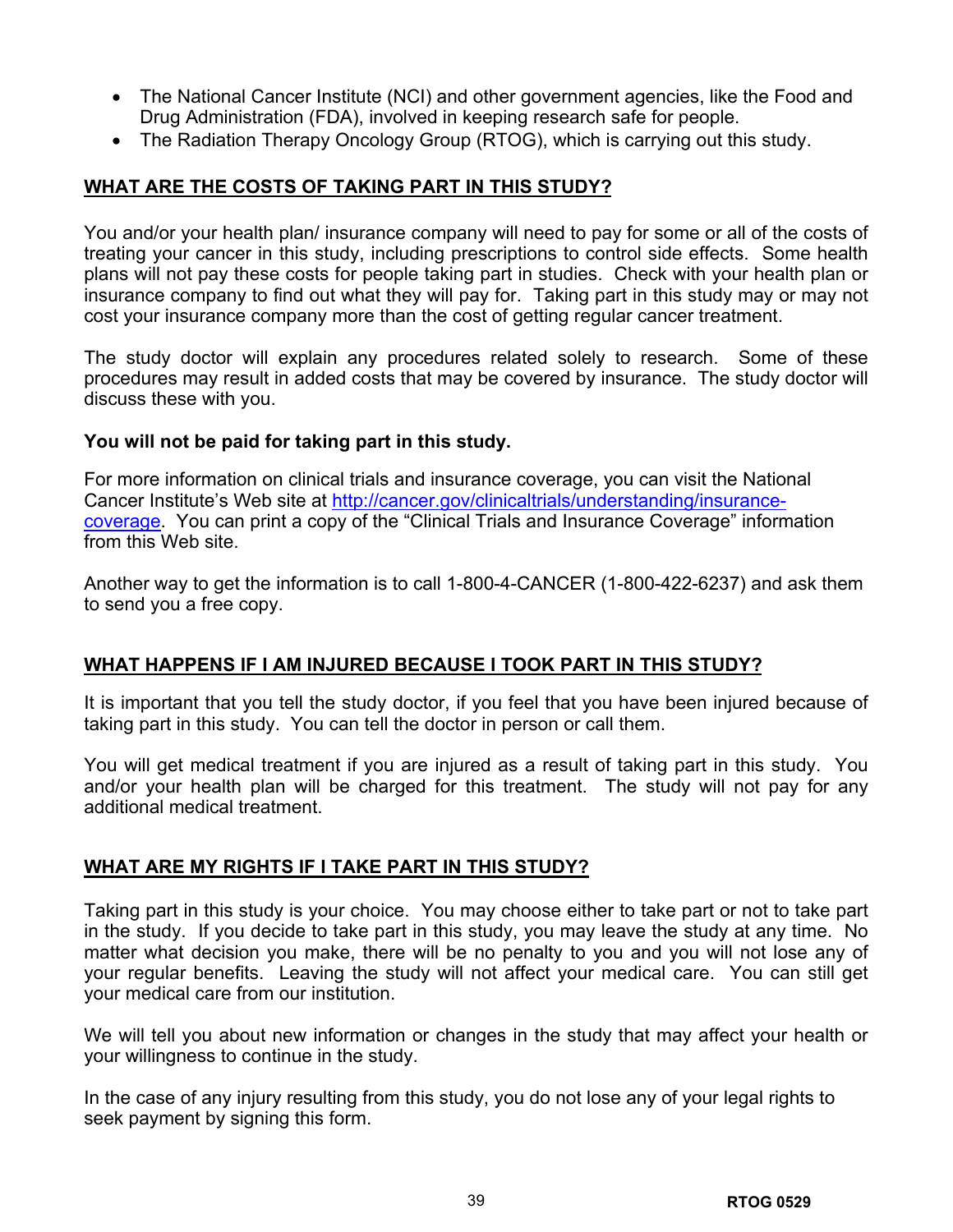# **WHO CAN ANSWER MY QUESTIONS ABOUT THE STUDY?**

You can talk to the study doctor about any questions or concerns you have about this study. Contact the study doctor **and include the study doctor** *[name(s)]* at *[telephone [telephone number].*

For questions about your rights while taking part in this study, call the

*\_ [name of center]* Institutional Review Board (a group of people<br>otect your rights) at *(telephone number).* who review the research to protect your rights) at *[Note to Local Investigator: Contact information for patient representatives or other individuals in a local institution who are not on the IRB or research team but take calls regarding clinical trial questions can be listed here.]*

\*You may also call the Operations Office of the NCI Central Institutional Review Board (CIRB) at 888-657-3711 (from the continental US only).

## **(5/31/07)**

**Please note: This section of the informed consent form is about additional research that is being done with people who are taking part in the main study. You may take part in this additional research if you want to. You can still be a part of the main study even if you say 'no' to taking part in this additional research.** 

**You can say "yes" or "no" to the following studies. Below, please mark your choice for each question.** 

# **Use of Tissue for Research (5/31/07)**

## **About Using Tissue for Research**

You are going to have or have had a biopsy (or surgery) to see if you have cancer. Your doctor will remove or has removed some body tissue to do some tests. The results of these tests will be given to you by your doctor and will be used to plan your care.

We would like to keep some of the tissue that is left over for future research. If you agree, this tissue will be kept and may be used in research to learn more about cancer and other diseases. Please read the information sheet called "How Is Tissue Used for Research" to learn more about tissue research. This information sheet is available to all at the following web site: <http://www.cancerdiagnosis.nci.nih.gov/specimens/patient.pdf>

As a result of your participation in the main part of this trial, you will have blood tests performed before you before your start treatment and 8-12 weeks after you have finished treatment. We would like to keep for future research about three tablespoons of the blood taken at each of these times. If you agree, this blood will be kept and may be used in research to learn more about cancer and other diseases.

In addition, we would like to keep some of your urine for future research. We would collect your urine before you start treatment and 8-12 weeks after you have finished treatment. If you agree, the urine will be kept and may be used in research to learn more about cancer and other diseases.

Your tissue, blood, and urine may be helpful for research whether you do or do not have cancer. The research that may be done with your tissue, blood, and urine is not designed specifically to help you. It might help people who have cancer and other diseases in the future.

Reports about research done with your tissue, blood, and urine will not be given to you or your doctor. These reports will not be put in your health record. The research will not have an effect on your care.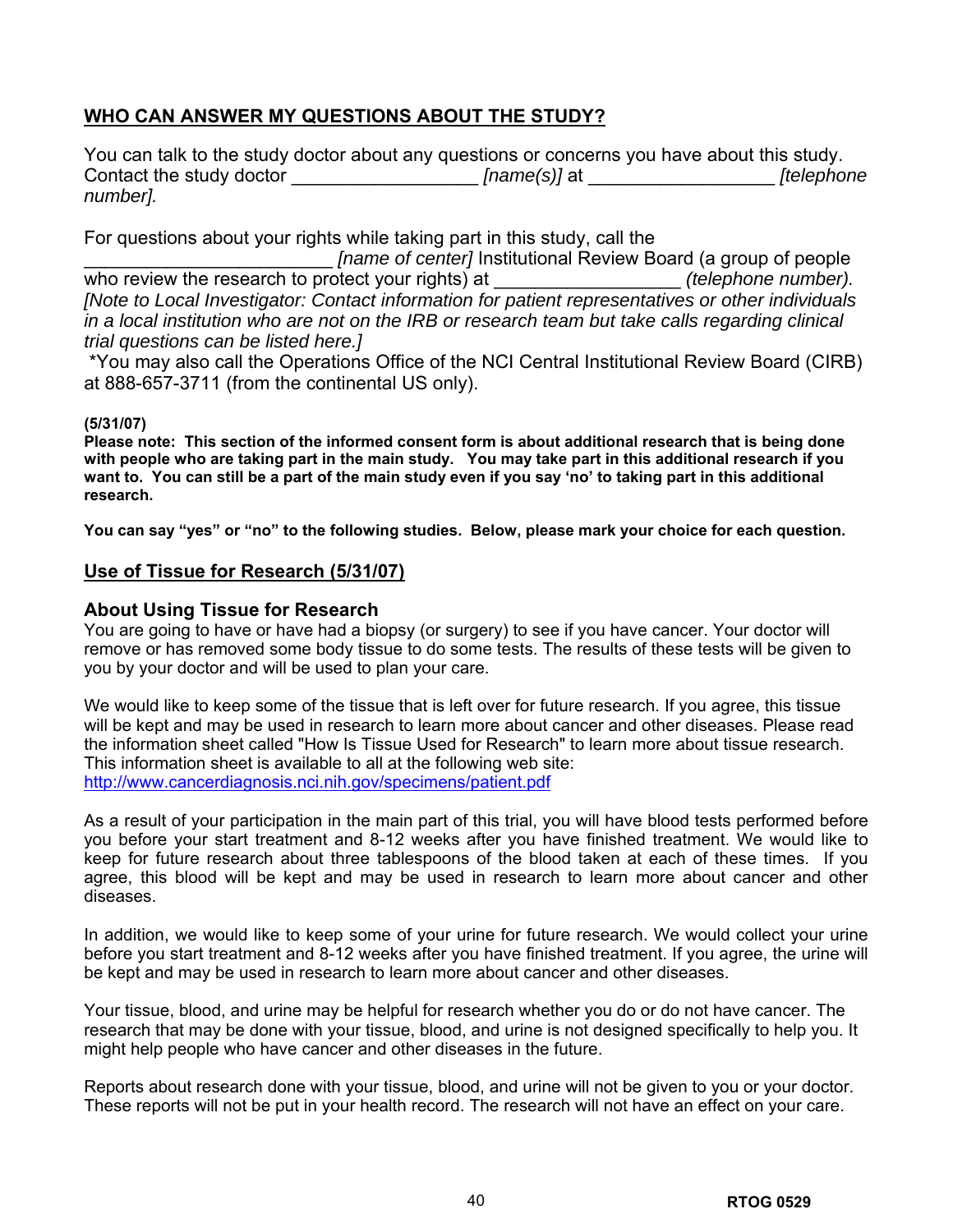# **Things to Think About**

The choice to let us keep the leftover tissue, blood, and urine for future research is up to you. No matter what you decide to do, it will not affect your care or your participation in the main part of the study.

If you decide now that your tissue, blood, and urine can be kept for research, you can change your mind at any time. Just contact us and let us know that you do not want us to use your tissue, blood, and urine. Then any material that remains will no longer be used for research., Any tissue that remains will be returned to the institution that submitted it, and any blood or urine that remains will be destroyed.

In the future, people who do research may need to know more about your health. While reports may be given about your health, your name, address, phone number, or any other personal information will not be given, so the researchers will not know who you are.

Sometimes tissue, blood, and urine is used for genetic research (about diseases that are passed on in families). Even if your tissue, blood, and urine is used for this kind of research, the results will not be put in your health records.

Your tissue, blood, and urine will be used only for research and will not be sold. The research done with your tissue, blood, and urine may help to develop new products in the future.

# **Benefits**

The benefits of research using tissue, blood, and urine include learning more about what causes cancer and other diseases, how to prevent them, and how to treat them.

## **Risks**

The greatest risk to you is the release of information from your health records. We will do our best to make sure that your personal information will be kept private. The chance that this information will be given to someone else is very small.

# **Making Your Choice**

Please read each sentence below and think about your choice. After reading each sentence, circle "Yes" or "No". If you have any questions, please talk to your doctor or nurse, or call our research review board at \_\_\_\_\_\_\_\_\_\_\_\_\_\_\_\_\_ *[IRB's phone number]*.

No matter what you decide to do, it will not affect your care.

**1. My tissue, blood, and urine may be kept for use in research to learn about, prevent, or treat cancer.** 

 **Yes No** 

**2. My tissue, blood, and urine may be kept for use in research to learn about, prevent, or treat other health problems (for example: diabetes, Alzheimer's disease, or heart disease).**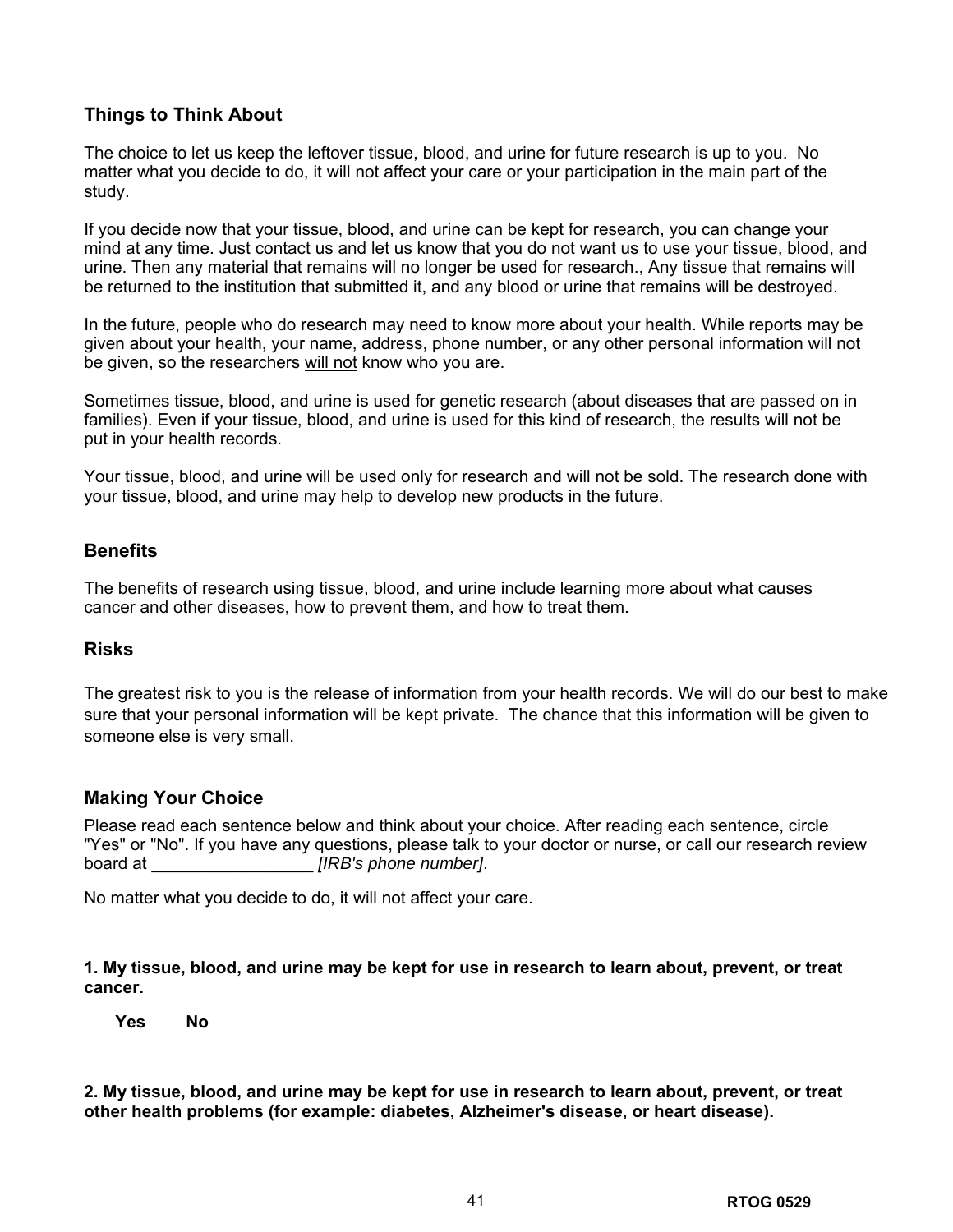**Yes No** 

**3. Someone may contact me in the future to ask me to take part in more research. Yes No** 

# **WHERE CAN I GET MORE INFORMATION?**

You may call the National Cancer Institute's Cancer Information Service at:

1-800-4-CANCER (1-800-422-6237) or TTY: 1-800-332-8615

You may also visit the NCI Web site at<http://cancer.gov/>

- For NCI's clinical trials information, go to:<http://cancer.gov/clinicaltrials/>
- For NCI's general information about cancer, go to<http://cancer.gov/cancerinfo/>

You will get a copy of this form. If you want more information about this study, ask your study doctor.

# **SIGNATURE**

I have been given a copy of all \_\_\_\_\_ *[insert total of number of pages]* pages of this form. I have read it or it has been read to me. I understand the information and have had my questions answered. I agree to take part in this study.

Participant \_\_\_\_\_\_\_\_\_\_\_\_\_\_\_\_\_\_\_\_\_\_\_\_\_\_\_\_\_\_\_\_

 $Date$   $\Box$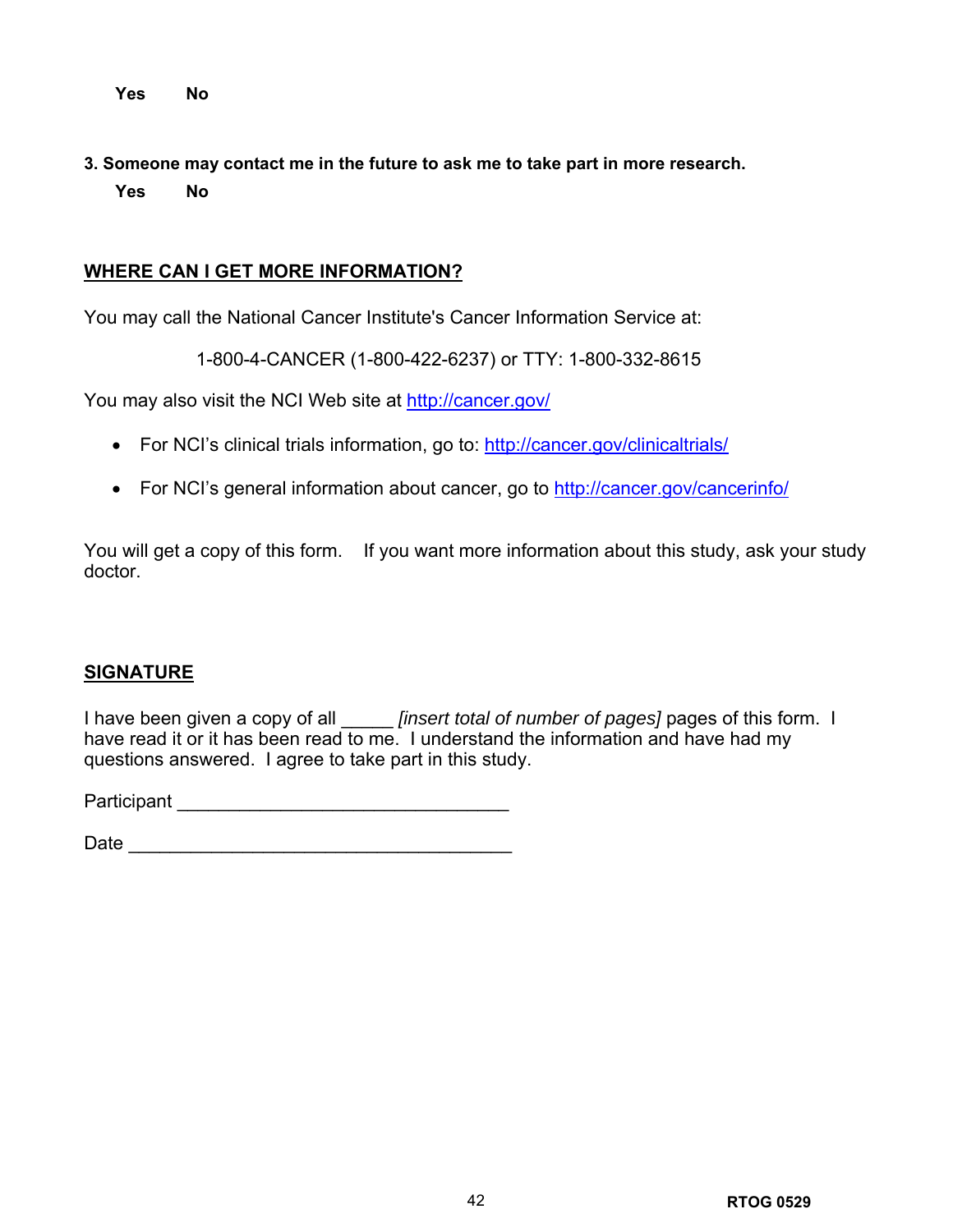### **APPENDIX II (5/31/07) STUDY PARAMETER TABLE**

|                                                              | <b>Pre-Treatment</b>                      |                                     | <b>During</b><br><b>Treatment</b> | Follow-Up Post Completion of Radiation Therapy |                           |                                                  |
|--------------------------------------------------------------|-------------------------------------------|-------------------------------------|-----------------------------------|------------------------------------------------|---------------------------|--------------------------------------------------|
|                                                              | $\leq$ 42 days<br>prior to study<br>entry | $\leq$ 14 days<br>prior to<br>entry | weekly                            | At 8 weeks                                     | At 12 weeks <sup>e</sup>  | At months 6, 9, 12, 18, and<br>24; then annually |
| History/physical                                             |                                           | X                                   |                                   | $\boldsymbol{\mathsf{X}}$                      | X                         | X                                                |
| Assessment of smoking/alcohol<br>history                     |                                           | X                                   |                                   |                                                |                           |                                                  |
| Assessment of weight and nutrition                           |                                           | $\boldsymbol{\mathsf{X}}$           |                                   |                                                |                           |                                                  |
| Diagnostic Biopsy                                            | $\boldsymbol{\mathsf{X}}$                 |                                     |                                   |                                                |                           |                                                  |
| Anal/Groin Exam                                              | $\boldsymbol{\mathsf{X}}$                 |                                     |                                   | $\boldsymbol{\mathsf{X}}$                      | $\boldsymbol{\mathsf{X}}$ | X                                                |
| Skin (inguinal and peri-anal) Exam                           | $\boldsymbol{\mathsf{X}}$                 |                                     | $\boldsymbol{\mathsf{X}}$         | $\mathbf x$                                    | $\boldsymbol{\mathsf{X}}$ | $\boldsymbol{\mathsf{X}}$                        |
| Colonoscopy, sigmoidoscopy and/or<br>rigid proctoscopy w/DRE | $\boldsymbol{\mathsf{X}}$                 |                                     |                                   | X                                              | X                         | x <sup>h</sup>                                   |
| Nodal FNA, if necessary                                      | $\boldsymbol{\mathsf{X}}$                 |                                     |                                   |                                                |                           |                                                  |
| X-ray or CT or PET/CT of Chest                               | $\boldsymbol{\mathsf{X}}$                 |                                     |                                   | X                                              |                           | $X^I$                                            |
| CT or MRI or PET/CT of Abdomen &<br>Pelvis                   | X                                         |                                     |                                   | $\boldsymbol{\mathsf{X}}$                      |                           | $x^i$                                            |
| Zubrod performance status                                    |                                           | X                                   | $\mathsf{x}$                      | $\mathsf{x}$                                   | $\boldsymbol{\mathsf{X}}$ | X                                                |
| CBC w/ diff, Platelets and ANC                               |                                           | X                                   | X                                 | X                                              | $\boldsymbol{\mathsf{X}}$ | $\boldsymbol{\mathsf{X}}$                        |
| Serum creatinine and bilirubin                               |                                           | X                                   | $\boldsymbol{\mathsf{X}}$         | X                                              | $\boldsymbol{\mathsf{X}}$ | X                                                |
| Electrolytes                                                 |                                           |                                     | $\mathbf{X}^{\mathbf{d}}$         | X                                              | $\boldsymbol{\mathsf{X}}$ | X                                                |
| ALT/AST                                                      |                                           | $\boldsymbol{\mathsf{x}}$           |                                   | $\mathbf x$                                    | $\boldsymbol{\mathsf{X}}$ | $\boldsymbol{\mathsf{x}}$                        |
| Serum pregnancy test (if applicable)                         |                                           | $\pmb{\chi}$                        |                                   |                                                |                           |                                                  |
| <b>INR</b>                                                   |                                           | $\boldsymbol{\mathsf{x}}$           |                                   |                                                |                           |                                                  |
| HIV test <sup>a</sup>                                        | $\boldsymbol{\mathsf{X}}$                 |                                     |                                   |                                                |                           |                                                  |
| HPV determination from anal biopsy <sup>b</sup>              | $\boldsymbol{\mathsf{X}}$                 |                                     |                                   |                                                |                           |                                                  |
| Adverse event evaluation <sup>c</sup>                        |                                           | $\boldsymbol{\mathsf{X}}$           | $\boldsymbol{\mathsf{X}}$         | $\mathbf x$                                    | $\boldsymbol{\mathsf{X}}$ | $\boldsymbol{\mathsf{X}}$                        |
| Post-treatment biopsy                                        |                                           |                                     |                                   | $\overline{x}^f$                               | $\mathbf{X}^{\mathbf{g}}$ |                                                  |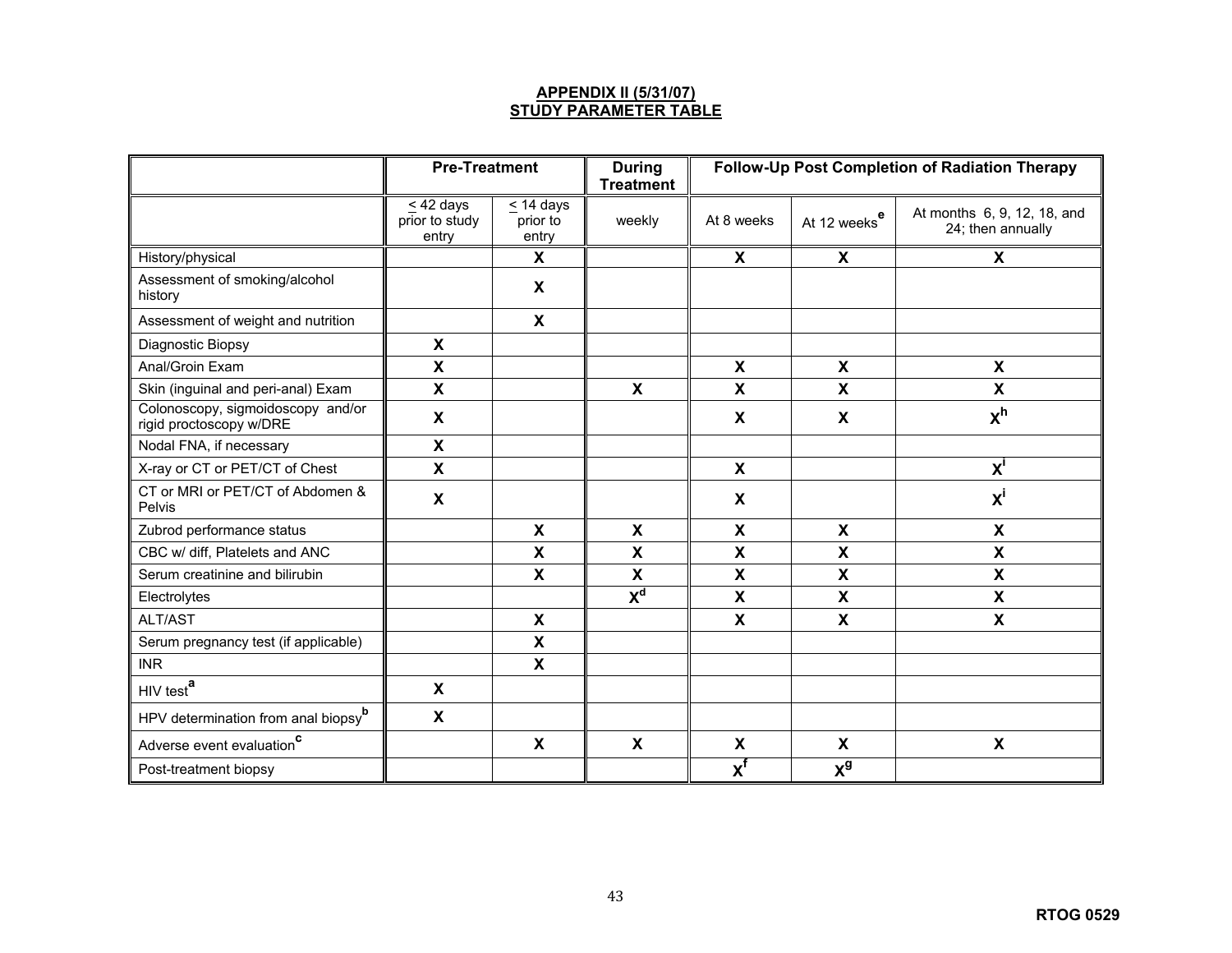a. If clinical suspicion of AIDS;

- b. Highly recommended, but not required;
- c. And as needed based on reporting requirements;
- d. See diarrhea in Section 7.4;
- e. Only for patients with disease at 8 weeks;
- g. Biopsy, if disease present; not progressive;
- h. At months 6, 9, 12, 18, 24, 36, and then at physician's discretion;
- i. At months 12 and 24, then annually.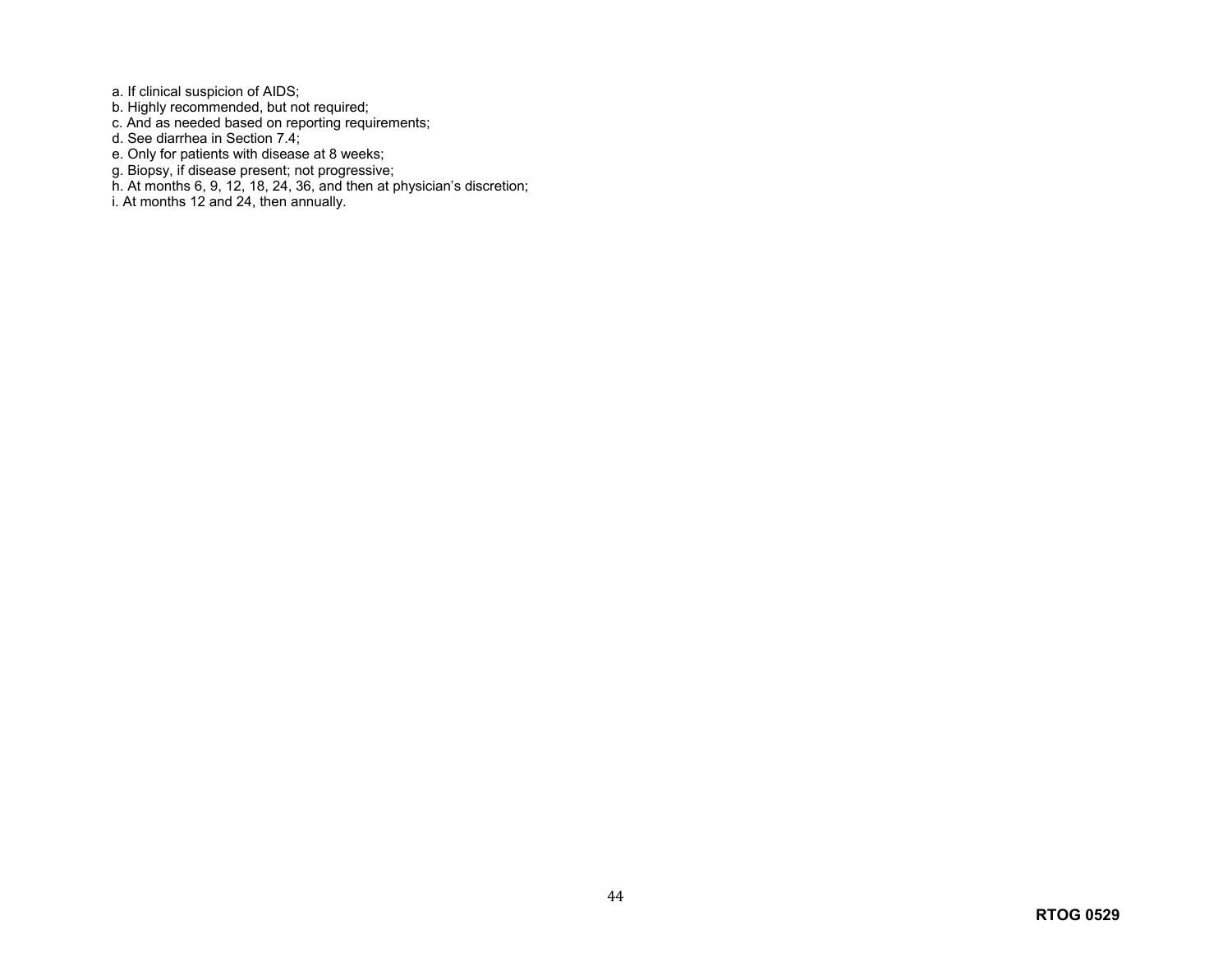## **APPENDIX III**

## **ZUBROD PERFORMANCE SCALE**

|              | Fully active, able to carry on all predisease activities without restriction (Karnofsky 90-100)               |
|--------------|---------------------------------------------------------------------------------------------------------------|
|              | Restricted in physically strenuous activity but ambulatory and able to carry out work of a light or sedentary |
|              | nature. For example, light housework, office work (Karnofsky 70-80)                                           |
| $\mathbf{2}$ | Ambulatory and capable of all self-care but unable to carry out any work activities. Up and about more than   |
|              | 50% of waking hours (Karnofsky 50-60)                                                                         |
|              | Capable of only limited self-care, confined to bed or chair 50% or more of waking hours (Karnofsky 30-40)     |
|              | Completely disabled. Cannot carry on any self-care. Totally confined to bed or chair (Karnofsky 10-20)        |
|              | Death                                                                                                         |

## **KARNOFSKY PERFORMANCE SCALE**

| 100 | Normal; no complaints; no evidence of disease                                |
|-----|------------------------------------------------------------------------------|
| 90  | Able to carry on normal activity; minor signs or symptoms of disease         |
| 80  | Normal activity with effort; some sign or symptoms of disease                |
| 70  | Cares for self; unable to carry on normal activity or do active work         |
| 60  | Requires occasional assistance, but is able to care for most personal needs  |
| 50  | Requires considerable assistance and frequent medical care                   |
| 40  | Disabled; requires special care and assistance                               |
| 30  | Severely disabled; hospitalization is indicated, although death not imminent |
| 20  | Very sick; hospitalization necessary; active support treatment is necessary  |
| 10  | Moribund; fatal processes progressing rapidly                                |
|     | Dead                                                                         |

## **NEW YORK HEART ASSOCIATION CLASS DEFINITIONS**

| Cardiac                                                                                      | <b>Cardiac Symptoms</b>                                                | Limitations | <b>Need for Additional</b><br>Rest*  | <b>Physical Ability</b><br>to Work** |
|----------------------------------------------------------------------------------------------|------------------------------------------------------------------------|-------------|--------------------------------------|--------------------------------------|
|                                                                                              | <b>None</b>                                                            | None        | None                                 | <b>Full Time</b>                     |
| $\mathbf{II}$                                                                                | Only moderate                                                          | Slight      | Usually only slight or<br>occasional | Usually full time                    |
| Ш                                                                                            | Defined, with less than<br>ordinary activity                           | Marked      | Usually moderate                     | Usually part time                    |
| IV                                                                                           | May be present even at<br>rest, & any activity<br>increases discomfort | Extreme     | Marked                               | Unable to work                       |
| *To control or relieve symptoms, as determined by the patient, rather than as advised by the |                                                                        |             |                                      |                                      |
| physician.                                                                                   |                                                                        |             |                                      |                                      |
| ** At accustomed occupation or usual tasks.                                                  |                                                                        |             |                                      |                                      |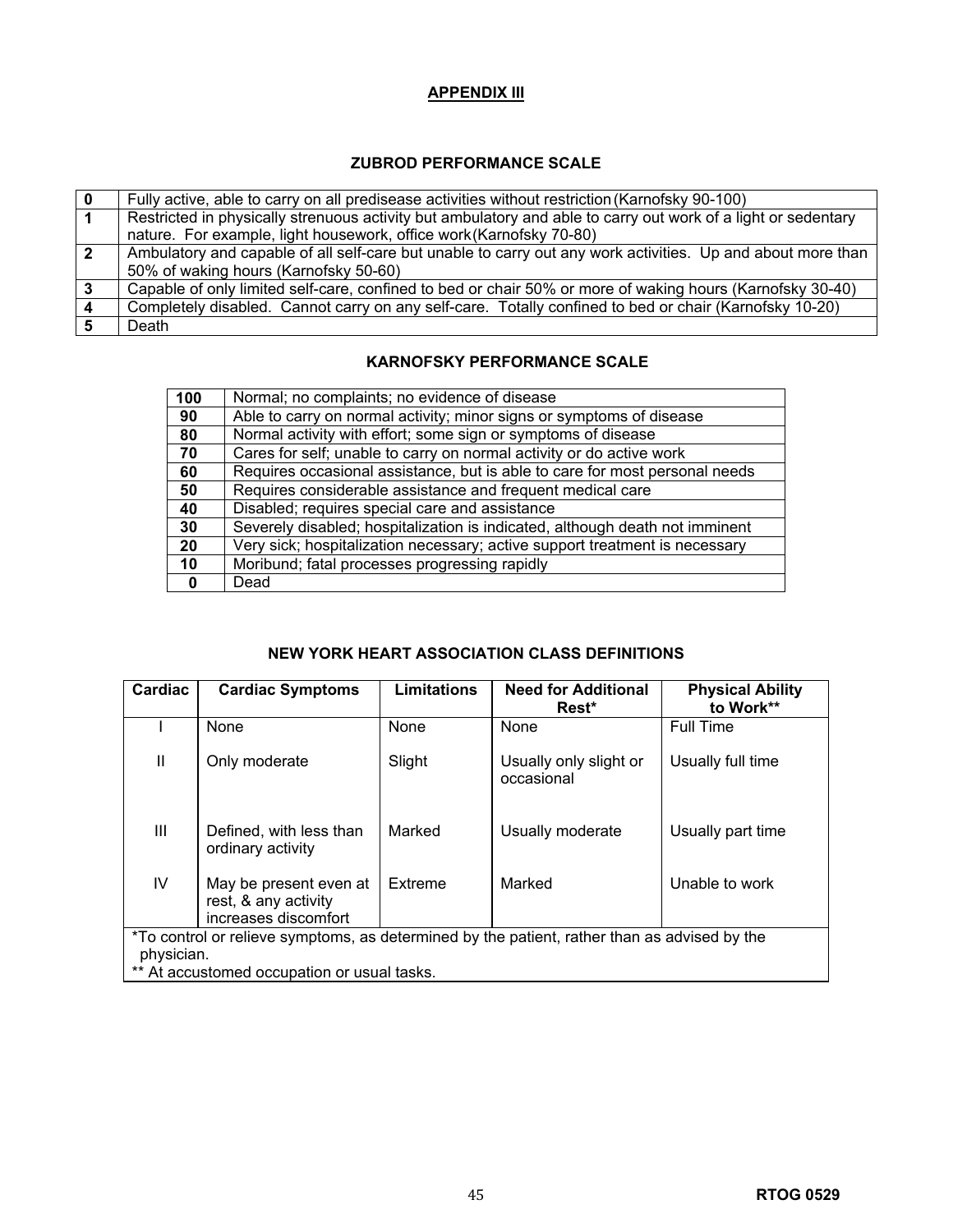### **APPENDIX IV**

### **AJCC CANCER STAGING SYSTEM, ANAL CANAL**

 $(AJCC, 2002, 6<sup>TH</sup> Edition)$ 

### **Primary Tumor (T)**

- TX: Primary tumor cannot be assessed
- T0: No evidence of primary tumor
- Tis: Carcinoma in situ
- T1: Tumor 2 cm or less in greatest dimension
- T2: Tumor more than 2 cm but not more than 5 cm in greatest dimension
- T3: Tumor more than 5 cm in greatest dimension
- T4: Tumor of any size that invades adjacent organ(s), e.g., vagina, urethra, bladder\*

 [*Note: \*Direct invasion of the rectal wall, perirectal skin, subcutaneous tissue, or the sphincter muscle(s) is not classified as T4.*]

### **Regional Lymph Nodes (N)**

- NX: Regional lymph nodes cannot be assessed
- N0: No regional lymph node metastasis
- N1: Metastasis in perirectal lymph node(s)
- N2: Metastasis in unilateral internal iliac and/or inguinal lymph node(s)
- N3: Metastasis in perirectal and inguinal lymph nodes and/or bilateral internal iliac and/or inguinal lymph nodes

#### **Distant Metastasis (M)**

- MX: Distant metastasis cannot be assessed
- M0: No distant metastasis
- M1: Distant metastasis

#### **Stage Grouping**

| Stage 0    | Tis            | N0             | M0 |
|------------|----------------|----------------|----|
| Stage I    | T <sub>1</sub> | N0             | M0 |
| Stage II   | T <sub>2</sub> | N0             | M0 |
|            | T <sub>3</sub> | N <sub>0</sub> | M0 |
| Stage IIIA | T <sub>1</sub> | N <sub>1</sub> | M0 |
|            | T <sub>2</sub> | N1             | M0 |
|            | T <sub>3</sub> | N1             | M0 |
|            | T4             | N0             | M0 |
| Stage IIIB | T4             | N1             | M0 |
|            | Any T          | N2             | M0 |
|            | Any T          | N3             | M0 |
| Stage IV   | Any T          | Any N          | M1 |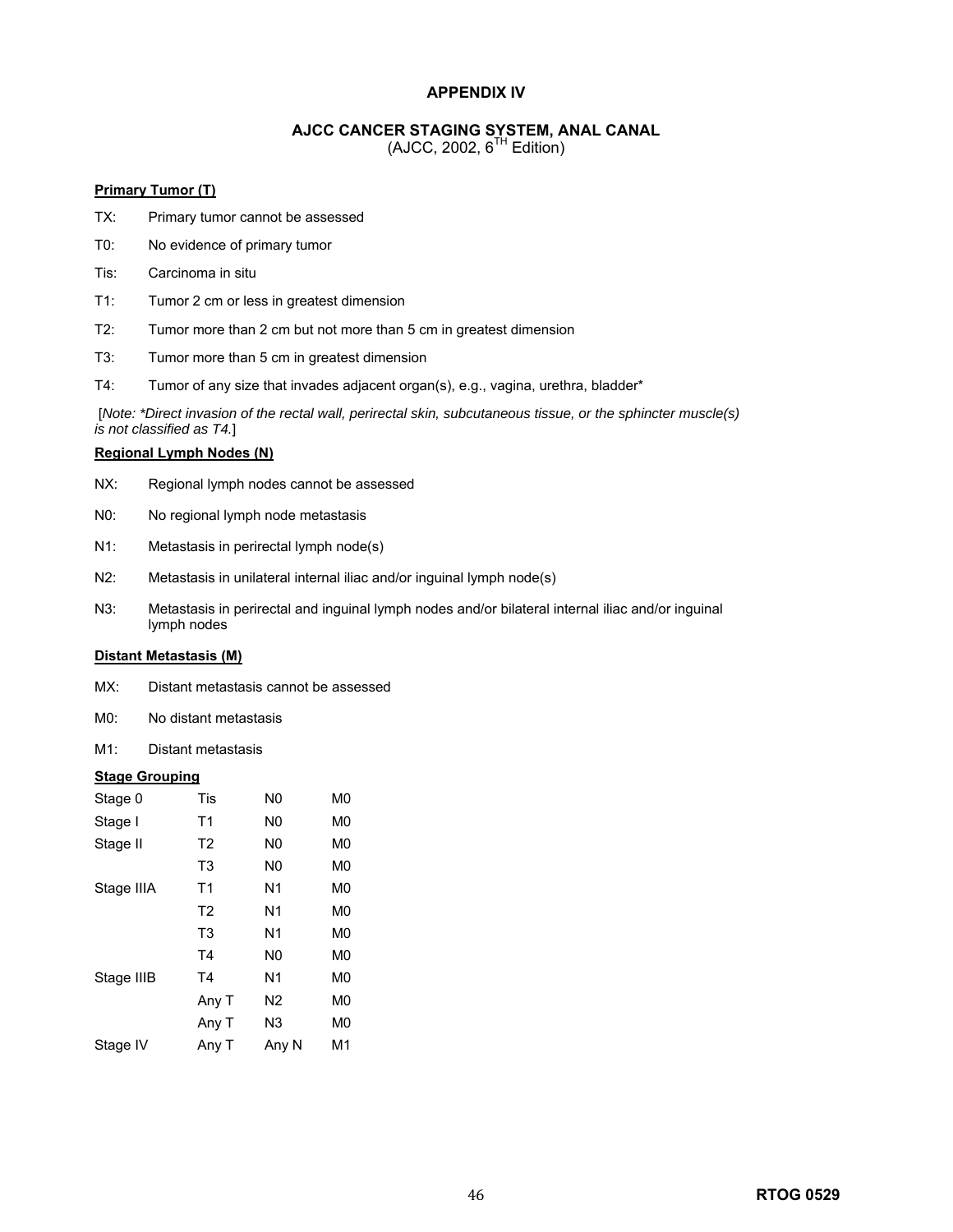### **APPENDIX V**

## **EXTRAVASATION PROCEDURE FOR MITOMYCIN-C**

If extravasation occurs, immediate action is required to prevent severe tissue damage. The nurse or physician should proceed immediately with management of extravasation and document in orders and progress notes.

### A. *Purpose*:

Infiltration of vesicant drug into tissue will cause tissue necrosis and sloughing. Healing may be slow or not occur at all with resulting scarring and contracture.

The local management of tissue infiltration by a vesicant drug can prevent necrosis and sloughing.

### B. *Symptoms of Extravasation:*

The following characteristics of extravasation will require immediate action:

- 1. Local, immediate pain
- 2. Local, immediate stinging sensation
- 3. Local, immediate burning sensation
- 4. Redness and/or swelling at the injection site
- 5. Lack of blood flashback

### C. *Materials*:

- 1. Hydrocortisone, 100 mg per 2 ml
- 2. 1% Hydrocortisone Cream
- 3. Americaine Spray
- 4. Several TB Syringes
- 5. Sterile Dressing
- 6. Paper Tape
- 7. Ice Pack

### D. *Procedure*:

- 1. Remove needle from vein
- 2. Apply ice pack
- 3. From the 10 mg vial of Hydrocortisone, draw up 0.2 ml in each of several syringes
- 4. Americaine spray or other topical anesthetic can be used to ease the discomfort of the injections
- 5. Inject the cortisone intradermally and subcutaneously completely surrounding the area of extravasation
- 6. Seven to eight *(7-8)* injections may be required, depending on the size and location of extravasation
- 7. After injections, apply 1% Hydrocortisone Cream
- 8. Place a sterile 3" x 4" dressing over the area
- 9. Reapply ice pack for 24 hours
- 10. Continue use of Hydrocortisone Cream twice a day until erythema subsides
- 11. Exercise affected arm to maintain motion and stimulate circulation.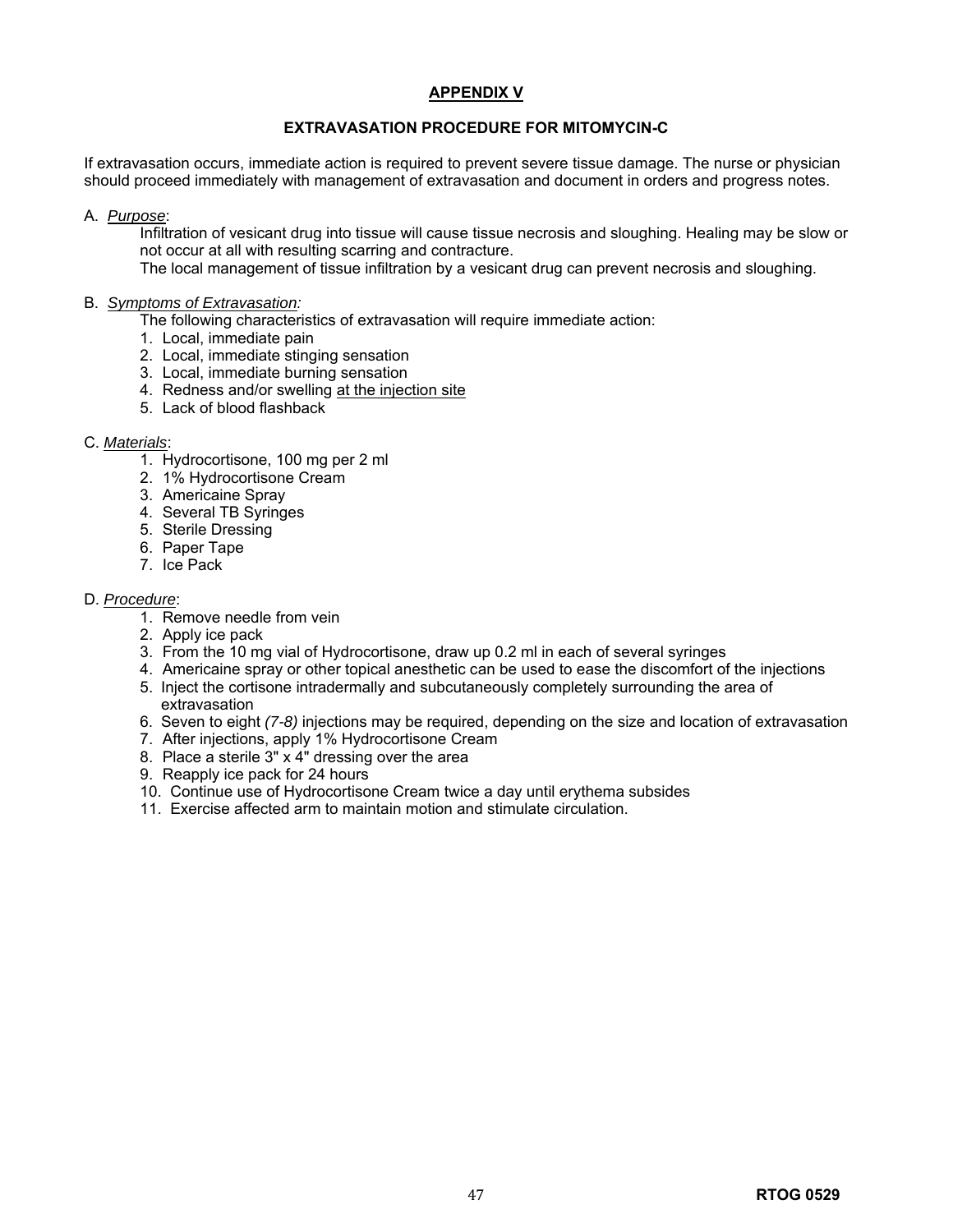### **APPENDIX VI (5/31/07)(6/2/09)**

## **SPECIMEN COLLECTION KITS AND INSTRUCTIONS**

### **Peripheral Blood**

**Instructions** for use of serum, plasma, or buffy coat collection kit (collected as required by protocol):

This kit includes:

- Ten (10) 1 ml cryovials
- Biohazard bags
- Absorbent shipping material
- Styrofoam container (inner)
- Cardboard shipping (outer) box
- Pre-paid shipping label(s)

### **Serum (if requested):**

 Using four (4) or more 1 ml cryovials, label them with the RTOG study and case number, collection date and time, and clearly mark cryovials "serum".

Process:

- 1. Allow one red top tube to clot for 30 minutes at room temperature.<br>2. Spin in a standard clinical centrifuge at ~2500 RPM for 10 minutes
- Spin in a standard clinical centrifuge at ~2500 RPM for 10 minutes at room temperature.
- 3. Aliquot a minimum of 0.5 ml serum (optimal 1ml) into each cryovial labeled with RTOG study and case numbers, collection date/time, timepoint collected, and clearly mark specimen as "serum".
- 4. Place cryovials into biohazard bag and immediately freeze at  $-70$  to  $-80^\circ$  Celsius.
- 5. Store serum at –70 to –80° Celsius until ready to ship.
- 6. Ship on dry ice.

### **PLEASE MAKE SURE THAT EVERY SPECIMEN IS LABELED.**

### **Plasma (If requested):**

 Using three (3) or more 1 ml cryovials, label them with the RTOG study and case number, collection date and time, and clearly mark cryovials "plasma".

Process:

- 1. After collection, invert tube(s) multiple times to ensure adequate mixing of EDTA.
- 2. Centrifuge specimen(s) within one hour of collection in a standard clinical centrifuge at ~2500 RPM for 10 minutes at room temperature.
- 3. If the interval between specimen collection and processing is anticipated to be greater than one hour, keep specimen on ice until centrifuging is performed.
- 4. Carefully pipette and aliquot a minimum of 0.5 ml plasma (optimal 1 ml) into each cryovial labeled with RTOG study and case numbers, collection date/time, timepoint collected and clearly mark specimen as "plasma".
- 5. Place cryovials into biohazard bag and immediately freeze at –70 to –80° Celsius.
- 6. Store plasma at  $-70$  to  $-80^\circ$  Celsius until ready to ship.
- 7. Ship on dry ice.

## **PLEASE MAKE SURE THAT EVERY SPECIMEN IS LABELED.**

### **Buffy coat (if requested):**

*For a visual explanation of Buffy coat, please refer to diagram below.* 

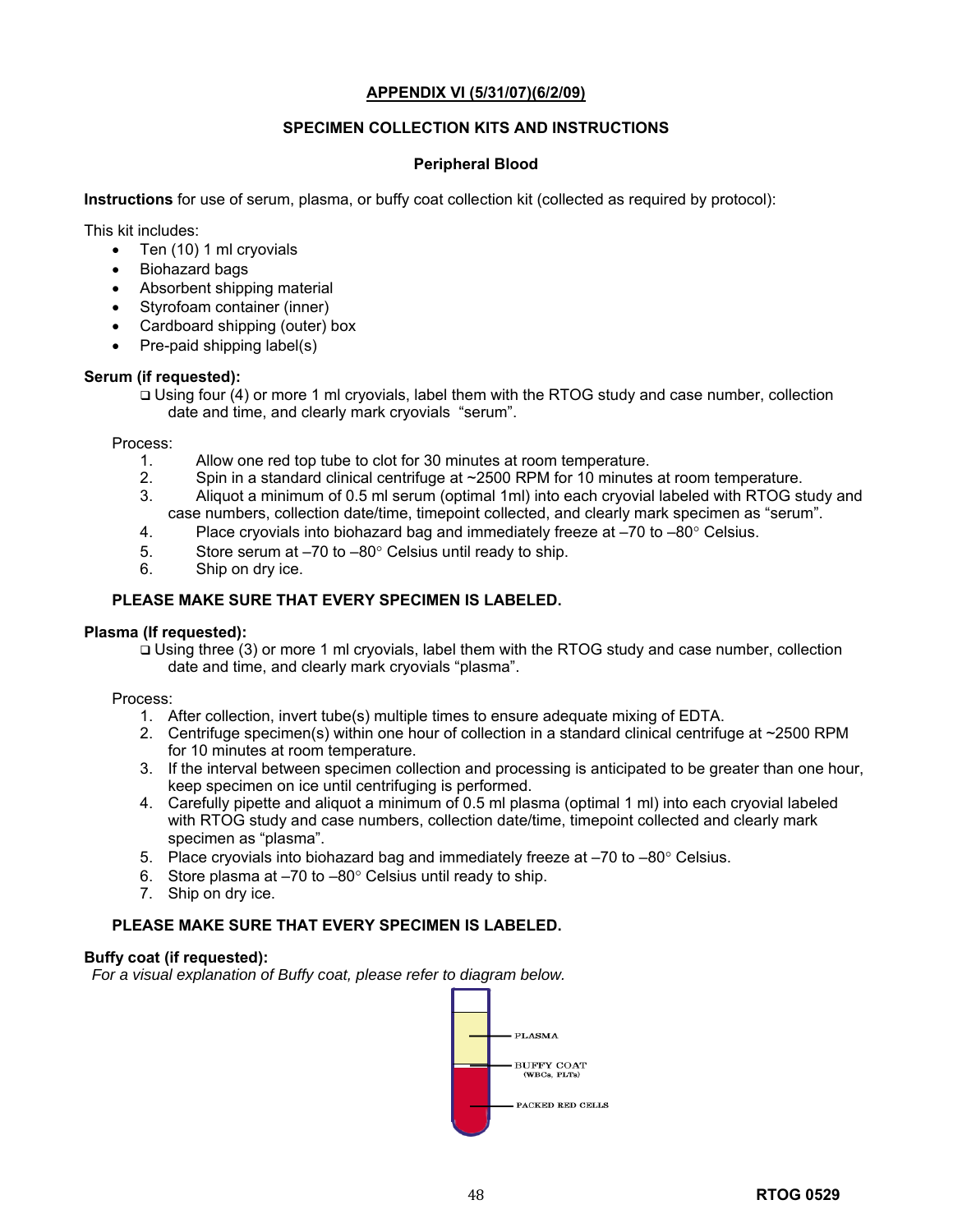Using one (1) or more 1 ml cryovials, label them with the RTOG study and case number, collection date and time, and clearly mark cryovial(s) "buffy coat".

Process:

- 1. Centrifuge EDTA (purple top) tube within one hour of collection in a standard clinical centrifuge at ~2500 RPM for 10 minutes at room temperature.
- 2. If the interval between specimen collection and processing is anticipated to be greater than one hour, keep specimen on ice until centrifuging is performed.
- 3. Carefully remove plasma close to the buffy coat and set plasma aside (*can be used to send plasma samples – see above instructions*).
- 4. Remove the buffy coat cells carefully and place into cryovials labeled "buffy coat" (*it is okay if a few packed red cells are inadvertently collected in the process*). Clearly mark the tubes with date/time of collection and timepoint collected.
- 5. Place cryovials into biohazard bag and freeze immediately at -70 to -80° Celsius.
- 6. Store buffy coat samples frozen (-70 to -80° Celsius) until ready to ship.
- 7. Ship on dry ice.

## **PLEASE MAKE SURE THAT EVERY SPECIMEN IS LABELED.**

Shipping/Mailing:

- Ship specimens overnight **Monday-Wednesday** to prevent thawing due to delivery delays. Saturday and holiday deliveries will not be accepted.
- Include all RTOG paperwork in a sealed plastic and tape to the outside top of the Styrofoam box.
- Wrap frozen specimens of same type (i.e., all serum together, plasma together and buffy coats together) in absorbent shipping material and place each specimen type in a separate biohazard bag. Place specimen bags into the Styrofoam cooler and fill with dry ice (4-5lbs/2-2.5kg minimum). Ship ambient specimens in a separate envelope/cooler. Place Styrofoam coolers into outer cardboard box, and attach shipping label to outer cardboard box.
- *Multiple cases may be shipped in the same cooler, but make sure each one is in a separate bag.*
- For questions regarding collection, shipping or to order a Blood Collection Kit, please email [RTOG@ucsf.edu](mailto:RTOG@ucsf.edu) or contact the RTOG Biospecimen Resource by phone 415-476-RTOG (7864)or Fax at 415-476-5271.

## URINE COLLECTION KIT INSTRUCTIONS

### **This Kit contains:**

- One (1) Sterile Urine collection cup
- Biohazard bags

### **Urine Specimens:**

Preparation for collecting **Urine:** 

• A clean catch urine specimen will be collected.

#### Process

- To collect the specimen, use the following instructions:
	- o Males should wipe clean the head of the penis and females need to wipe between the labia with soapy water/cleansing wipes to remove any contaminants.
	- o After urinating a small amount into the toilet bowl to clear the urethra of contaminants, collect a sample of urine in the collection cup.
	- o After 10-25 mL urine has been collected, remove the container from the urine stream without stopping the flow of urine.
	- o Finish voiding the bladder into the toilet bowl.
	- o Place the cap on the collection cup and tighten the container. Make sure the cap is not cross-threaded or placed on incorrectly or leaking will occur.
- Label the specimen with the RTOG study and case number, collection date and time, timepoint of collection, and clearly mark specimen as "urine".
- If available, use parafilm to seal the cap of the urine cup and to prevent leakage.
- Place urine cup into biohazard bag and seal the bag.
- Immediately freeze urine sample at -20°C.